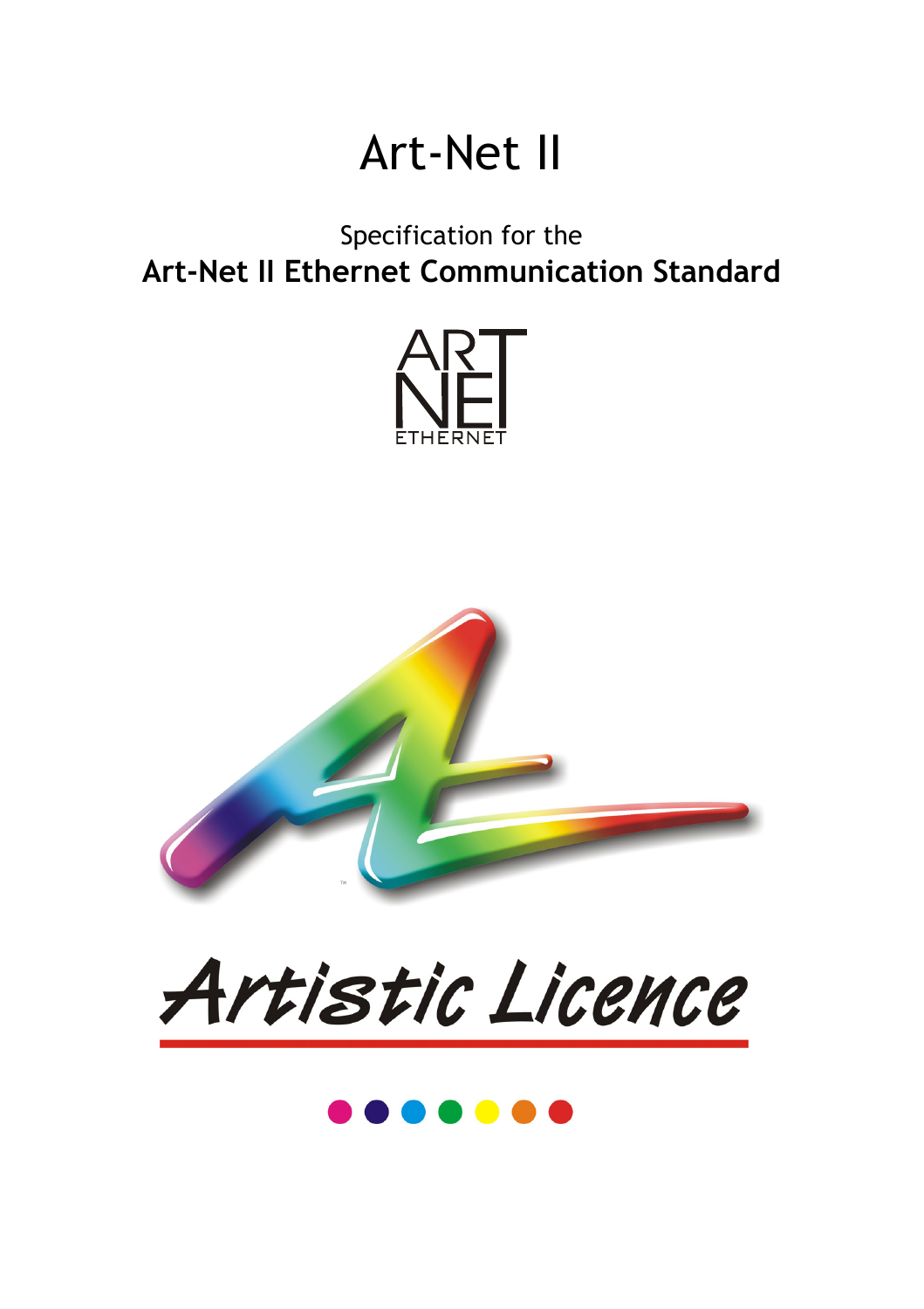*© Copyright Alderamin Group Ltd 2002-2010 This document is released into the public domain without warranty of any kind including but not limited to the implied warranties of fitness for a particular purpose.* 

*Art-Net™ is a trade mark of Alderamin Group Ltd. The Art-Net protocol and associated documentation is copyright Alderamin Group Ltd. Any third parties are welcome to use this communication protocol without royalty. Please see section on credits for details of copyright message.* 

*Alderamin politely request that any manufacturer who implements this protocol sends details to Support@ArtisticLicence.com so that a user database may be maintained on our web site.* 

#### **Comments on Revision AF:**

1. ArtRdm table entry 17 incorrectly referenced the DMX start code. The RDM data in this packet excludes the Start Code.

#### **Comments on Revision AG:**

1. Numbering error in file format table (page 24) corrected.

#### **Comments on Revision AJ:**

- 1. Concept of Binding Address added to ArtPollReply.
- 2. Error in Filler count in ArtPollReply corrected

#### **Comments on Revision AK:**

- 1. DHCP Flag added to ArtPollReply.
- 2. ArtDiagData packet added.

#### **Comments on Revision AM:**

- 1. ArtCommand packet added.
- 2. Detail of ArtDmx unicast corrected.
- 3. Notes on ArtDmx length added.

#### **Comments on Revision AO:**

1. ArtTimeCode packet added.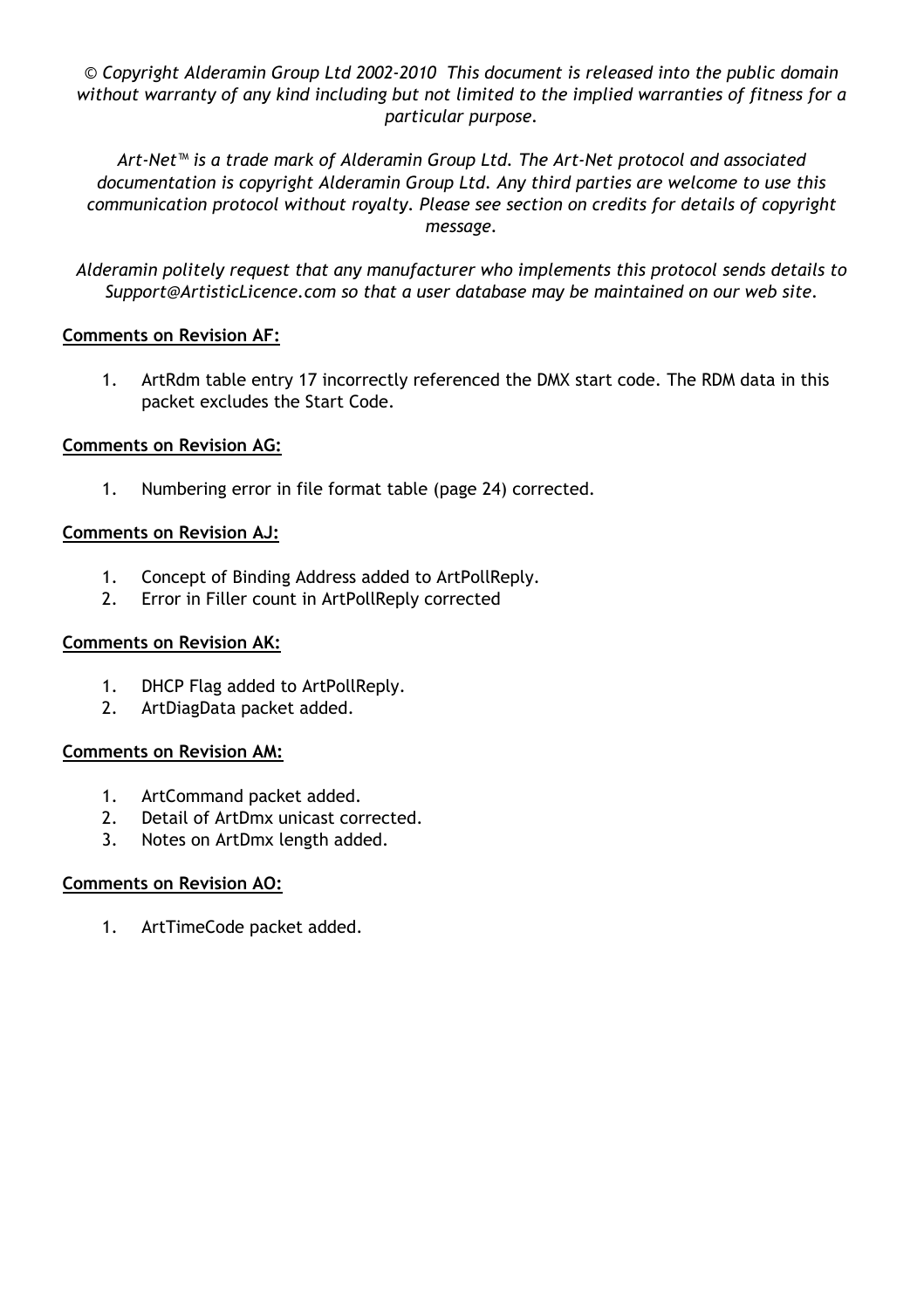#### **Overview:**

Art-Net is an Ethernet protocol based on the TCP/IP protocol suite. Its purpose is to allow transfer of large amounts of DMX512 data over a wide area using standard networking technology. The latest revision of the protocol implements a number of new features and also simplifies the data transfer mechanism. The changes are all based on feed back from manufacturers who are using the protocol.

#### **Limitations:**

A theoretical limit of 255 universes of DMX512 exists in this specification. However a simplistic data rate comparison (DMX runs at 250KBaud, 10BaseT at 10MBaud) suggests a maximum of 40 universes of DMX is the limit. Art-Net uses a simple delta transmission compression technique that will provide about 40 universes. If an installation of more than say 30 universes is contemplated, then it is necessary to use the unicast features of Art-Net II and 100BaseT or better physical layer. If this is done the number of universes limit becomes purely related to the network bandwidth.

#### **Credits:**

Companies who implement Art-Net in their products shall include a user guide credit of: "Art-Net™ Designed by and Copyright Alderamin Group Ltd".

#### **Terminology:**

- Node: A device that translates DMX512 to or from Art-Net is referred to as a Node.
- Universe: A single DMX512 frame of 512 channels is referred to as a Universe.
- Sub-Net: A group of 16 consecutive universes is referred to as a sub-net. (Not to be confused with the subnet mask).
- A central controller or monitoring device (lighting console) is referred to as a Server.
- IP: The IP is the Internet protocol address. It is expressed in either a long word format (0x12345678) or dot format (2.255.255.255). Convention is that the former is hexadecimal and the latter is decimal. The IP uniquely identifies any Nodes or Servers on a network.
- Subnet Mask: Defines which part of the IP represents the Network address and which part represents the Node address. All Art-Net implementations require a Sub-Net mask of 255.0.0.0. This means that the first byte of the IP is the network address and the remaining three bytes are the Node address.
- Port: Actual data transmission on Art-Net uses the UDP protocol that operates 'on top of' the TCP/IP protocol. UDP data transfer operates by transferring data from a specific IP:Port address on a Node or Server to a second specific IP:Port address on a second Node or Server. Art-Net uses only one port address of 0x1936.
- Limited Broadcast: When a network first connects, the Server does not know the number of Nodes on the network, nor does it know their IP addresses. The Limited broadcast address allows the Server to send an ArtPoll to all Nodes on the network.
- Server: A generic term describing an Art-Net device with the primary task of generating control data. For example, a lighting console.
- Node: A generic term describing an Art-Net device with the primary task of receiving control data. For example, a dimmer or an Ethernet to DMX gateway.
- Media Server: A generic term describing an Art-Net device capable of generating control data based on the 'mx' Media Extensions to Art-Net.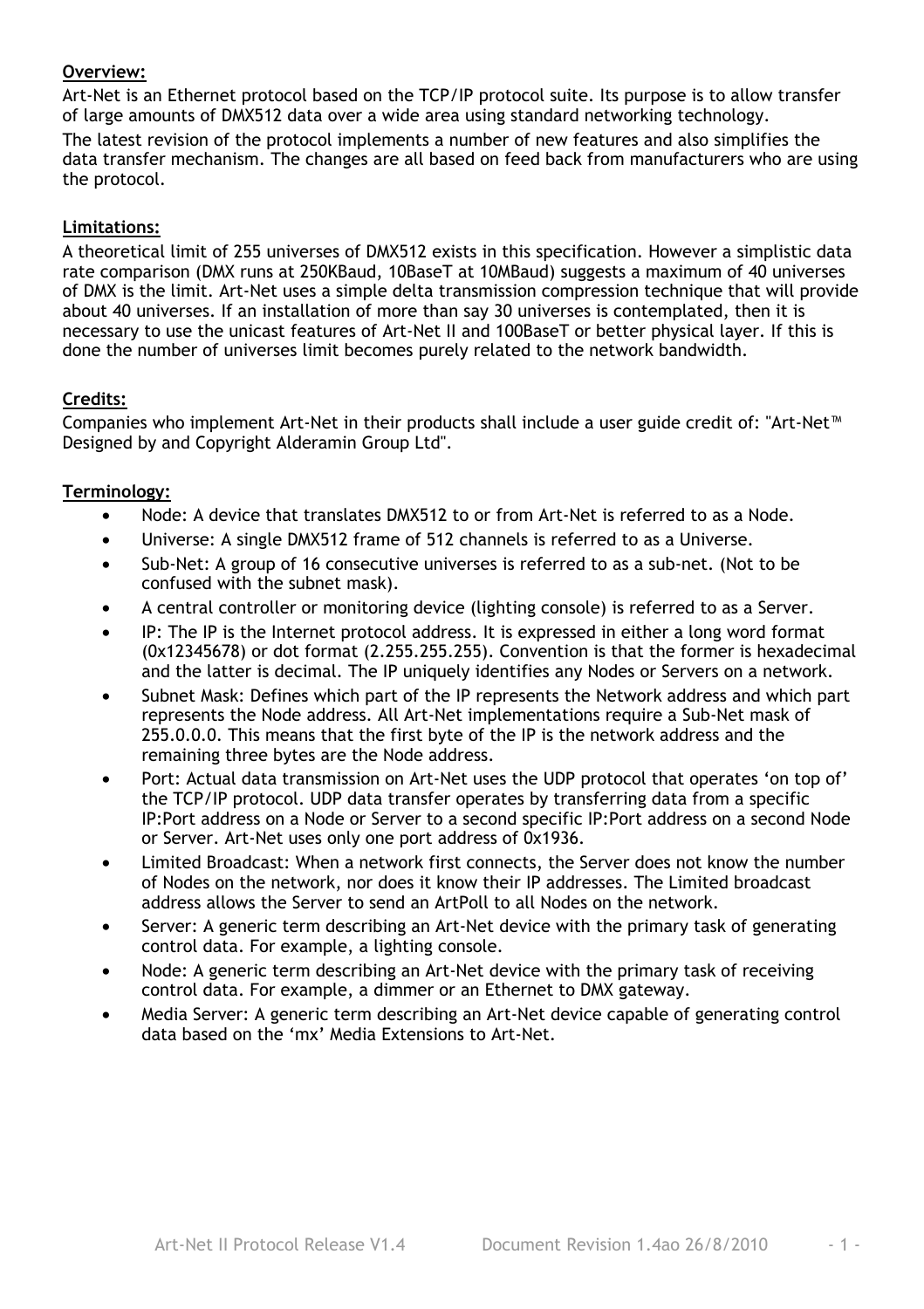#### **Ethernet Implementation:**

#### **General Notes:**

- All communication is UDP. Each packet format defined in this document form the Data field of an enclosing UDP packet.
- Packet formats are specified in a manner similar to C-language structures, in which all data items are considered to be unsigned integers of type INT8, INT16 or INT32 according to the number of bits. There are no hidden padding bytes, except at the very end of a packet, which may be rounded up to a multiple of 2 or 4 bytes. Extra bytes at the end of a valid received packet are ignored.
- The protocols are generalised for handling future versions with increased numbers of ports.
- Many bit data fields contain unused positions. These may be used in future versions of the protocol. They should be transmitted as zero and not tested by receivers.
- All packet definitions are designed such that their length can be increased in future revisions, whilst retaining compatibility. For this reason, only minimum packet length is checked in this protocol.

#### **Protocol Operation:**

A Node operates in one mode, each Node having a unique IP address derived from its Ethernet MAC address. The UDP port used as sources and destinations is 0x1936.

#### **IP address configuration**

The Art-Net protocol can operate on either a DHCP managed address scheme or using static addresses. By default an Art-Net product will factory start using a Class A IP address scheme. This allows Art-Net products to communicate directly and without the need for a DHCP server to be connected to the network.

#### **IP address configuration - DHCP**

Nodes report whether they are DHCP capable in the ArtPollReply packet. This document details packets on the assumption that static addressing is used. When DHCP is used, the addressing and subnet masks will be modified as dictated by the DHCP server.

#### **IP address configuration – Static Addressing**

The use of Class A addressing is allowed within a closed network. It is important to ensure that Art-Net data is not routed onto the Internet.

Products implementing Art-Net should default to the Primary IP address of 2.?.?.?.

The IP address consists of a 32 bit number designated as A.B.C.D. The lower the bytes B.C.D is calculated from the MAC address. The high byte 'A' is set to one of two values as shown in the following table.

The MAC address is a 48 bit number designated u:v:w:x:y:z. This is a globally unique number. The upper three bytes 'u.v.w' are registered to a specific organisation. The lower three bytes 'x.y.z' are assigned by that organisation. In order to ensure that there is minimal possibility of IP address conflicts between different manufacturers supporting Art-Net, the product OEM code is added to the MAC address.

The 'B' field of the IP address is calculated by adding the high byte of the OEM code with the low byte of the OEM code and the 'x' field of the MAC address.

On power up, the Node checks its configuration for IP addressing mode. If it has been programmed to use a custom IP address, the following procedure is not used.

|                                | <b>IP Address A.B.C.D</b> |         |  | <b>Subnet Mask</b> |           |
|--------------------------------|---------------------------|---------|--|--------------------|-----------|
| <b>Product Switch Settings</b> |                           |         |  |                    |           |
| <b>Custom IP Programmed</b>    | As Programmed             |         |  | As Programmed      |           |
| Network Switch Off             |                           | $x+OEM$ |  |                    | 255.0.0.0 |
| Network Switch On              | 10 <sup>°</sup>           | $x+OEM$ |  |                    | 255.0.0.0 |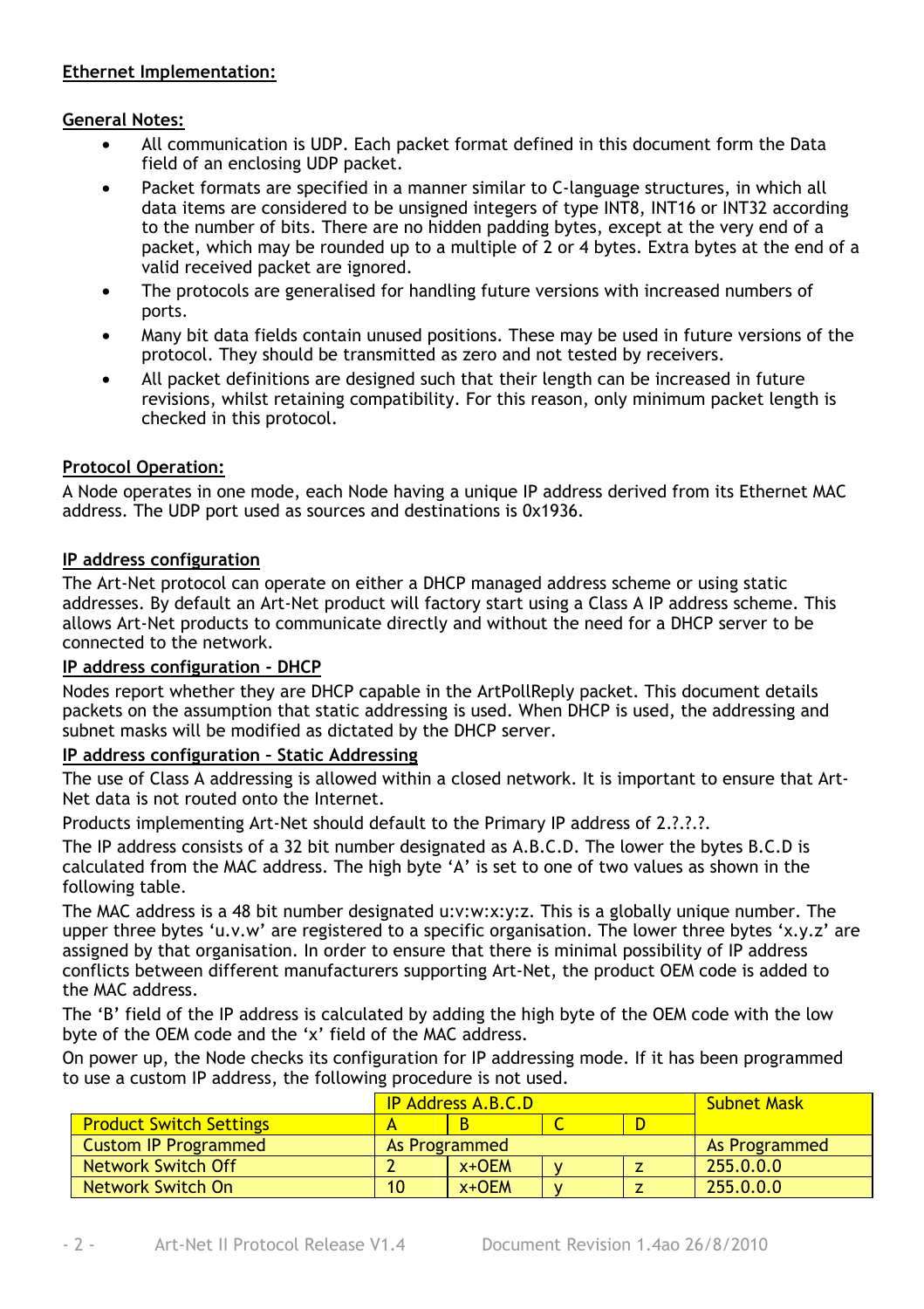The sub-net mask is always initialised to 255.0.0.0, unless a custom IP address is in use. This means that the network address is the most significant 8 bits and the Node address is the least significant 24 bits of the IP address. This is a Class A network address and for this reason care must be exercised when connecting to other networks. If an installation requires connection of an Art-Net network to another network that has Internet access, then the connection must be implemented via a router that filters out the Class A addresses.

#### **IP address Example**

Given the following settings, the IP address calculation will be as follows:

Network Switch = Off MAC address = 12.45.78.98.34.76  $OFM code =  $0x0010$$ 

#### Calculation:

IP Address A = 2 (Because Network switch is off). IP Address B = 114 (98 + 0 + 16). IP Address  $C = 34$  (from MAC address). IP Address  $D = 76$  (from MAC address). IP Address = 2.114.34.76.

#### **Server Default Poll**

By default a Server should poll both the primary and secondary Art-Net addresses:

- 2.255.255.255:0x1936 Primary Art-Net Address
- 10.255.255.255:0x1936 Secondary Art-Net Address

#### **Network Topology:**

Art-Net allows two network topologies to operate simultaneously:

- 1. Peer to Peer: This is an unmanaged network where multiple Nodes transfer data without the intervention of a server. All data transfer uses ArtDmx packets. All data is broadcast. This is the power on mode of operation for all Art-Net compliant nodes designed to receive DMX512. In Peer to Peer mode, all IP packets are sent to the limited broadcast address 2.255.255.255 (or 10.255.255.255 depending upon the Network Switch setting), and are therefore received by all Nodes on the same local network.
- 2. Server to Peer: This is the most sophisticated implementation whereby one or more Nodes communicate with one or more central servers (lighting consoles). This mode of operation data transfer operates by unicast transmission of ArtDmx packets. This topology allows greater than 40 universes to be transferred over a single network.

The Universe Address of each DMX512 Universe is encoded as an 8-bit number. The high nibble is referred to as the Sub-net address and is set to a single value for each Node. The low nibble is used to define the individual DMX512 Universe within the Node.

This means that any Node must have:

- 1. One front panel "Sub-net" switch.
- 2. One front panel "Universe" switch for each implemented DMX512 input or output.

#### **Operation**

All UDP packets accepted by the Node conform to the Art-Net protocol specification as defined below. Any other packets are ignored.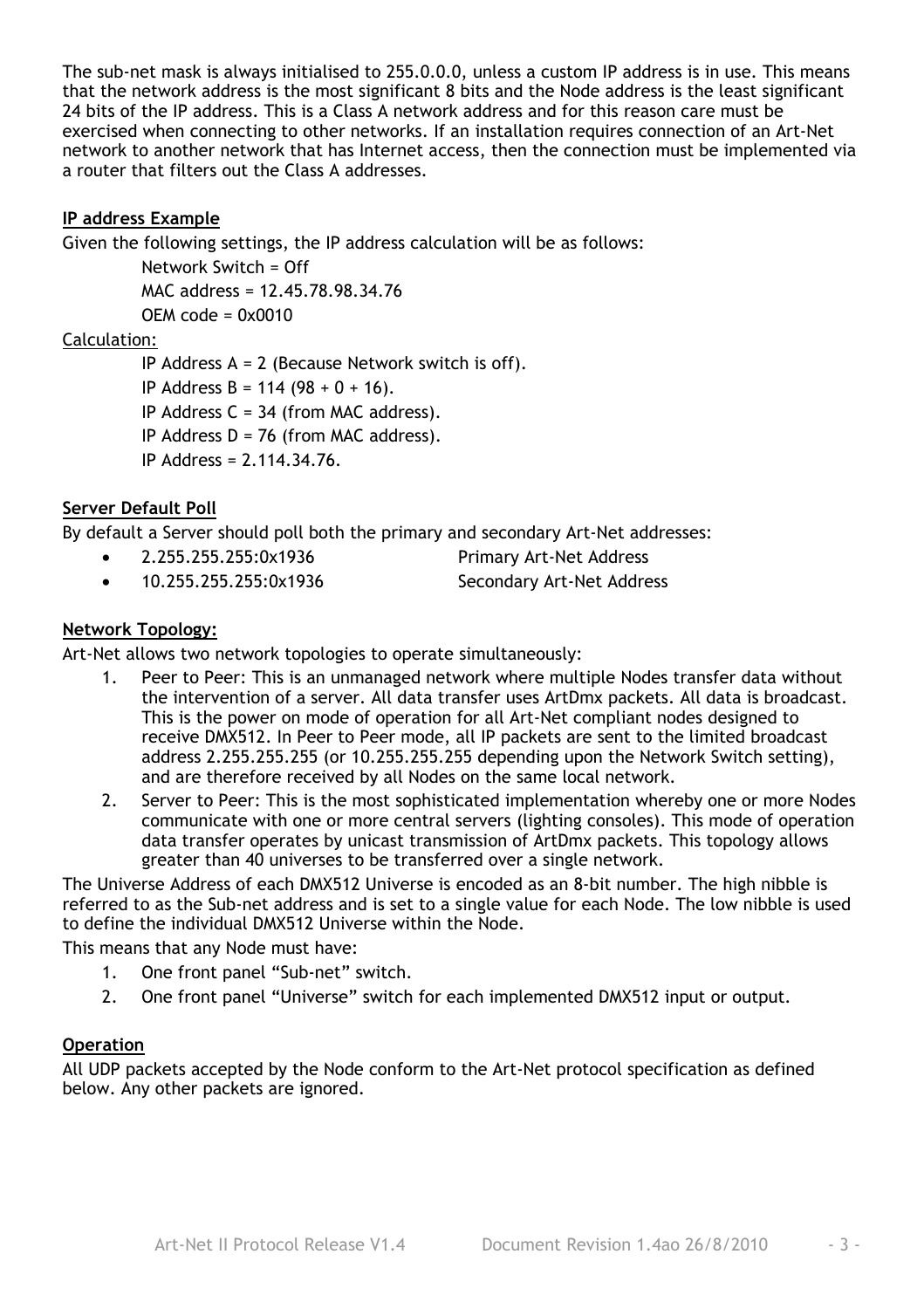#### **ArtPoll:**

|               | <b>Implementation</b>             |                                                                                                                    |  |  |  |
|---------------|-----------------------------------|--------------------------------------------------------------------------------------------------------------------|--|--|--|
| <b>Entity</b> | <b>Direction</b>                  | <b>Action</b>                                                                                                      |  |  |  |
| <b>Server</b> | Receive                           | Send ArtPollReply.                                                                                                 |  |  |  |
|               | <b>Unicast</b><br><b>Transmit</b> | Server transmits this packet to a specific Server or Node IP address<br>when a single device response is required. |  |  |  |
|               | <b>Broadcast</b>                  | Server broadcasts this packet to poll all Servers and Nodes on the<br>network.                                     |  |  |  |
| Node          | <b>Receive</b>                    | Send ArtPollReply.                                                                                                 |  |  |  |
|               | <b>Unicast</b><br>Transmit        | Not Allowed.                                                                                                       |  |  |  |
|               | <b>Broadcast</b>                  | Not Allowed.                                                                                                       |  |  |  |
| Media         | Receive                           | Send ArtPollReply.                                                                                                 |  |  |  |
| Server        | <b>Unicast</b><br><b>Transmit</b> | Not Allowed.                                                                                                       |  |  |  |
|               | <b>Broadcast</b>                  | Not Allowed.                                                                                                       |  |  |  |

The ArtPoll packet is used to discover the presence of other Servers, Nodes and Media Servers. The ArtPoll packet is only sent by a Server. Both Servers and Nodes respond to the packet.

A Server broadcasts an ArtPoll packet to IP address 2.255.255.255 (sub-net mask 255.0.0.0) at UDP port 0x1936. This is the limited broadcast address:

The Server initially broadcasts ArtPoll in order to discover the presence of other Servers and Nodes on the network. The Server can then choose whether to continue using broadcast, or communicate privately with the detected network devices. (ArtPollReply includes the replier's IP address).

The Server may assume a maximum timeout of 3 seconds between sending ArtPoll and receiving all ArtPollReply packets.

The Server that broadcasts an ArtPoll should also reply to its own message with an ArtPollReply. This ensures that any other Servers listening to the network will detect all devices without the need for all Servers connected to the network to send ArtPoll packets.

| <b>ArtPoll</b>           |                 |             |                |                                                                                                                                                                           |  |  |
|--------------------------|-----------------|-------------|----------------|---------------------------------------------------------------------------------------------------------------------------------------------------------------------------|--|--|
| <b>Field</b>             | <b>Name</b>     | <b>Size</b> | <b>Bit</b>     | <b>Description</b>                                                                                                                                                        |  |  |
|                          | D[8]            | Int8        |                | Array of 8 characters, the final character is a null<br>termination.<br>Value = 'A' 'r' 't' '-' 'N' 'e' 't' 0x00                                                          |  |  |
| $\overline{\phantom{a}}$ | <b>OpCode</b>   | Int 16      |                | The OpCode defines the class of data following<br>ArtPoll within this UDP packet.<br>Transmitted low byte first. See Table 1 for the<br>OpCode listing.<br>Set to OpPoll. |  |  |
| $\overline{\mathbf{3}}$  | ProtVerH        | Int8        |                | High byte of the Art-Net protocol revision number.                                                                                                                        |  |  |
| $\overline{4}$           | <b>ProtVer</b>  | Int8        |                | Low byte of the Art-Net protocol revision number.<br>Current value 14. Servers should ignore<br>communication with nodes using a protocol version<br>lower than 14.       |  |  |
| 5                        | <b>TalkToMe</b> | Int8        |                | Set behaviour of Node                                                                                                                                                     |  |  |
|                          |                 |             | $7 - 4$        | Unused, transmit as zero, do not test upon receipt.                                                                                                                       |  |  |
|                          |                 |             | 3              | $0 =$ Diagnostics messages are broadcast. (if bit 2).                                                                                                                     |  |  |
|                          |                 |             |                | 1 = Diagnostics messages are unicast. (if bit 2).                                                                                                                         |  |  |
|                          |                 |             | $\overline{2}$ | $0 = Do$ not send me diagnostics messages.                                                                                                                                |  |  |
|                          |                 |             |                | $1 =$ Send me diagnostics messages.                                                                                                                                       |  |  |
|                          |                 |             |                | $0 =$ Only send ArtPollReply in response to an ArtPoll<br>or ArtAddress.                                                                                                  |  |  |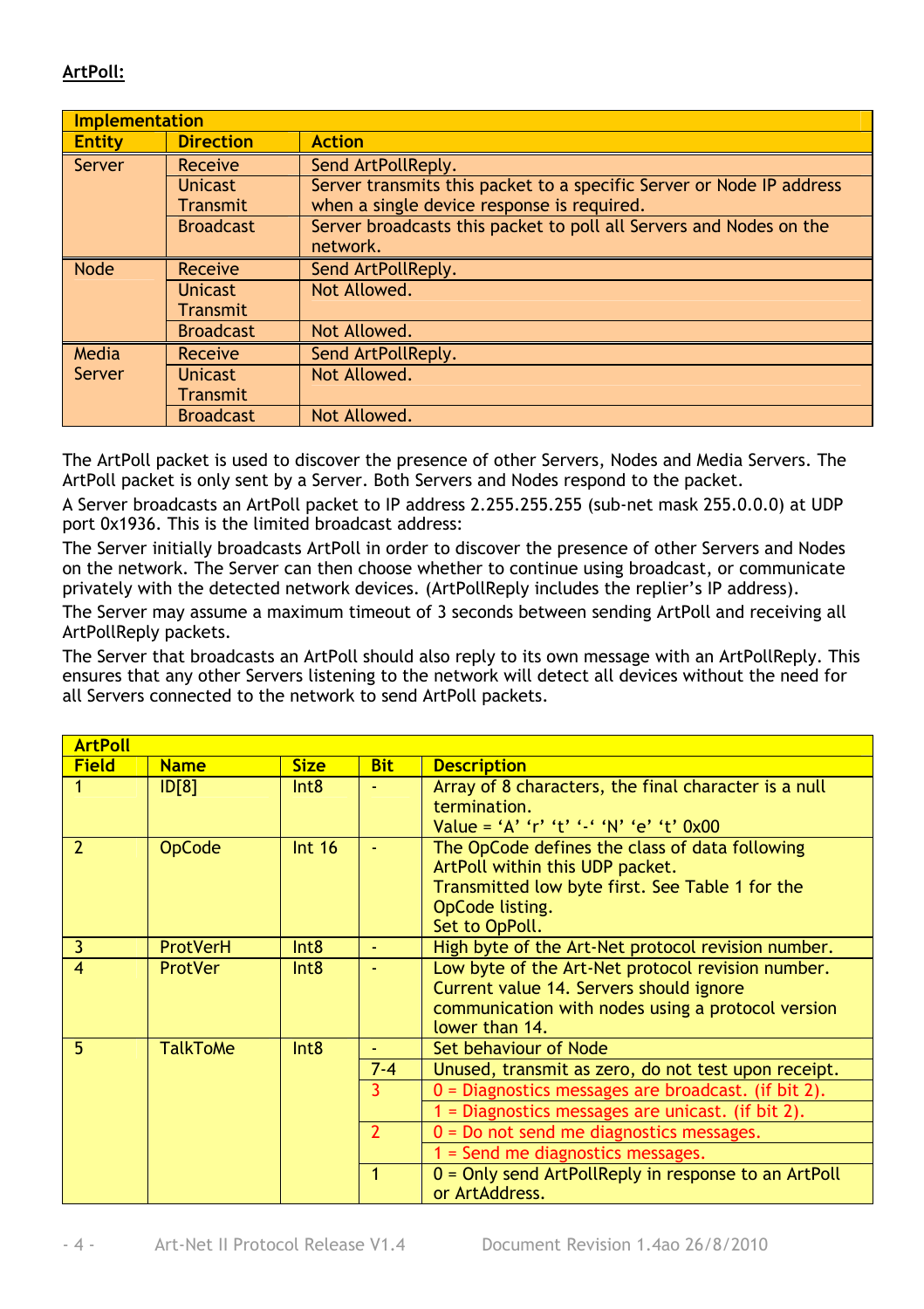| <b>ArtPoll</b>                             |          |      |            |                                                                                                                                                                     |  |
|--------------------------------------------|----------|------|------------|---------------------------------------------------------------------------------------------------------------------------------------------------------------------|--|
| <b>Field</b><br><b>Size</b><br><b>Name</b> |          |      | <b>Bit</b> | <b>Description</b>                                                                                                                                                  |  |
|                                            |          |      |            | $1 =$ Send ArtPollReply whenever Node conditions<br>change. This selection allows the Server to be<br>informed of changes without the need to<br>continuously poll. |  |
|                                            |          |      |            | $0 = Deprecated.$                                                                                                                                                   |  |
|                                            | Priority | Int8 |            | The lowest priority of diagnostics message that<br>should be sent. See Table 5.                                                                                     |  |

#### **Table 1 - OpCodes:**

The following table details the legal OpCode values used in Art-Net packets:

| <b>Opcodes</b>          |              |                                                                                                                                                                                                                        |
|-------------------------|--------------|------------------------------------------------------------------------------------------------------------------------------------------------------------------------------------------------------------------------|
| <b>Name</b>             | <b>Value</b> | <b>Definition</b>                                                                                                                                                                                                      |
| <b>OpPoll</b>           | 0x2000       | This is an ArtPoll packet, no other data is contained in this UDP<br>packet.                                                                                                                                           |
| <b>OpPollReply</b>      | 0x2100       | This is an ArtPollReply Packet. It contains device status<br>information.                                                                                                                                              |
| <b>OpDiagData</b>       | 0x2300       | Diagnostics and data logging packet.                                                                                                                                                                                   |
| <b>OpOutput</b>         | 0x5000       | This is an ArtDmx data packet. It contains DMX512 information<br>for a single Universe.                                                                                                                                |
| <b>OpAddress</b>        | 0x6000       | This is an ArtAddress packet. It contains remote programming<br>information for a Node.                                                                                                                                |
| <b>OpInput</b>          | 0x7000       | This is an ArtInput packet. It contains enable - disable data for<br>DMX inputs.                                                                                                                                       |
| <b>OpTodRequest</b>     | 0x8000       | This is an ArtTodRequest packet. It is used to request a Table<br>of Devices (ToD) for RDM discovery.                                                                                                                  |
| <b>OpTodData</b>        | 0x8100       | This is an ArtTodData packet. It is used to send a Table of<br>Devices (ToD) for RDM discovery.                                                                                                                        |
| <b>OpTodControl</b>     | 0x8200       | This is an ArtTodControl packet. It is used to send RDM<br>discovery control messages.                                                                                                                                 |
| <b>OpRdm</b>            | 0x8300       | This is an ArtRdm packet. It is used to send all non discovery<br>RDM messages.                                                                                                                                        |
| <b>OpRdmSub</b>         | 0x8400       | This is an ArtRdmSub packet. It is used to send compressed,<br>RDM Sub-Device data.                                                                                                                                    |
| OpVideoSetup            | 0xa010       | This is an ArtVideoSetup packet. It contains video screen setup<br>information for nodes that implement the extended video<br>features.                                                                                |
| <b>OpVideoPalette</b>   | 0xa020       | This is an ArtVideoPalette packet. It contains colour palette<br>setup information for nodes that implement the extended video<br>features.                                                                            |
| <b>OpVideoData</b>      | 0xa040       | This is an ArtVideoData packet. It contains display data for<br>nodes that implement the extended video features.                                                                                                      |
| <b>OpMacMaster</b>      | 0xf000       | This is an ArtMacMaster packet. It is used to program the<br>Node's MAC address, Oem device type and ESTA manufacturer<br>code. This is for factory initialisation of a Node. It is not to be<br>used by applications. |
| <b>OpMacSlave</b>       | 0xf100       | This is an ArtMacSlave packet. It is returned by the node to<br>acknowledge receipt of an ArtMacMaster packet.                                                                                                         |
| <b>OpFirmwareMaster</b> | 0xf200       | This is an ArtFirmwareMaster packet. It is used to upload new<br>firmware or firmware extensions to the Node.                                                                                                          |
| <b>OpFirmwareReply</b>  | 0xf300       | This is an ArtFirmwareReply packet. It is returned by the node<br>to acknowledge receipt of an ArtFirmwareMaster packet.                                                                                               |
| <b>OpIpProg</b>         | 0xf800       | This is an ArtlpProg packet. It is used to reprogramme the IP,<br>Mask and Port address of the Node.                                                                                                                   |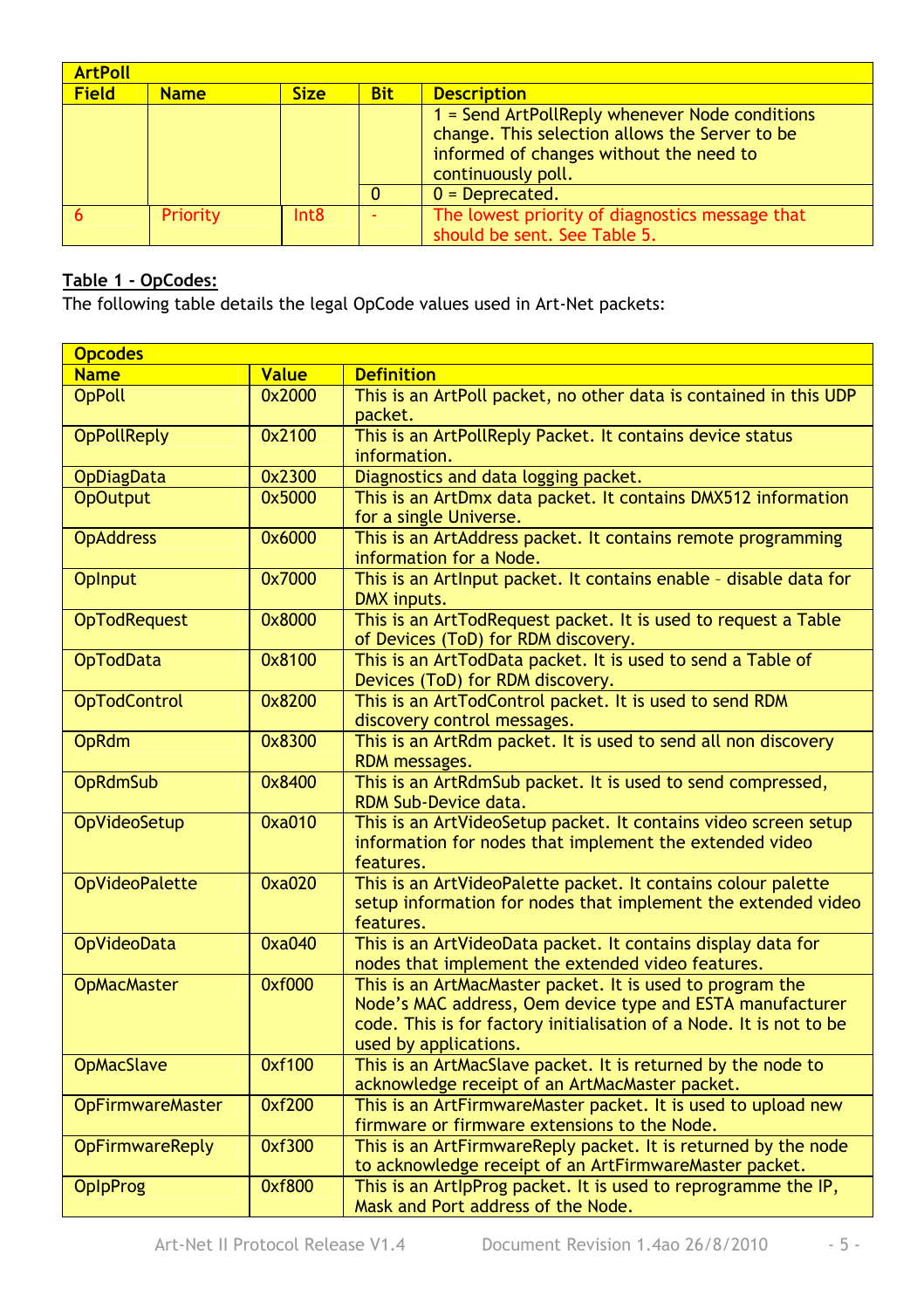| <b>Opcodes</b>            |              |                                                                                                                |  |
|---------------------------|--------------|----------------------------------------------------------------------------------------------------------------|--|
| <b>Name</b>               | <b>Value</b> | <b>Definition</b>                                                                                              |  |
| <b>OpIpProgReply</b>      | 0xf900       | This is an ArtipProgReply packet. It is returned by the node to<br>acknowledge receipt of an ArtIpProg packet. |  |
| <b>OpMedia</b>            | 0x9000       | This is an ArtMedia packet. It is Unicast by a Media Server and<br>acted upon by a Server.                     |  |
| <b>OpMediaPatch</b>       | 0x9100       | This is an ArtMediaPatch packet. It is Unicast by a Server and<br>acted upon by a Media Server.                |  |
| <b>OpMediaControl</b>     | 0x9200       | This is an ArtMediaControl packet. It is Unicast by a Server and<br>acted upon by a Media Server.              |  |
| <b>OpMediaContrlReply</b> | 0x9300       | This is an ArtMediaControlReply packet. It is Unicast by a Media<br>Server and acted upon by a Server.         |  |
| <b>OpTimeCode</b>         | 0x9700       | This is an ArtTimeCode. It is used to transport time code over<br>the network.                                 |  |

#### **Table 2 - OemCode:**

The registered OEM codes are detailed in "Art-NetOemCodes.h" which is found in the SDK directory of the DMX-Workshop installation.

The OEM code defines a specific manufacturer's product type. The OemCode is returned in the ArtPollReply.

#### **Table 3 – NodeReport Codes:**

The following table details the NodeReport codes. TheNodeReport code defines generic error, advisory and status messages for both Nodes and Servers. The NodeReport is returned in both the ArtPollReply and ArtPollServerReply:

| Code   | <b>Mnemonic</b>       | <b>Description</b>                                         |
|--------|-----------------------|------------------------------------------------------------|
| 0x0000 | <b>RcDebug</b>        | Booted in debug mode (Only used in development)            |
| 0x0001 | <b>RcPowerOk</b>      | Power On Tests successful                                  |
| 0x0002 | <b>RcPowerFail</b>    | Hardware tests failed at Power On                          |
| 0x0003 | RcSocketWr1           | Last UDP from Node failed due to truncated length, Most    |
|        |                       | likely caused by a collision.                              |
| 0x0004 | <b>RcParseFail</b>    | Unable to identify last UDP transmission. Check OpCode and |
|        |                       | packet length.                                             |
| 0x0005 | <b>RcUdpFail</b>      | Unable to open Udp Socket in last transmission attempt     |
| 0x0006 | <b>RcShNameOk</b>     | Confirms that Short Name programming via ArtAddress, was   |
|        |                       | successful.                                                |
| 0x0007 | <b>RcLoNameOk</b>     | Confirms that Long Name programming via ArtAddress, was    |
|        |                       | successful.                                                |
| 0x0008 | <b>RcDmxError</b>     | DMX512 receive errors detected.                            |
| 0x0009 | <b>RcDmxUdpFull</b>   | Ran out of internal DMX transmit buffers.                  |
| 0x000a | <b>RcDmxRxFull</b>    | Ran out of internal DMX Rx buffers.                        |
| 0x000b | <b>RcSwitchErr</b>    | Rx Universe switches conflict.                             |
| 0x000c | <b>RcConfigErr</b>    | Product configuration does not match firmware.             |
| 0x000d | <b>RcDmxShort</b>     | DMX output short detected. See GoodOutput field.           |
| 0x000e | <b>RcFirmwareFail</b> | Last attempt to upload new firmware failed.                |
| 0x000f | <b>RcUserFail</b>     | User changed switch settings when address locked by remote |
|        |                       | programming. User changes ignored.                         |

#### **Table 4 – Style Codes:**

The following table details the Style codes. The Style code defines the general functionality of a Server. The Style code is returned in ArtPollReply.

| Lode | an i m<br><u> Mnemonic</u> | <u>ription</u><br>Descr                                     |
|------|----------------------------|-------------------------------------------------------------|
| 0x00 | <b>StNode</b>              | device<br><b>c-Net</b><br>DMX<br><b>Art</b><br>from:<br>LO. |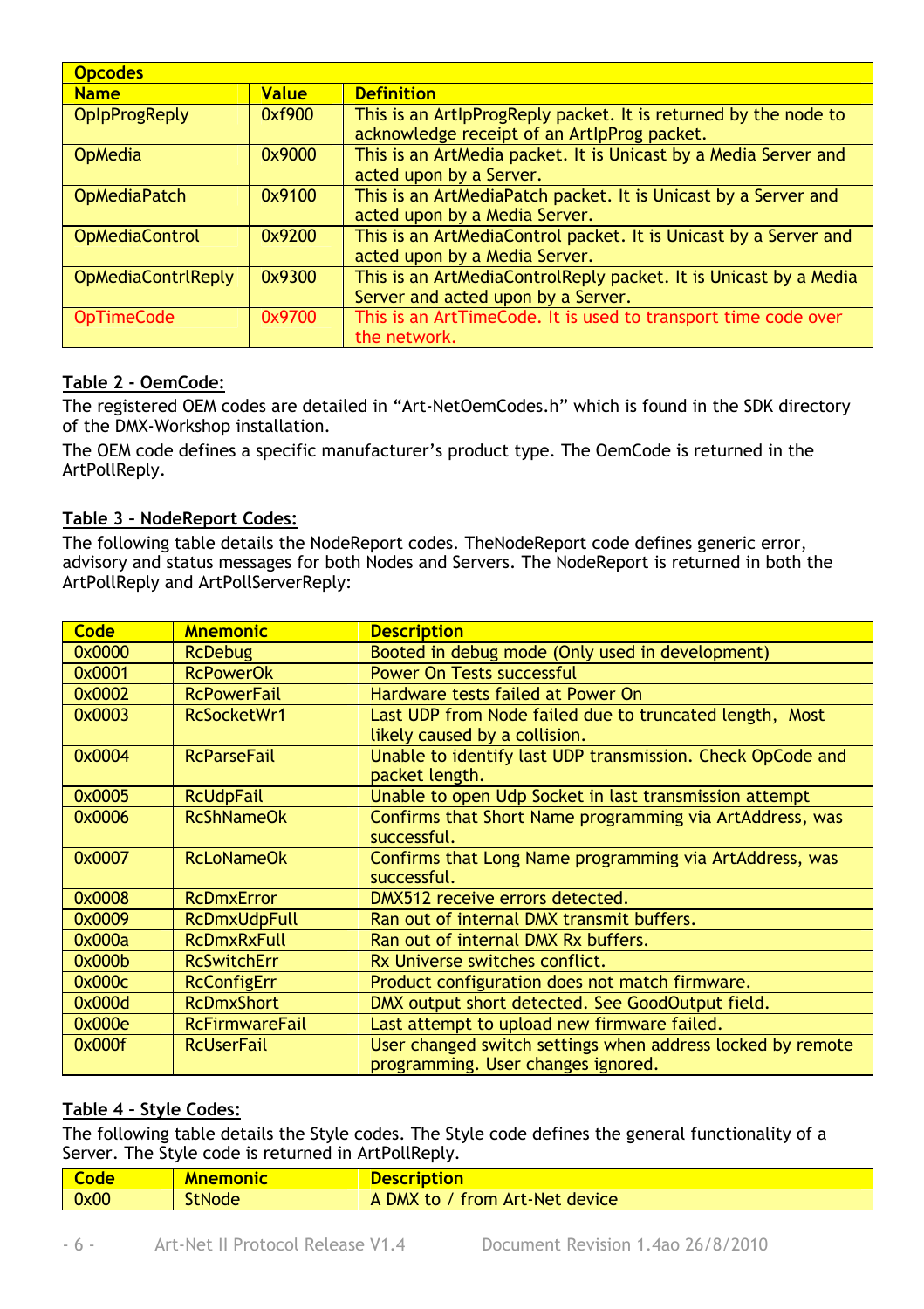| 0x01 | <b>StServer</b> | A lighting console.                 |
|------|-----------------|-------------------------------------|
| 0x02 | <b>StMedia</b>  | A Media Server.                     |
| 0x03 | <b>StRoute</b>  | A network routing device.           |
| 0x04 | <b>StBackup</b> | A backup device.                    |
| 0x05 | <b>StConfig</b> | A configuration or diagnostic tool. |

#### **ArtPollReply:**

|               | Implementation          |                                                              |  |  |  |
|---------------|-------------------------|--------------------------------------------------------------|--|--|--|
| <b>Entity</b> | <b>Direction</b>        | <b>Action</b>                                                |  |  |  |
| All devices   | Receive                 | No Art-Net action.                                           |  |  |  |
|               | <b>Unicast Transmit</b> | Broadcasts this packet in response to a unicast ArtPoll      |  |  |  |
|               | <b>Broadcast</b>        | Broadcasts this packet in response to a broadcast ArtPoll or |  |  |  |
|               |                         | when initiating transmission.                                |  |  |  |

A device, in response to a Server's ArtPoll, sends the ArtPollReply. The 'TalkToMe' field in the ArtPoll packet can modify this default mode of operation. This packet is also broadcast by all Art-Net devices on power up.

|                | <b>ArtPollReply</b> |                       |                |                                                                                                                                                                                                                             |  |
|----------------|---------------------|-----------------------|----------------|-----------------------------------------------------------------------------------------------------------------------------------------------------------------------------------------------------------------------------|--|
| <b>Field</b>   | <b>Name</b>         | <b>Size</b>           | <b>Bit</b>     | <b>Description</b>                                                                                                                                                                                                          |  |
| $\mathbf{1}$   | ID[8]               | Int8                  |                | Array of 8 characters, the final character is a null<br>termination.<br>Value = 'A' 'r' 't' '-' 'N' 'e' 't' 0x00                                                                                                            |  |
| $\overline{2}$ | <b>OpCode</b>       | Int1<br>6             | $\omega$       | <b>OpPollReply</b><br>Transmitted low byte first.                                                                                                                                                                           |  |
| $\overline{3}$ | IP Address[4]       | Int8                  | ¥.             | Array containing the Node's IP address. First array<br>entry is most significant byte of address.                                                                                                                           |  |
| $\overline{4}$ | Port                | Int <sub>1</sub><br>6 | ä,             | The Port is always 0x1936<br>Transmitted low byte first.                                                                                                                                                                    |  |
| 5              | VersInfoH           | Int8                  |                | High byte of Node's firmware revision number. The<br>Server should only use this field to decide if a<br>firmware update should proceed. The convention is<br>that a higher number is a more recent release of<br>firmware. |  |
| 6              | Versinfo            | Int <sub>8</sub>      |                | Low byte of Node's firmware revision number.                                                                                                                                                                                |  |
| $\overline{7}$ | <b>SubSwitchH</b>   | Int8                  |                | The high byte of the Node's Subnet Address. This<br>field is currently unused and set to zero. It is<br>provided to allow future expansion.                                                                                 |  |
| 8              | <b>SubSwitch</b>    | Int8                  | $\blacksquare$ | The low byte of the Node's Sub-net Address. This is<br>the variable that addresses a Node within Art-Net.<br>In the Ether-Lynx and Netgate products, the front<br>panel Sub-net 'switch' sets this field.                   |  |
| 9              | <b>OemHi</b>        | Int <sub>8</sub>      | ÷.             | The high byte of the Oem value.                                                                                                                                                                                             |  |
| 10             | <b>Oem</b>          | Int8                  |                | The low byte of the Oem value.<br>The Oem word describes the equipment vendor and<br>the feature set available. Bit 15 high indicates<br>extended features available.<br>Current registered codes are defined in Table 2.   |  |
| 11             | <b>Ubea Version</b> | Int8                  |                | This field contains the firmware version of the User<br>Bios Extension Area (UBEA). If the UBEA is not<br>programmed, this field contains zero.                                                                             |  |
| 12             | Status1             | Int8                  |                | General Status register containing bit fields as<br>follows.                                                                                                                                                                |  |
|                |                     |                       | $7-6$          | Indicator state.                                                                                                                                                                                                            |  |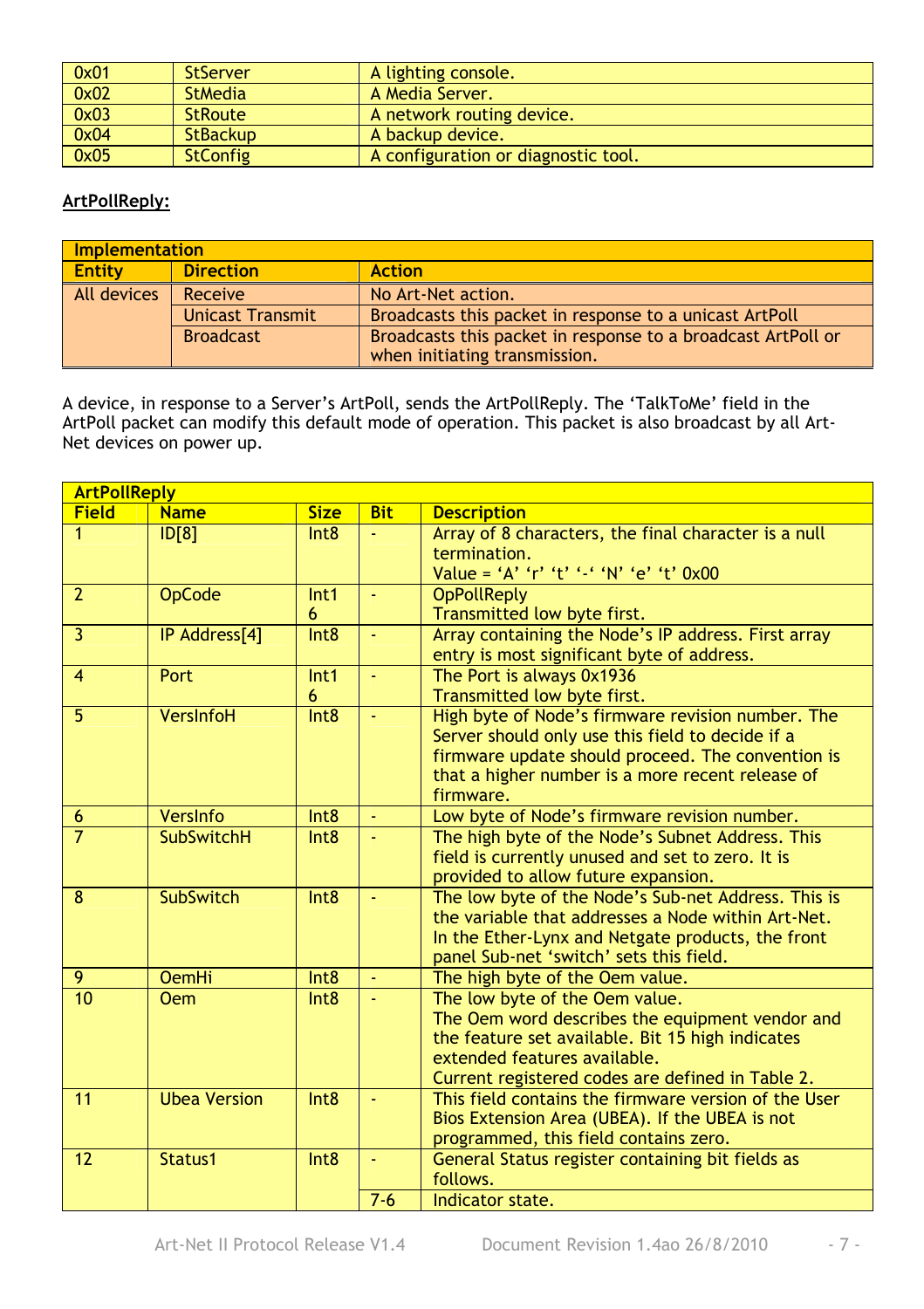| <b>Field</b><br><b>Name</b><br><b>Size</b><br><b>Description</b><br><b>Bit</b>                                                                  |  |
|-------------------------------------------------------------------------------------------------------------------------------------------------|--|
|                                                                                                                                                 |  |
| 00<br>Indicator state unknown.                                                                                                                  |  |
| 01<br>Indicators in Locate Mode.                                                                                                                |  |
| 10<br>Indicators in Mute Mode.                                                                                                                  |  |
| 11<br>Indicators in Normal Mode.                                                                                                                |  |
| $5 - 4$<br>Universe Address Programming Authority                                                                                               |  |
| 00<br><b>Universe Programming Authority</b>                                                                                                     |  |
| unknown.                                                                                                                                        |  |
| Set by front panel controls.<br>01<br>10<br>Programmed by network.                                                                              |  |
| 11<br>Not used.                                                                                                                                 |  |
| 3                                                                                                                                               |  |
| Not implemented, transmit as zero, receivers do not<br>test.                                                                                    |  |
| $\overline{2}$<br>$0$ = Normal firmware boot (from flash). Nodes that do<br>not support dual boot, clear this field to zero.                    |  |
| $1 =$ Booted from ROM.                                                                                                                          |  |
| $\mathbf{1}$<br>0 = Not capable of Remote Device Management<br>(RDM).                                                                           |  |
| 1 = Capable of Remote Device Management (RDM).                                                                                                  |  |
| $\Omega$<br>$0 = UBEA$ not present or corrupt                                                                                                   |  |
| $1 = UBEA present$                                                                                                                              |  |
| 13<br><b>EstaMan</b><br>The ESTA manufacturer code. These codes are used<br>Int1<br>$\omega$                                                    |  |
| to represent equipment manufacturer. They are<br>6                                                                                              |  |
| assigned by ESTA. This field can be interpreted as                                                                                              |  |
| two ASCII bytes representing the manufacturer                                                                                                   |  |
| initials.                                                                                                                                       |  |
| 14<br>ShortName [18]<br>Int <sub>8</sub><br>The array represents a null terminated short name                                                   |  |
| for the Node. The Server uses the ArtAddress packet                                                                                             |  |
| to program this string. Max length is 17 characters                                                                                             |  |
| plus the null. This is a fixed length field, although the                                                                                       |  |
| string it contains can be shorter than the field.<br>15                                                                                         |  |
| LongName [64]<br>Int <sub>8</sub><br>The array represents a null terminated long name for<br>the Node. The Server uses the ArtAddress packet to |  |
| program this string. Max length is 63 characters plus                                                                                           |  |
| the null. This is a fixed length field, although the                                                                                            |  |
| string it contains can be shorter than the field.                                                                                               |  |
| The array is a textual report of the Node's operating<br>16<br><b>NodeReport</b><br>Int <sub>8</sub><br>$\blacksquare$                          |  |
| status or operational errors. It is primarily intended<br>[64]                                                                                  |  |
| for 'engineering' data rather than 'end user' data.                                                                                             |  |
| The field is formatted as: "#xxxx [yyyy] zzzzz"                                                                                                 |  |
| xxxx is a hex status code as defined in Table 3. yyyy                                                                                           |  |
| is a decimal counter that increments every time the                                                                                             |  |
| Node sends an ArtPollResponse that is not responding                                                                                            |  |
| to an ArtPoll.                                                                                                                                  |  |
| This allows the server to monitor event changes in                                                                                              |  |
| the Node.                                                                                                                                       |  |
| zzzz is an English text string defining the status.                                                                                             |  |
| This is a fixed length field, although the string it                                                                                            |  |
| contains can be shorter than the field.                                                                                                         |  |
| 17<br><b>NumPortsH</b><br>The high byte of the word describing the number of<br>Int <sub>8</sub>                                                |  |
| input or output ports. The high byte is for future                                                                                              |  |
| expansion and is currently zero.<br>The low byte of the word describing the number of<br>18<br><b>NumPorts</b><br>Int8<br>$\omega$              |  |
| input or output ports. If number of inputs is not equal                                                                                         |  |
| to number of outputs, the largest value is taken. Zero                                                                                          |  |
| is an illegal value. The maximum value is 4.                                                                                                    |  |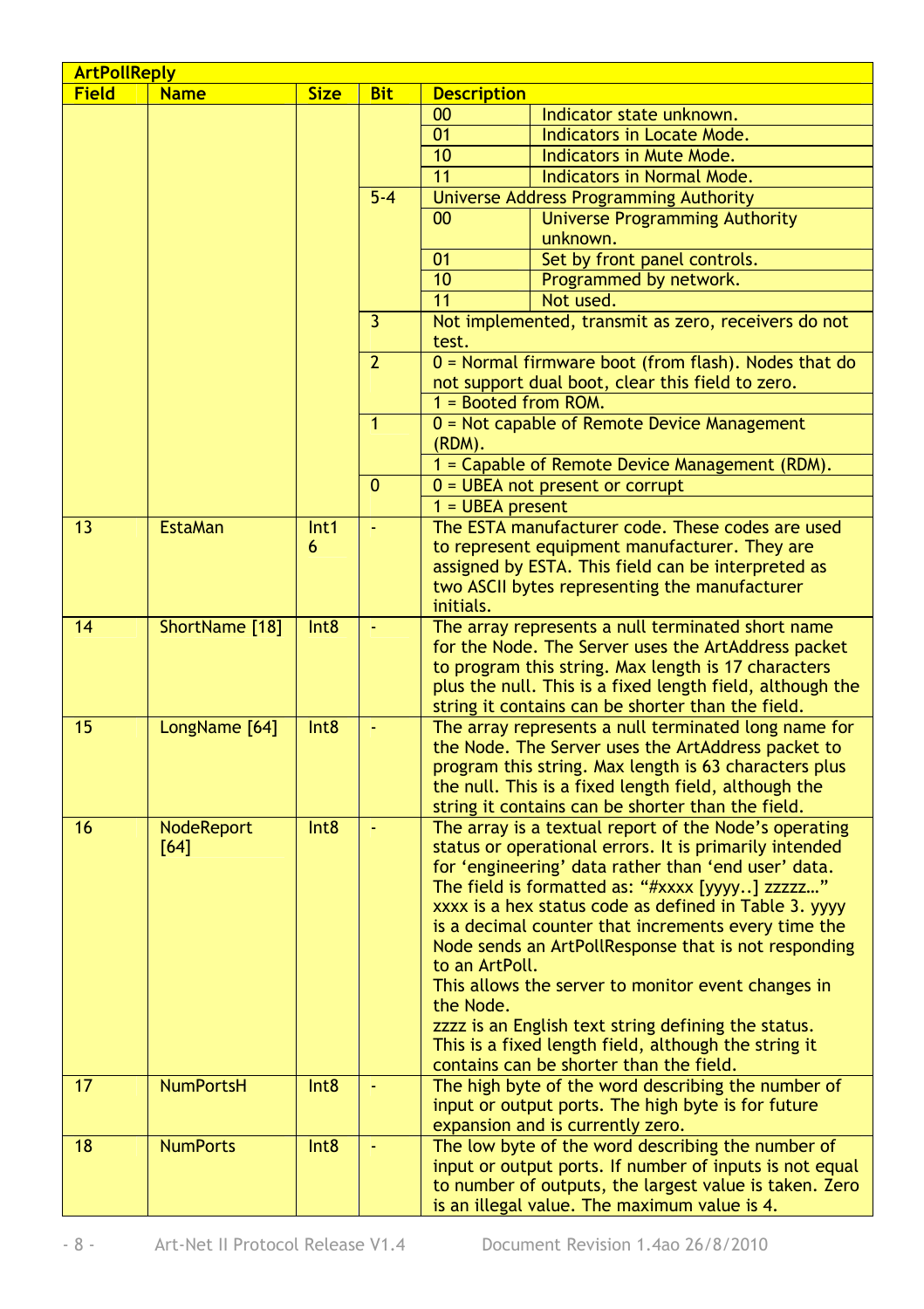|              | <b>ArtPollReply</b>   |                  |                |                                                                                                                                                                                                                                                                                                                                                                                                                                                                                    |  |  |
|--------------|-----------------------|------------------|----------------|------------------------------------------------------------------------------------------------------------------------------------------------------------------------------------------------------------------------------------------------------------------------------------------------------------------------------------------------------------------------------------------------------------------------------------------------------------------------------------|--|--|
| <b>Field</b> | <b>Name</b>           | <b>Size</b>      | <b>Bit</b>     | <b>Description</b>                                                                                                                                                                                                                                                                                                                                                                                                                                                                 |  |  |
| 19           | PortTypes [4]<br>Int8 |                  |                | This array defines the operation and protocol of each<br>channel. (Ether-Lynx example = $0 \times 0$ , $0 \times 0$ , $0 \times 0$ ,<br>0xc0). The array length is fixed, independent of the<br>number of inputs or outputs physically available on<br>the Node.                                                                                                                                                                                                                   |  |  |
|              |                       |                  | $\overline{7}$ | Set is this channel can output data from the Art-Net<br>Network.                                                                                                                                                                                                                                                                                                                                                                                                                   |  |  |
|              |                       |                  | 6              | Set if this channel can input onto the Art-<br>NetNetwork.                                                                                                                                                                                                                                                                                                                                                                                                                         |  |  |
|              |                       |                  | $5 - 0$        | $00000 =$ DMX512<br>$00001 = MIDI$<br>$00010 = Avab$<br>00011 = Colortran CMX<br>$00100 = ADB 62.5$<br>$00101 = Art-Net$                                                                                                                                                                                                                                                                                                                                                           |  |  |
| 20           | GoodInput [4]         | Int8             |                | This array defines input status of the node.                                                                                                                                                                                                                                                                                                                                                                                                                                       |  |  |
|              |                       |                  | $\overline{7}$ | Set - Data received.                                                                                                                                                                                                                                                                                                                                                                                                                                                               |  |  |
|              |                       |                  | 6              | Set - Channel includes DMX512 test packets.                                                                                                                                                                                                                                                                                                                                                                                                                                        |  |  |
|              |                       |                  | 5              | Set - Channel includes DMX512 SIP's.                                                                                                                                                                                                                                                                                                                                                                                                                                               |  |  |
|              |                       |                  | $\overline{4}$ | Set - Channel includes DMX512 text packets.                                                                                                                                                                                                                                                                                                                                                                                                                                        |  |  |
|              |                       |                  | $\overline{3}$ | Set - Input is disabled.                                                                                                                                                                                                                                                                                                                                                                                                                                                           |  |  |
|              |                       |                  | $\overline{2}$ | Set - Receive errors detected.                                                                                                                                                                                                                                                                                                                                                                                                                                                     |  |  |
|              |                       |                  | $1 - 0$        | Unused and transmitted as zero.                                                                                                                                                                                                                                                                                                                                                                                                                                                    |  |  |
| 21           | GoodOutput [4]        | Int8             |                | This array defines output status of the node.                                                                                                                                                                                                                                                                                                                                                                                                                                      |  |  |
|              |                       |                  | $\overline{7}$ | Set - Data is being transmitted.                                                                                                                                                                                                                                                                                                                                                                                                                                                   |  |  |
|              |                       |                  | 6              | Set - Channel includes DMX512 test packets.                                                                                                                                                                                                                                                                                                                                                                                                                                        |  |  |
|              |                       |                  | 5              | Set - Channel includes DMX512 SIP's.                                                                                                                                                                                                                                                                                                                                                                                                                                               |  |  |
|              |                       |                  | $\overline{4}$ | Set - Channel includes DMX512 text packets.                                                                                                                                                                                                                                                                                                                                                                                                                                        |  |  |
|              |                       |                  | $\overline{3}$ | Set - Output is merging ArtNet data.                                                                                                                                                                                                                                                                                                                                                                                                                                               |  |  |
|              |                       |                  | $\overline{2}$ | Set - DMX output short detected on power up                                                                                                                                                                                                                                                                                                                                                                                                                                        |  |  |
|              |                       |                  | $\mathbf{1}$   | Set - Merge Mode is LTP.                                                                                                                                                                                                                                                                                                                                                                                                                                                           |  |  |
|              |                       |                  | $\mathbf{0}$   | Unused and transmitted as zero.                                                                                                                                                                                                                                                                                                                                                                                                                                                    |  |  |
| 22           | <b>Swin</b> [4]       | Int <sub>8</sub> |                | This array defines the 8 bit Universe address of the<br>available input channels. In DMX-Hub and Netgate,<br>the high nibble is identical to the data held in the low<br>nibble of Subswitch. The low nibble corresponds to<br>the front panel selector for each channel.                                                                                                                                                                                                          |  |  |
| 23           | Swout [4]             | Int <sub>8</sub> | $\omega$       | This array defines the 8 bit Universe address of the<br>available output channels. In DMX-Hub and Netgate,<br>the high nibble is identical to the data held in the low<br>nibble of Subswitch. The low nibble corresponds to<br>the front panel selector for each channel.                                                                                                                                                                                                         |  |  |
| 24           | <b>SwVideo</b>        | Int <sub>8</sub> | $\blacksquare$ | Set to 00 when video display is showing local data.<br>Set to 01 when video is showing ethernet data.                                                                                                                                                                                                                                                                                                                                                                              |  |  |
| 25           | <b>SwMacro</b>        | Int <sub>8</sub> | $\blacksquare$ | If the Node supports macro key inputs, this byte<br>represents the trigger values. The Node is responsible<br>for 'debouncing' inputs. When the ArtPollReply is set<br>to transmit automatically, (TalkToMe Bit 1), the<br>ArtPollReply will be sent on both key down and key<br>up events. However, the Server should not assume<br>that only one bit position has changed.<br>The Macro inputs are used for remote event<br>triggering or cueing.<br>Bit fields are active high. |  |  |
|              |                       |                  |                | Set - Macro 8 active.                                                                                                                                                                                                                                                                                                                                                                                                                                                              |  |  |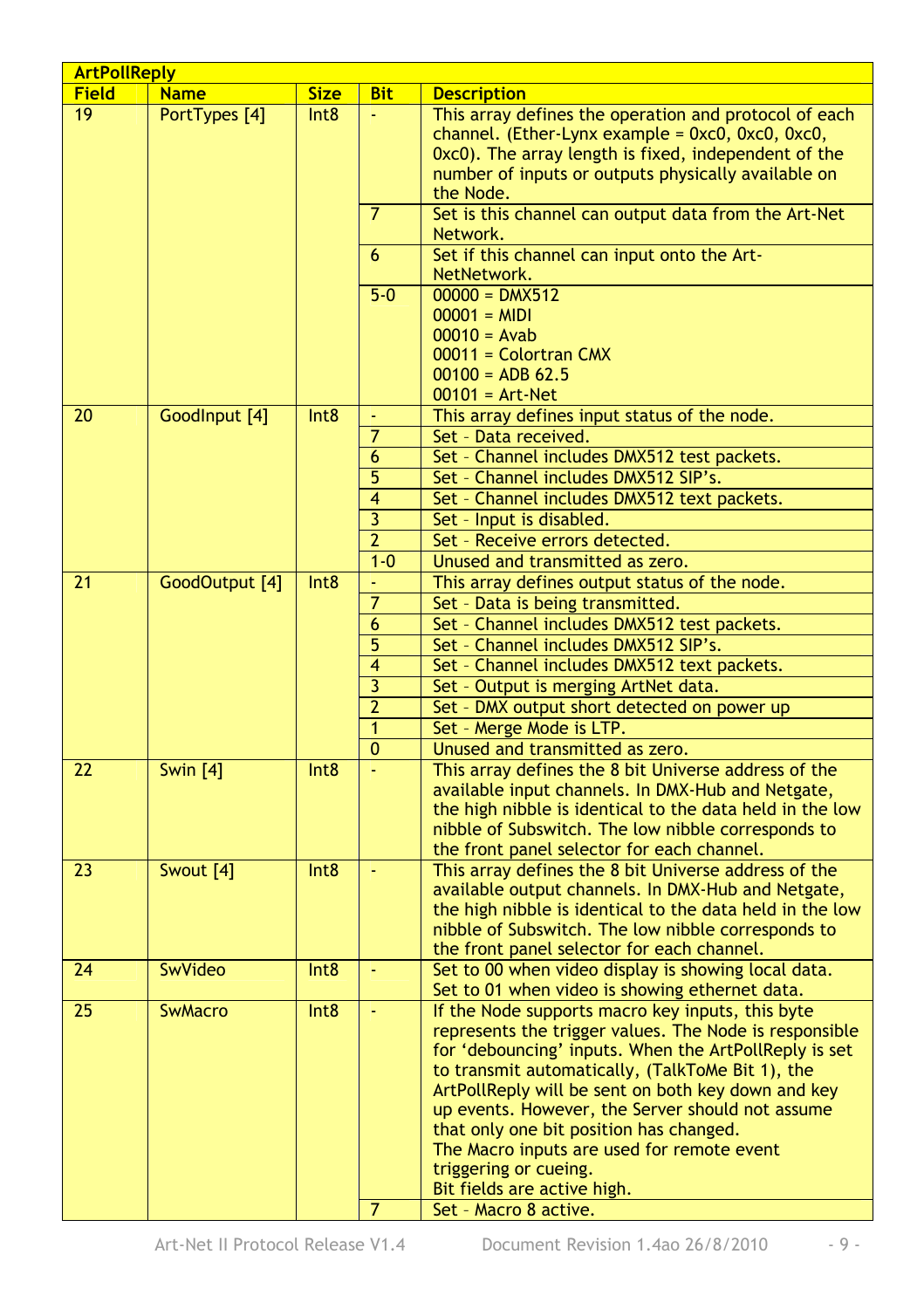| <b>ArtPollReply</b> |                              |                  |                |                                                           |  |
|---------------------|------------------------------|------------------|----------------|-----------------------------------------------------------|--|
| <b>Field</b>        | <b>Name</b>                  | <b>Size</b>      | <b>Bit</b>     | <b>Description</b>                                        |  |
|                     |                              |                  | 6              | Set - Macro 7 active.                                     |  |
|                     |                              |                  | 5              | Set - Macro 6 active.                                     |  |
|                     |                              |                  | $\overline{4}$ | Set - Macro 5 active.                                     |  |
|                     |                              |                  | $\overline{3}$ | Set - Macro 4 active.                                     |  |
|                     |                              |                  | $\overline{2}$ | Set - Macro 3 active.                                     |  |
|                     |                              |                  | $\overline{1}$ | Set - Macro 2 active.                                     |  |
|                     |                              |                  | $\mathbf{0}$   | Set - Macro 1 active.                                     |  |
| 26                  | SwRemote                     | Int8             | ä,             | If the Node supports remote trigger inputs, this byte     |  |
|                     |                              |                  |                | represents the trigger values. The Node is responsible    |  |
|                     |                              |                  |                | for 'debouncing' inputs. When the ArtPollReply is set     |  |
|                     |                              |                  |                | to transmit automatically, (TalkToMe Bit 1), the          |  |
|                     |                              |                  |                | ArtPollReply will be sent on both key down and key        |  |
|                     |                              |                  |                | up events. However, the Server should not assume          |  |
|                     |                              |                  |                | that only one bit position has changed.                   |  |
|                     |                              |                  |                | The Remote inputs are used for remote event               |  |
|                     |                              |                  |                | triggering or cueing.                                     |  |
|                     |                              |                  |                | Bit fields are active high.                               |  |
|                     |                              |                  | 7              | Set - Remote 8 active.                                    |  |
|                     |                              |                  | 6              | Set - Remote 7 active.                                    |  |
|                     |                              |                  | 5              | Set - Remote 6 active.                                    |  |
|                     |                              |                  | $\overline{4}$ | Set - Remote 5 active.                                    |  |
|                     |                              |                  | $\overline{3}$ | Set - Remote 4 active.                                    |  |
|                     |                              |                  | $\overline{2}$ | Set - Remote 3 active.                                    |  |
|                     |                              |                  | $\overline{1}$ | Set - Remote 2 active.                                    |  |
|                     |                              |                  | $\Omega$       | Set - Remote 1 active.                                    |  |
| 27                  | <b>Spare</b>                 | Int <sub>8</sub> |                | Not used, set to zero                                     |  |
| 28                  | <b>Spare</b>                 | Int8             |                | Not used, set to zero                                     |  |
| 29                  |                              | Int <sub>8</sub> |                | Not used, set to zero                                     |  |
| 30                  | <b>Spare</b><br><b>Style</b> | Int8             |                | The Style code defines the equipment style of the         |  |
|                     |                              |                  |                | device. See Table 4 for current Style codes.              |  |
| 31                  | <b>MAC Hi</b>                | Int8             |                | MAC Address Hi Byte. Set to zero if node cannot           |  |
|                     |                              |                  |                |                                                           |  |
|                     | <b>MAC</b>                   |                  |                | supply this information.<br><b>MAC Address</b>            |  |
| 32                  |                              | Int8             |                |                                                           |  |
| $\overline{33}$     | <b>MAC</b>                   | Int <sub>8</sub> |                | <b>MAC Address</b>                                        |  |
| 34                  | <b>MAC</b>                   | Int8             |                | <b>MAC Address</b>                                        |  |
| $\overline{35}$     | <b>MAC</b>                   | Int8             |                | <b>MAC Address</b>                                        |  |
| 36                  | <b>MAC Lo</b>                | Int8             |                | <b>MAC Address Lo Byte</b>                                |  |
| $\overline{37}$     | Bindlp[4]                    | Int8             |                | If this unit is part of a larger or modular product, this |  |
|                     |                              |                  |                | is the IP of the root device.                             |  |
| 38                  | <b>BindIndex</b>             | Int8             |                | Set to zero if no binding, otherwise this number          |  |
|                     |                              |                  |                | represents the order of bound devices. A lower            |  |
|                     |                              |                  |                | number means closer to root device.                       |  |
| 39                  | Status2                      | Int8             | $\mathbf{0}$   | Set = Product supports web browser configuration.         |  |
|                     |                              |                  | $\overline{1}$ | Clr = Node's IP is manually configured.                   |  |
|                     |                              |                  |                | Set = Node's IP is DHCP configured.                       |  |
|                     |                              |                  | $\overline{2}$ | Clr = Node is not DHCP capable.                           |  |
|                     |                              |                  |                | Set = Node is DHCP capable.                               |  |
| 40                  | <b>Filler</b>                | 26x              |                | Transmit as zero. For future expansion.                   |  |
|                     |                              | 8                |                |                                                           |  |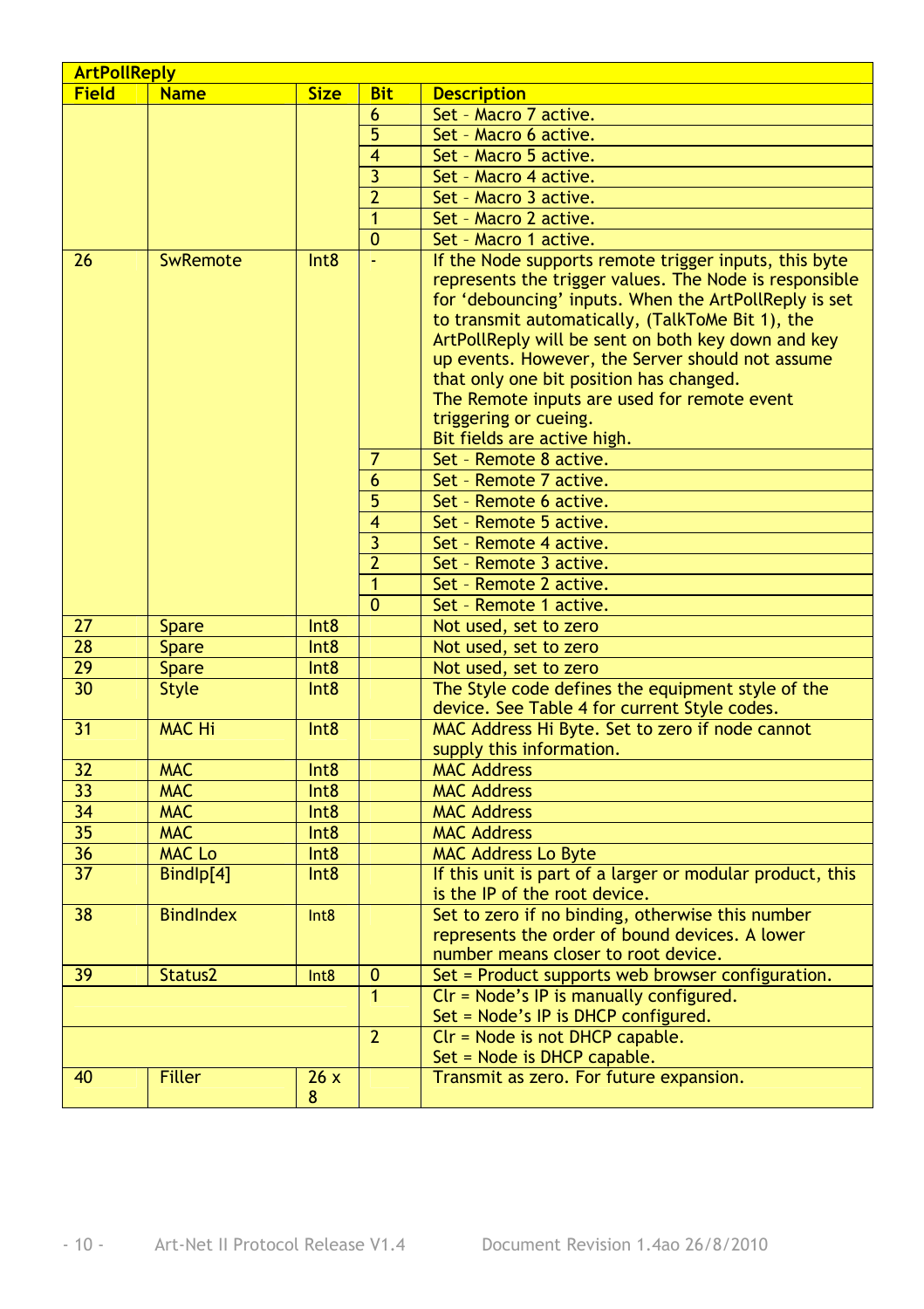#### **ArtIpProg:**

|               | Implementation          |                                                 |  |  |  |
|---------------|-------------------------|-------------------------------------------------|--|--|--|
| <b>Entity</b> | <b>Direction</b>        | <b>Action</b>                                   |  |  |  |
| Server        | <b>Receive</b>          | No Action.                                      |  |  |  |
|               | <b>Unicast Transmit</b> | Server transmits to a specific node IP address. |  |  |  |
|               | <b>Broadcast</b>        | Not Allowed.                                    |  |  |  |
| <b>Node</b>   | Receive                 | Reply with ArtIpProgReply.                      |  |  |  |
|               | <b>Unicast Transmit</b> | Not Allowed.                                    |  |  |  |
|               | <b>Broadcast</b>        | Not Allowed.                                    |  |  |  |
| Media         | Receive                 | Reply with ArtIpProgReply.                      |  |  |  |
| Server        | <b>Unicast Transmit</b> | Not Allowed.                                    |  |  |  |
|               | <b>Broadcast</b>        | Not Allowed.                                    |  |  |  |

The ArtIpProg packet allows the IP settings of a Node to be reprogrammed.

The ArtIpProg packet is sent by a Server to the private address of a Node. If the Node supports remote programming of IP address, it will respond with an ArtIpProgReply packet. In all scenarios, the ArtIpProgReply is sent to the private address of the sender.

|                | <b>ArtipProg</b>    |                  |                |                                                       |  |  |  |
|----------------|---------------------|------------------|----------------|-------------------------------------------------------|--|--|--|
| <b>Field</b>   | <b>Name</b>         | <b>Size</b>      | <b>Bit</b>     | <b>Description</b>                                    |  |  |  |
| $\mathbf{1}$   | ID[8]               | Int8             | $\blacksquare$ | Array of 8 characters, the final character is a null  |  |  |  |
|                |                     |                  |                | termination.                                          |  |  |  |
|                |                     |                  |                | Value = 'A' 'r' 't' '-' 'N' 'e' 't' 0x00              |  |  |  |
| $\overline{2}$ | <b>OpCode</b>       | Int16            | $\omega$       | <b>OpIpProg</b>                                       |  |  |  |
|                |                     |                  |                | Transmitted low byte first.                           |  |  |  |
| 3              | <b>ProtVerH</b>     | Int8             | ä,             | High byte of the Art-Net protocol revision number.    |  |  |  |
| $\overline{4}$ | ProtVer             | Int8             |                | Low byte of the Art-Net protocol revision number.     |  |  |  |
|                |                     |                  |                | Current value 14                                      |  |  |  |
| 5              | Filler1             | Int <sub>8</sub> | $\blacksquare$ | Pad length to match ArtPoll.                          |  |  |  |
| $\overline{6}$ | Filler <sub>2</sub> | Int8             | $\blacksquare$ | Pad length to match ArtPoll.                          |  |  |  |
| $\overline{7}$ | <b>Command</b>      | Int <sub>8</sub> | Ξ              | Action this packet as follows:                        |  |  |  |
|                |                     |                  |                | Defines the how this packet is processed. If all bits |  |  |  |
|                |                     |                  |                | are clear, this is an enquiry only.                   |  |  |  |
|                |                     |                  | $\overline{7}$ | Set to enable any programming.                        |  |  |  |
|                |                     |                  | $\overline{6}$ | Set to enable DHCP (if set ignore lower bits).        |  |  |  |
|                |                     |                  | $5 - 4$        | Not used, transmit as zero                            |  |  |  |
|                |                     |                  | 3              | Set to return all three parameters to default         |  |  |  |
|                |                     |                  | $\overline{2}$ | <b>Program IP Address</b>                             |  |  |  |
|                |                     |                  | $\mathbf{1}$   | <b>Program Subnet Mask</b>                            |  |  |  |
|                |                     |                  | $\overline{0}$ | <b>Program Port</b>                                   |  |  |  |
| 8              | Filler4             | Int8             |                | Set to zero. Pads data structure for word alignment.  |  |  |  |
| $\overline{9}$ | ProglpHi            | Int <sub>8</sub> |                | IP Address to be programmed into Node if enabled by   |  |  |  |
|                |                     |                  |                | <b>Command Field</b>                                  |  |  |  |
| 10             | Proglp2             | Int8             |                |                                                       |  |  |  |
| 11             | Proglp1             | Int8             |                |                                                       |  |  |  |
| 12             | ProglpLo            | Int8             |                |                                                       |  |  |  |
| 13             | ProgSmHi            | Int8             |                | Subnet mask to be programmed into Node if enabled     |  |  |  |
|                |                     |                  |                | by Command Field                                      |  |  |  |
| 14             | ProgSm2             | Int8             |                |                                                       |  |  |  |
| 15             | ProgSm1             | Int <sub>8</sub> |                |                                                       |  |  |  |
| 16             | ProgSmLo            | Int8             |                |                                                       |  |  |  |
| 17             | <b>ProgPort Hi</b>  | Int8             |                | PortAddress to be programmed into Node if enabled     |  |  |  |
|                |                     |                  |                | by Command Field                                      |  |  |  |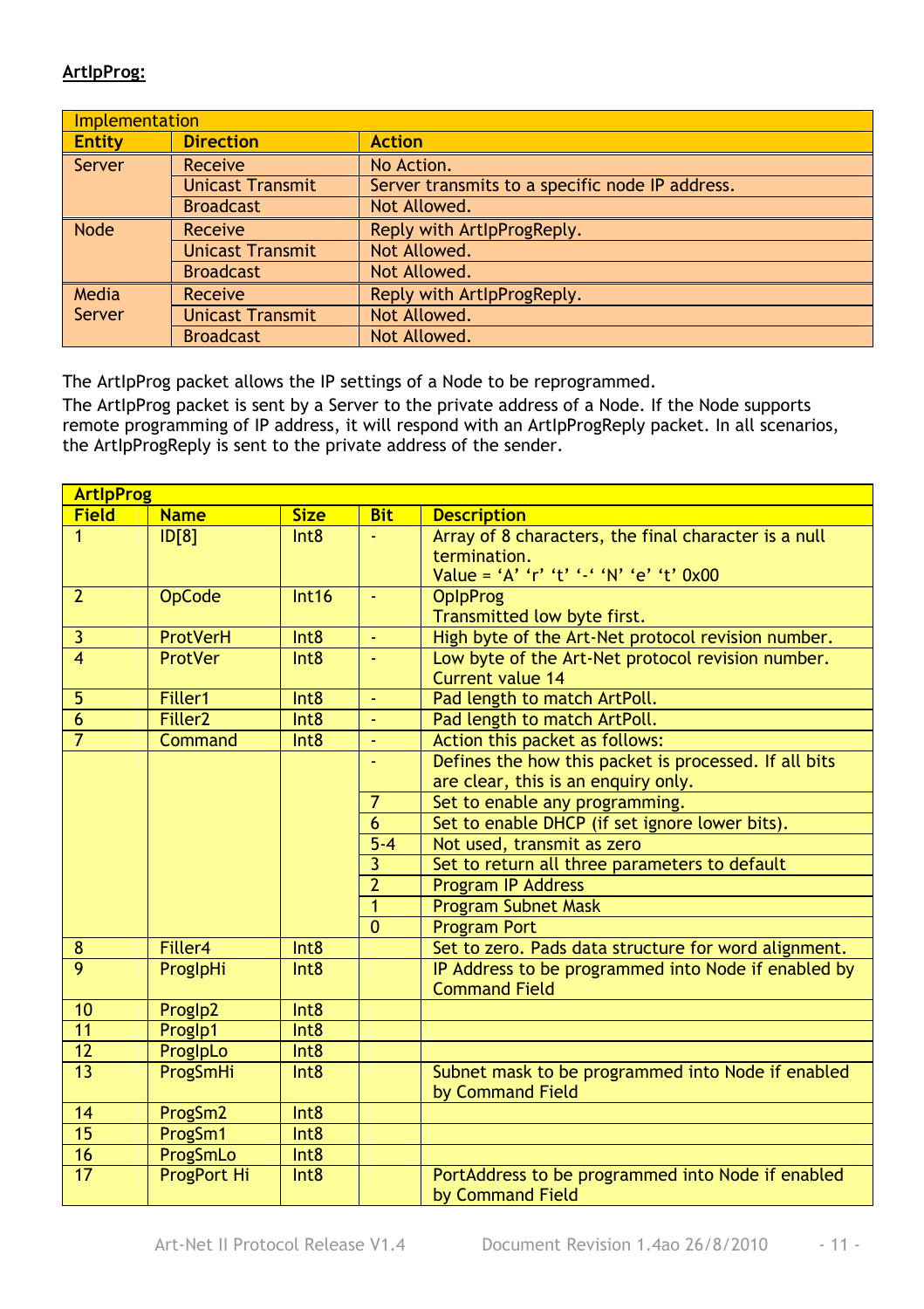| <b>ArtipProg</b> |                    |                  |            |                                         |  |
|------------------|--------------------|------------------|------------|-----------------------------------------|--|
| <b>Field</b>     | <b>Name</b>        | <b>Size</b>      | <b>Bit</b> | <b>Description</b>                      |  |
| 18               | <b>ProgPort Lo</b> | Int <sub>8</sub> |            |                                         |  |
| $19 - 26$        | Spare1-8           | Int <sub>8</sub> |            | Transmit as zero, receivers don't test. |  |

#### **ArtIpProgReply:**

|               | <b>Implementation</b>   |                                          |  |  |  |  |
|---------------|-------------------------|------------------------------------------|--|--|--|--|
| <b>Entity</b> | <b>Direction</b>        | <b>Action</b>                            |  |  |  |  |
| Server        | Receive                 | No Action.                               |  |  |  |  |
|               | <b>Unicast Transmit</b> | Not Allowed.                             |  |  |  |  |
|               | <b>Broadcast</b>        | Not Allowed.                             |  |  |  |  |
| <b>Node</b>   | Receive                 | No Action.                               |  |  |  |  |
|               | <b>Unicast Transmit</b> | Transmits to specific Server IP address. |  |  |  |  |
|               | <b>Broadcast</b>        | Not Allowed.                             |  |  |  |  |
| Media         | Receive                 | No Action                                |  |  |  |  |
| Server        | <b>Unicast Transmit</b> | Transmits to specific Server IP address. |  |  |  |  |
|               | <b>Broadcast</b>        | Not Allowed.                             |  |  |  |  |

The ArtIpProgReply packet is issued by a Node in response to an ArtIpProg packet. Nodes that do not supports remote programming of IP address do not reply to ArtIpProg packets. In all scenarios, the ArtIpProgReply is sent to the private address of the sender.

| <b>Field</b>    | <b>Name</b>         | <b>Size</b>      | <b>Description</b>                      |                                                        |  |
|-----------------|---------------------|------------------|-----------------------------------------|--------------------------------------------------------|--|
| $\mathbf{1}$    | ID[8]               | Int <sub>8</sub> |                                         | Array of 8 characters, the final character is a null   |  |
|                 |                     |                  |                                         | termination. Value = 'A' 'r' 't' '-' 'N' 'e' 't' 0x00  |  |
| $\overline{2}$  | <b>OpCode</b>       | Int16            |                                         | OpIpProgReply Transmitted low byte first.              |  |
| $\overline{3}$  | ProtVerH            | Int8             |                                         | High byte of the Art-Net protocol revision number.     |  |
| $\overline{4}$  | ProtVer             | Int8             |                                         | Low byte of the Art-Net protocol revision number. (14) |  |
| $\overline{5}$  | Filler1             | Int8             |                                         | Pad length to match ArtPoll.                           |  |
| $\overline{6}$  | Filler <sub>2</sub> | Int <sub>8</sub> |                                         | Pad length to match ArtPoll.                           |  |
| $\overline{7}$  | Filler3             | Int <sub>8</sub> |                                         | Pad length to match ArtipProg.                         |  |
| $\overline{8}$  | Filler4             | Int <sub>8</sub> |                                         | Pad length to match ArtipProg.                         |  |
| 9               | ProglpHi            | Int <sub>8</sub> |                                         | IP Address of Node.                                    |  |
| 10              | Proglp2             | Int <sub>8</sub> |                                         |                                                        |  |
| 11              | Proglp1             | Int <sub>8</sub> |                                         |                                                        |  |
| 12              | ProglpLo            | Int <sub>8</sub> |                                         |                                                        |  |
| 13              | ProgSmHi            | Int <sub>8</sub> |                                         | Subnet mask of Node.                                   |  |
| $\overline{14}$ | ProgSm2             | Int8             |                                         |                                                        |  |
| 15              | ProgSm1             | Int <sub>8</sub> |                                         |                                                        |  |
| 16              | ProgSmLo            | Int <sub>8</sub> |                                         |                                                        |  |
| $-17$           | <b>ProgPort Hi</b>  | Int8             |                                         | Port Address of Node.                                  |  |
| 18              | <b>ProgPort Lo</b>  | Int8             |                                         |                                                        |  |
| 19              | <b>Status</b>       | Int8             | Bit 7                                   | $\Omega$                                               |  |
|                 |                     |                  | Bit 6                                   | DHCP enabled.                                          |  |
|                 |                     |                  | <b>Bit 5-0</b>                          | $\Omega$                                               |  |
| 20              | Spare2              | Int8             |                                         | Transmit as zero, receivers don't test.                |  |
| 21              | Spare3              | Int8             | Transmit as zero, receivers don't test. |                                                        |  |
| $\overline{22}$ | Spare4              | Int8             | Transmit as zero, receivers don't test. |                                                        |  |
| $\overline{23}$ | Spare <sub>5</sub>  | Int <sub>8</sub> | Transmit as zero, receivers don't test. |                                                        |  |
| 24              | Spare6              | Int8             | Transmit as zero, receivers don't test. |                                                        |  |
| 25              | Spare7              | Int <sub>8</sub> |                                         | Transmit as zero, receivers don't test.                |  |
| $\overline{26}$ | Spare8              | Int <sub>8</sub> |                                         | Transmit as zero, receivers don't test.                |  |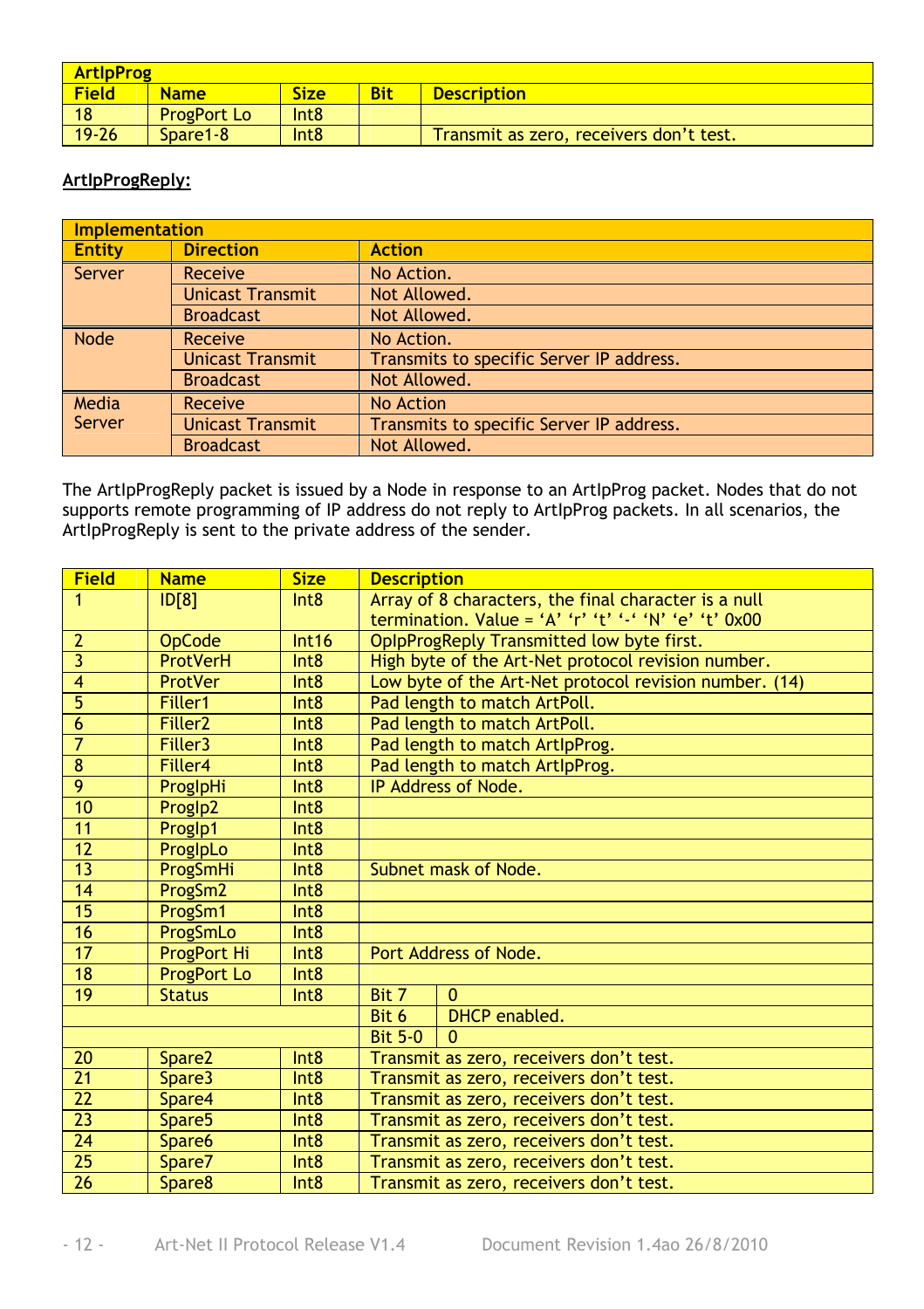#### **IP Address Override:**

All Art-Net compatible devices provide a temporary override facility that defeats any non-standard IP address programming.

Setting the Sub-Net switch and all available Universe switches to 'F' enables IP override. In IP override mode, the Node ignores all parameters programmed by ArtIpProg commands.

#### **ArtAddress:**

|               | <b>Implementation</b>   |                                                 |  |  |  |
|---------------|-------------------------|-------------------------------------------------|--|--|--|
| <b>Entity</b> | <b>Direction</b>        | <b>Action</b>                                   |  |  |  |
| Server        | <b>Receive</b>          | No Action.                                      |  |  |  |
|               | <b>Unicast Transmit</b> | Server transmits to a specific node IP address. |  |  |  |
|               | <b>Broadcast</b>        | Not Allowed.                                    |  |  |  |
| <b>Node</b>   | Receive                 | Reply with ArtPollReply.                        |  |  |  |
|               | <b>Unicast Transmit</b> | Not Allowed.                                    |  |  |  |
|               | <b>Broadcast</b>        | Not Allowed.                                    |  |  |  |
| Media         | <b>Receive</b>          | Reply with ArtPollReply.                        |  |  |  |
| Server        | <b>Unicast Transmit</b> | Not Allowed.                                    |  |  |  |
|               | <b>Broadcast</b>        | Not Allowed.                                    |  |  |  |

A Server or monitoring device on the network can reprogram numerous controls of a node remotely. This, for example, would allow the lighting console to re-route DMX512 data at remote locations. This is achieved by sending an ArtAddress packet to the Node's IP address. (The IP address is returned in the ArtPoll packet). The node replies with an ArtPollReply packet.

Fields 7 to 13 contain the data that will be programmed into the node.

| <b>Field</b>   | <b>Name</b>               | <b>Size</b> | <b>Description</b>                                                                                                                                                                                                                                                                                                                          |
|----------------|---------------------------|-------------|---------------------------------------------------------------------------------------------------------------------------------------------------------------------------------------------------------------------------------------------------------------------------------------------------------------------------------------------|
|                | ID[8]                     | Int8        | Array of 8 characters, the final character is a null<br>termination.<br>Value = 'A' 'r' 't' '-' 'N' 'e' 't' 0x00                                                                                                                                                                                                                            |
| $\overline{2}$ | <b>OpCode</b>             | Int16       | <b>OpAddress</b><br>Transmitted low byte first.                                                                                                                                                                                                                                                                                             |
| 3              | <b>ProtVerH</b>           | Int8        | High byte of the Art-Net protocol revision number.                                                                                                                                                                                                                                                                                          |
| $\overline{4}$ | ProtVer                   | Int8        | Low byte of the Art-Net protocol revision number. Current<br>value 14                                                                                                                                                                                                                                                                       |
| 5              | Filler1                   | Int8        | Pad length to match ArtPoll.                                                                                                                                                                                                                                                                                                                |
| $\overline{6}$ | Filler <sub>2</sub>       | Int8        | Pad length to match ArtPoll.                                                                                                                                                                                                                                                                                                                |
| $\overline{7}$ | <b>Short Name</b><br>[18] | Int8        | The array represents a null terminated short name for the<br>Node. The Server uses the ArtAddress packet to program this<br>string. Max length is 17 characters plus the null. The Node<br>will ignore this value if the string is null.<br>This is a fixed length field, although the string it contains can<br>be shorter than the field. |
| 8              | <b>Long Name</b><br>[64]  | Int8        | The array represents a null terminated long name for the<br>Node. The Server uses the ArtAddress packet to program this<br>string. Max length is 63 characters plus the null. The Node<br>will ignore this value if the string is null.<br>This is a fixed length field, although the string it contains can<br>be shorter than the field.  |
| 9              | Swin $[4]$                | Int8        | This array defines the low nibble of the Universe address for<br>the available input channels. This corresponds to the front<br>panel selector for each channel. This value is ignored unless<br>bit 7 is high, i.e. to program a switch to value 0x07, send the<br>value as 0x87.                                                          |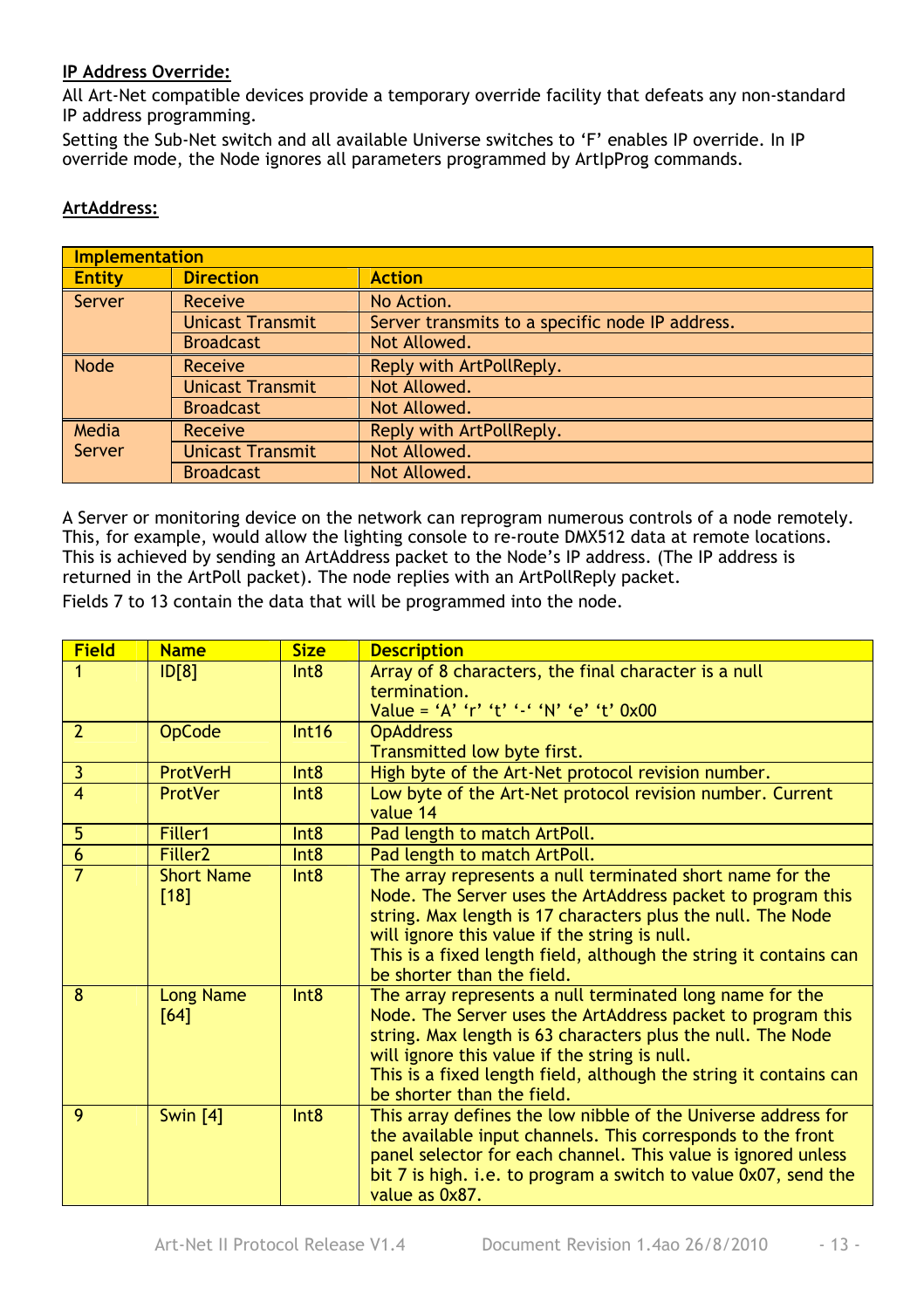| <b>Field</b> | <b>Name</b>      | <b>Size</b>      | <b>Description</b>                                            |                                               |                                                                                                                   |  |
|--------------|------------------|------------------|---------------------------------------------------------------|-----------------------------------------------|-------------------------------------------------------------------------------------------------------------------|--|
|              |                  |                  | Send 0x00 to reset this value to the physical switch setting. |                                               |                                                                                                                   |  |
| 10           | Swout [4]        | Int8             |                                                               | Use value 0x7f for no change.                 | This array defines the low nibble of the Universe address for                                                     |  |
|              |                  |                  |                                                               |                                               | the available output channels. This corresponds to the front                                                      |  |
|              |                  |                  |                                                               |                                               | panel selector for each channel. This value is ignored unless                                                     |  |
|              |                  |                  |                                                               |                                               | bit 7 is high. i.e. to program a switch to value 0x07, send the                                                   |  |
|              |                  |                  | value as 0x87.                                                |                                               |                                                                                                                   |  |
|              |                  |                  |                                                               |                                               | Send 0x00 to reset this value to the physical switch setting.                                                     |  |
|              |                  |                  |                                                               | Use value 0x7f for no change.                 |                                                                                                                   |  |
| 11           | <b>SubSwitch</b> | Int8             |                                                               |                                               | The low nibble of the Node's Sub-net Address. This is the                                                         |  |
|              |                  |                  |                                                               |                                               | variable that addresses a Node within Art-Net. This is the                                                        |  |
|              |                  |                  |                                                               | DMX-Hub Sub-net switch.                       |                                                                                                                   |  |
|              |                  |                  |                                                               | switch to value 0x07, send the value as 0x87. | This value is ignored unless bit 7 is high. i.e. to program a                                                     |  |
|              |                  |                  |                                                               |                                               | Send 0x00 to reset this value to the physical switch setting.                                                     |  |
|              |                  |                  |                                                               | Use value 0x7f for no change.                 |                                                                                                                   |  |
| 12           | SwVideo          | Int8             | Reserved.                                                     |                                               |                                                                                                                   |  |
| 13           | Command          | Int <sub>8</sub> |                                                               | Node configuration commands:                  |                                                                                                                   |  |
|              |                  |                  | Val                                                           | <b>Mnemonic</b>                               | <b>Action</b>                                                                                                     |  |
|              |                  |                  | 0x00                                                          | <b>AcNone</b>                                 | No action                                                                                                         |  |
|              |                  |                  | 0x01                                                          | <b>AcCancel Merge</b>                         | If Node is currently in merge                                                                                     |  |
|              |                  |                  |                                                               |                                               | mode, cancel merge mode<br>upon receipt of next ArtDmx                                                            |  |
|              |                  |                  |                                                               |                                               | packet. See discussion of                                                                                         |  |
|              |                  |                  |                                                               |                                               | merge mode operation.                                                                                             |  |
|              |                  |                  | 0x02                                                          | <b>AcLedNormal</b>                            | The front panel indicators of                                                                                     |  |
|              |                  |                  |                                                               |                                               | the Node operate normally.                                                                                        |  |
|              |                  |                  | 0x03                                                          | <b>AcLedMute</b>                              | The front panel indicators of                                                                                     |  |
|              |                  |                  |                                                               |                                               | the Node are disabled and                                                                                         |  |
|              |                  |                  |                                                               |                                               | switched off.                                                                                                     |  |
|              |                  |                  | 0x04                                                          | AcLedLocate                                   | Rapid flashing of the Node's                                                                                      |  |
|              |                  |                  |                                                               |                                               | front panel indicators. It is<br>intended as an outlet locator                                                    |  |
|              |                  |                  |                                                               |                                               | for large installations.                                                                                          |  |
|              |                  |                  | 0x05                                                          | <b>AcResetRx Flags</b>                        | Resets the Node's Sip, Text,                                                                                      |  |
|              |                  |                  |                                                               |                                               | Test and data error flags.                                                                                        |  |
|              |                  |                  |                                                               |                                               | If an output short is being                                                                                       |  |
|              |                  |                  |                                                               |                                               | flagged, forces the test to re-                                                                                   |  |
|              |                  |                  |                                                               |                                               | run.                                                                                                              |  |
|              |                  |                  |                                                               |                                               | Node configuration commands: Note that Ltp / Htp settings<br>should be retained by the node during power cycling. |  |
|              |                  |                  | 0x10                                                          | AcMergeLtp0                                   | Set DMX Port 0 to Merge in                                                                                        |  |
|              |                  |                  |                                                               |                                               | LTP mode.                                                                                                         |  |
|              |                  |                  | 0x11                                                          | AcMergeLtp1                                   | Set DMX Port 1 to Merge in                                                                                        |  |
|              |                  |                  |                                                               |                                               | LTP mode.                                                                                                         |  |
|              |                  |                  | 0x12                                                          | AcMergeLtp2                                   | Set DMX Port 2 to Merge in                                                                                        |  |
|              |                  |                  |                                                               |                                               | LTP mode.                                                                                                         |  |
|              |                  |                  | 0x13                                                          | AcMergeLtp3                                   | Set DMX Port 3 to Merge in<br>LTP mode.                                                                           |  |
|              |                  |                  | 0x50                                                          | AcMergeHtp0                                   | Set DMX Port 0 to Merge in<br>HTP (default) mode.                                                                 |  |
|              |                  |                  | 0x51                                                          | AcMergeHtp1                                   | Set DMX Port 1 to Merge in<br>HTP (default) mode.                                                                 |  |
|              |                  |                  | 0x52                                                          | AcMergeHtp2                                   | Set DMX Port 2 to Merge in<br>HTP (default) mode.                                                                 |  |
|              |                  |                  | 0x53                                                          | AcMergeHtp3                                   | Set DMX Port 3 to Merge in                                                                                        |  |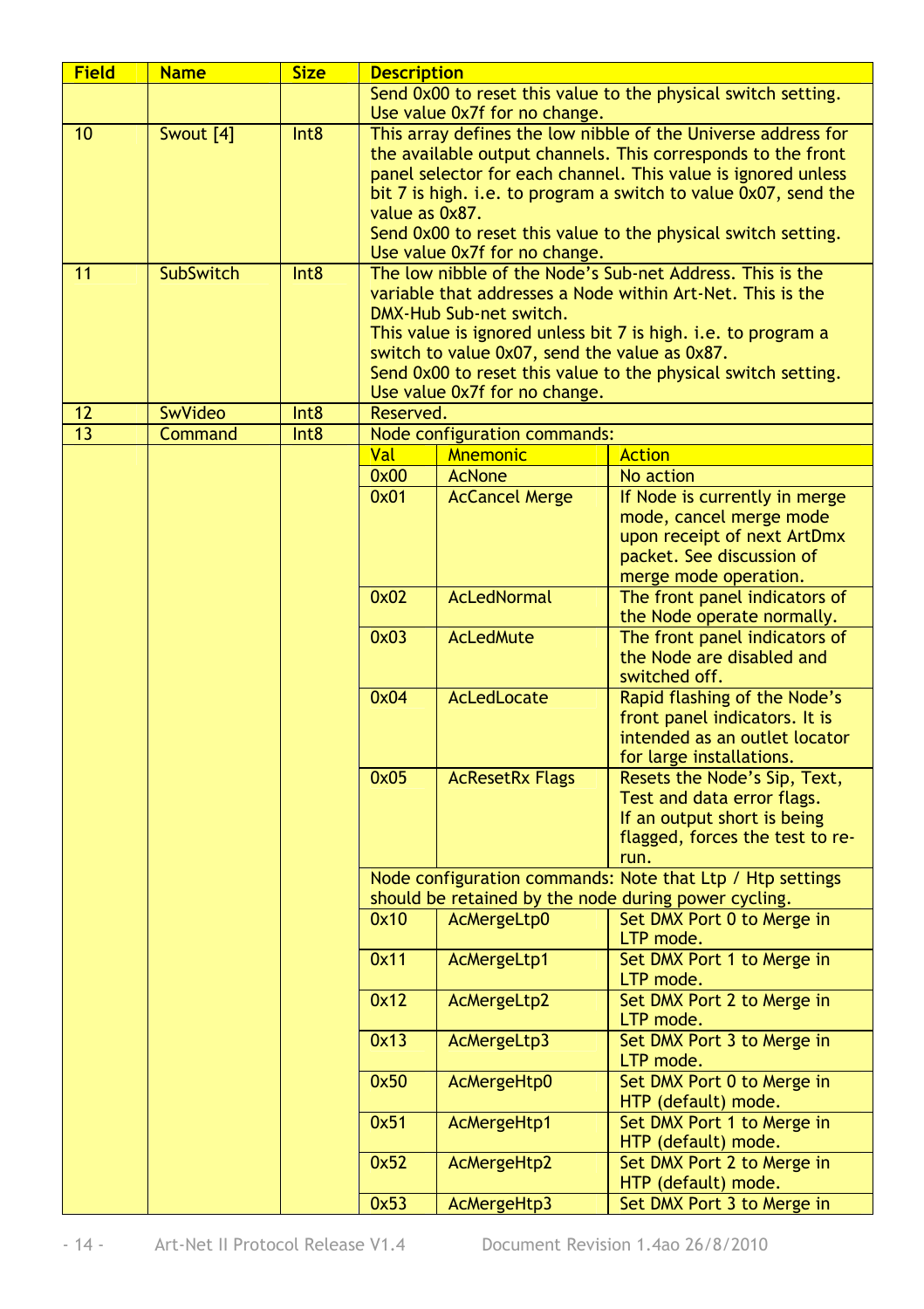| <b>Field</b> | <b>Name</b> | <b>Size</b> | <b>Description</b> |            |                                              |
|--------------|-------------|-------------|--------------------|------------|----------------------------------------------|
|              |             |             |                    |            | HTP (default) mode.                          |
|              |             |             | 0x90               | AcClearOp0 | <b>Clear DMX Output buffer for</b><br>Port 0 |
|              |             |             | 0x91               | AcClearOp1 | <b>Clear DMX Output buffer for</b><br>Port 1 |
|              |             |             | 0x92               | AcClearOp2 | <b>Clear DMX Output buffer for</b><br>Port 2 |
|              |             |             | 0x93               | AcClearOp3 | <b>Clear DMX Output buffer for</b><br>Port 3 |

#### **ArtDiagData:**

|               | Implementation          |                              |  |  |  |
|---------------|-------------------------|------------------------------|--|--|--|
| <b>Entity</b> | <b>Direction</b>        | <b>Action</b>                |  |  |  |
| Server        | Receive                 | <b>Application Specific.</b> |  |  |  |
|               | <b>Unicast Transmit</b> | As defined by ArtPoll.       |  |  |  |
|               | <b>Broadcast</b>        | As defined by ArtPoll.       |  |  |  |
| <b>Node</b>   | Receive                 | No Action                    |  |  |  |
|               | <b>Unicast Transmit</b> | As defined by ArtPoll.       |  |  |  |
|               | <b>Broadcast</b>        | As defined by ArtPoll.       |  |  |  |
| Media         | Receive                 | No Action                    |  |  |  |
| Server        | <b>Unicast Transmit</b> | As defined by ArtPoll.       |  |  |  |
|               | <b>Broadcast</b>        | As defined by ArtPoll.       |  |  |  |

ArtDiagData is a general purpose packet that allows a node or server to send diagnostics data for display.

The ArtPoll packet sent by servers defines the destination to which these messages should be sent.

|               | <b>ArtDiagData</b> |                  |            |                                                      |  |
|---------------|--------------------|------------------|------------|------------------------------------------------------|--|
| <b>Field</b>  | <b>Name</b>        | <b>Size</b>      | <b>Bit</b> | <b>Description</b>                                   |  |
|               | ID[8]              | Int8             |            | Array of 8 characters, the final character is a null |  |
|               |                    |                  |            | termination.                                         |  |
|               |                    |                  |            | Value = 'A' 'r' 't' '-' 'N' 'e' 't' 0x00             |  |
| $\mathcal{P}$ | <b>OpCode</b>      | Int16            |            | <b>OpOutput</b>                                      |  |
|               |                    |                  |            | Transmitted low byte first.                          |  |
| 3             | <b>ProtVerH</b>    | Int8             |            | High byte of the Art-Net protocol revision number.   |  |
| 4             | <b>ProtVer</b>     | Int8             |            | Low byte of the Art-Net protocol revision number.    |  |
|               |                    |                  |            | Current value 14                                     |  |
| 5             | Filler1            | Int8             |            | Ignore by receiver, set to zero by sender.           |  |
| 6             | <b>Priority</b>    | Int8             |            | The priority of this diagnostic data. See Table 5.   |  |
|               | Index              | Int16            |            | The Index number is incremented with each message    |  |
|               |                    |                  |            | sent to allow the display to be sorted in temporal   |  |
|               |                    |                  |            | order. Set field to zero to disable this feature.    |  |
| 8             | LengthHi           | Int <sub>8</sub> |            | The length of the text array below. High Byte.       |  |
| 9             | LengthLo           | Int <sub>8</sub> |            | Low Byte.                                            |  |
| 10            | Data [Length]      | Int8             |            | ASCII text array, null terminated. Max length is 512 |  |
|               |                    |                  |            | bytes including the null terminator.                 |  |

#### **Table 5 – Priority Codes:**

The following table details the Diagnostics Priority codes. These are used in ArtPoll and ArtDiagData.

**Code Mnemonic Bescription**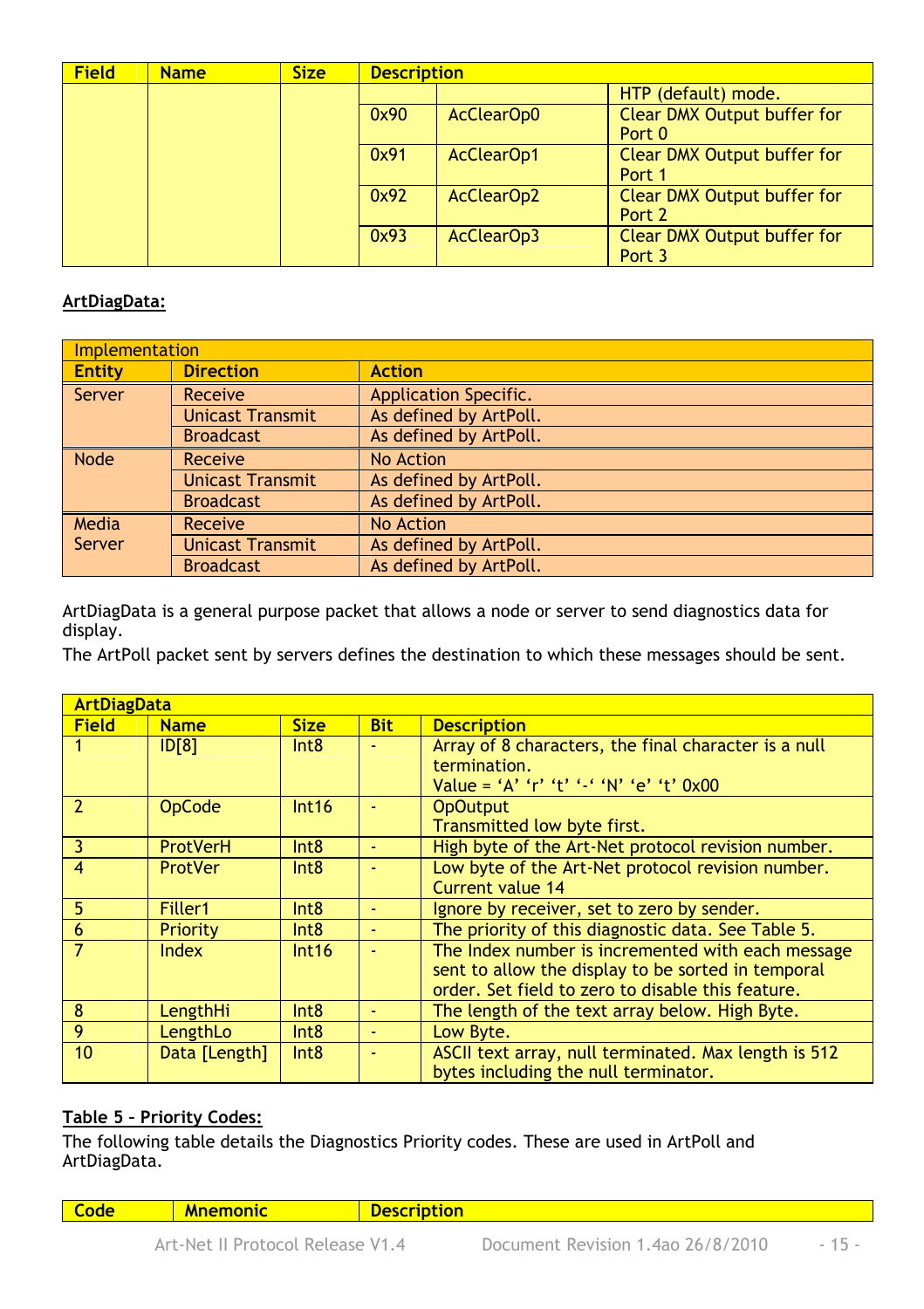| 0x10 | <b>D</b> <sub>D</sub> L <sub>ow</sub> | Low priority message.                                                                                                                                              |
|------|---------------------------------------|--------------------------------------------------------------------------------------------------------------------------------------------------------------------|
| 0x40 | <b>D</b> <sub>D</sub> Med             | Medium priority message.                                                                                                                                           |
| 0x80 | <b>DpHigh</b>                         | High priority message.                                                                                                                                             |
| 0xe0 | <b>D</b> pCritical                    | Critical priority message.                                                                                                                                         |
| 0xff | <b>DpVolatile</b>                     | Volatile message. Messages of this type are displayed on a<br>single line in the DMX-Workshop diagnostics display. All other<br>types are displayed in a list box. |

#### **ArtTimeCode:**

|               | <b>Implementation</b>   |                              |  |  |  |
|---------------|-------------------------|------------------------------|--|--|--|
| <b>Entity</b> | <b>Direction</b>        | <b>Action</b>                |  |  |  |
| Server        | Receive                 | <b>Application Specific.</b> |  |  |  |
|               | <b>Unicast Transmit</b> | <b>Application Specific.</b> |  |  |  |
|               | <b>Broadcast</b>        | <b>Application Specific.</b> |  |  |  |
| <b>Node</b>   | Receive                 | <b>Application Specific.</b> |  |  |  |
|               | <b>Unicast Transmit</b> | <b>Application Specific.</b> |  |  |  |
|               | <b>Broadcast</b>        | <b>Application Specific.</b> |  |  |  |
| Media         | Receive                 | <b>Application Specific.</b> |  |  |  |
| Server        | <b>Unicast Transmit</b> | <b>Application Specific.</b> |  |  |  |
|               | <b>Broadcast</b>        | <b>Application Specific.</b> |  |  |  |

ArtTimeCode allows time code to be transported over the network. The data format is compatible with both longitudinal time code and MIDI time code. The four key types of Film, EBU, Drop Frame and SMPTE are also encoded.

Use of the packet is application specific but in general a single server will broadcast the packet to the network.

|                | <b>ArtTimeCode</b>  |             |                |                                                      |  |
|----------------|---------------------|-------------|----------------|------------------------------------------------------|--|
| <b>Field</b>   | <b>Name</b>         | <b>Size</b> | <b>Bit</b>     | <b>Description</b>                                   |  |
|                | ID[8]               | Int8        |                | Array of 8 characters, the final character is a null |  |
|                |                     |             |                | termination.                                         |  |
|                |                     |             |                | Value = 'A' 'r' 't' '-' 'N' 'e' 't' 0x00             |  |
| $\mathcal{P}$  | <b>OpCode</b>       | Int16       |                | <b>OpTimeCode</b>                                    |  |
|                |                     |             |                | Transmitted low byte first.                          |  |
| 3              | ProtVerH            | Int8        | $\sim$         | High byte of the Art-Net protocol revision number.   |  |
| $\overline{4}$ | <b>ProtVer</b>      | Int8        |                | Low byte of the Art-Net protocol revision number.    |  |
|                |                     |             |                | Current value 14                                     |  |
| 5              | Filler1             | Int8        | $\sim$         | Ignore by receiver, set to zero by sender.           |  |
| 6              | Filler <sub>2</sub> | Int8        | $\sim$         | Ignore by receiver, set to zero by sender.           |  |
| $\overline{7}$ | <b>Frames</b>       | Int8        | $\sim$         | Frames time. 0 - 29 depending on mode.               |  |
| 8              | <b>Seconds</b>      | Int8        | $\blacksquare$ | Seconds. 0 - 59.                                     |  |
| 9              | <b>Minutes</b>      | Int8        | $\sim$         | Minutes. 0 - 59.                                     |  |
| 10             | <b>Hours</b>        | Int8        | $\sim$         | Hours. 0 - 23.                                       |  |
| 11             | <b>Type</b>         | Int8        | $\blacksquare$ | $0 =$ Film (24fps)                                   |  |
|                |                     |             |                | $1 = EBU(25fps)$                                     |  |
|                |                     |             |                | $2 = DF (29.97fps)$                                  |  |
|                |                     |             |                | $3 = SMPTE (30fps)$                                  |  |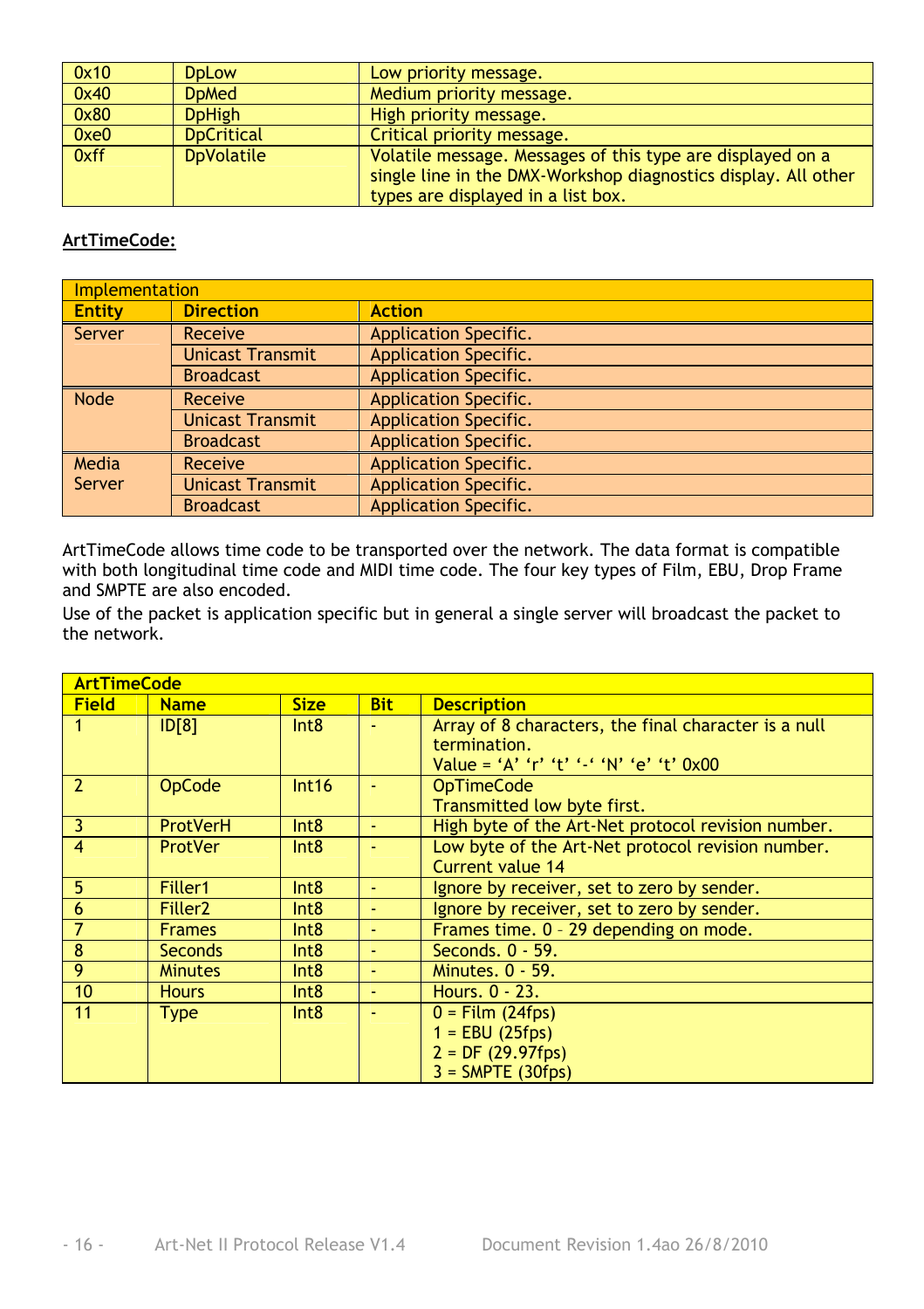#### **ArtDmx:**

|               | <b>Implementation</b>   |                              |  |  |  |
|---------------|-------------------------|------------------------------|--|--|--|
| <b>Entity</b> | <b>Direction</b>        | <b>Action</b>                |  |  |  |
| Server        | Receive                 | <b>Application Specific.</b> |  |  |  |
|               | <b>Unicast Transmit</b> | Preferred. See Note 1.       |  |  |  |
|               | <b>Broadcast</b>        | Not preferred.               |  |  |  |
| <b>Node</b>   | Receive                 | No Action                    |  |  |  |
|               | <b>Unicast Transmit</b> | Preferred. See Note 1.       |  |  |  |
|               | <b>Broadcast</b>        | Not preferred.               |  |  |  |
| Media         | Receive                 | No Action                    |  |  |  |
| Server        | <b>Unicast Transmit</b> | See Note 1.                  |  |  |  |
|               | <b>Broadcast</b>        | Not Applicable.              |  |  |  |

ArtDmx is the data packet used to transfer DMX512 data. The format is identical for Node to Server, Node to Node and Server to Node.

The Node initially transmits ArtDmx on the broadcast address.

The Data is output through the DMX O/P port corresponding to the Universe setting. In the absence of received ArtDmx packets, each DMX O/P port re-transmits the same frame continuously.

The first complete DMX frame received at each input port is placed in an ArtDmx packet as above and transmitted as an ArtDmx packet containing the relevant Universe parameter. Each subsequent DMX frame containing *new data* (different length or different contents) is also transmitted as an ArtDmx packet.

Nodes do not transmit ArtDmx for DMX512 inputs that have not received data since power on. However, an input that is active but not changing, will re-transmit the last valid ArtDmx packet at approximately 4-second intervals.

A DMX input that fails, will not continue to transmit ArtDmx data.

#### **Note 1 Broadcast vs Unicast:**

ArtDmx packets can be broadcast, but it is not recommended. Significant network efficiency gains can be achieved by unicasting ArtDmx. When ArtDmx is Unicast, the following rules must be used:

The transmitting device must regularly ArtPoll the network to detect any change in universe switch settings. If the transmitting device opts to Unicast, then it must Unicast ArtDmx to all nodes that are subscribed (In the ArtPollReply) to that universe. *Subscribed means any universes listed in both the Swin and Swout array.* 

If there are no subscribers to a universe that the transmitter wishes to send, then the ArtDmx may be broadcast. Implementers should provide for dynamic change between Unicast and broadcast. If the number of universe subscribers exceeds a given number, it may become more efficient to broadcast. **Use of unicast only is mandatory for systems using greater that 30 universes.**

| <b>ArtDmx</b> |             |             |            |                                                                                                                  |
|---------------|-------------|-------------|------------|------------------------------------------------------------------------------------------------------------------|
| <b>Field</b>  | <b>Name</b> | <b>Size</b> | <b>Bit</b> | <b>Description</b>                                                                                               |
|               | ID[8]       | Int8        |            | Array of 8 characters, the final character is a null<br>termination.<br>Value = 'A' 'r' 't' '-' 'N' 'e' 't' 0x00 |
|               | OpCode      | Int16       |            | <b>OpOutput</b><br>Transmitted low byte first.                                                                   |
|               | ProtVerH    | Int8        |            | High byte of the Art-Net protocol revision number.                                                               |
|               | ProtVer     | Int8        |            | Low byte of the Art-Net protocol revision number.<br><b>Current value 14</b>                                     |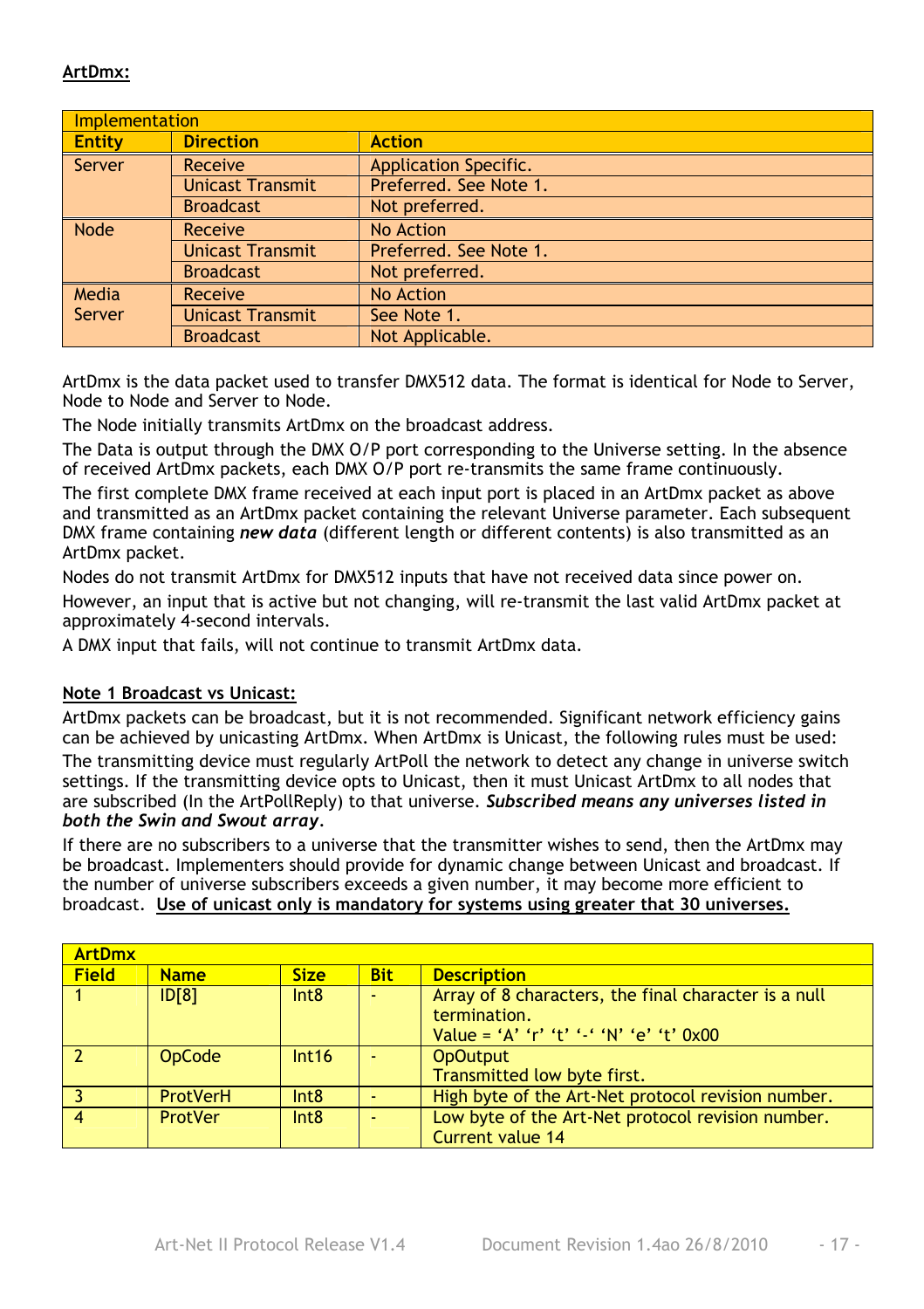| $\overline{5}$ | Sequence        | Int <sub>8</sub> | The sequence number is used to ensure that ArtDmx<br>packets are used in the correct order. When Art-Net<br>is carried over a medium such as the Internet, it is<br>possible that ArtDmx packets will reach the receiver<br>out of order.<br>This field is incremented in the range 0x01 to 0xff to<br>allow the receiving node to resequence packets.<br>The Sequence field is set to 0x00 to disable this<br>feature. |
|----------------|-----------------|------------------|-------------------------------------------------------------------------------------------------------------------------------------------------------------------------------------------------------------------------------------------------------------------------------------------------------------------------------------------------------------------------------------------------------------------------|
| 6              | Physical        | Int8             | The physical input port from which DMX512 data was<br>input. This field is for information only. Use Universe<br>for data routing.                                                                                                                                                                                                                                                                                      |
| 7              | <b>Universe</b> | Int16            | The high byte is currently set to zero. The low byte is<br>the address of this Universe of data. In DMX-Hub, the<br>high nibble is the Sub-net switch and the low Nibble<br>is the Universe address switch.<br>Transmitted low byte first.                                                                                                                                                                              |
| 8              | LengthHi        | Int8             | The length of the DMX512 data array. This value<br>should be an even number in the range $2 - 512$ .<br>It represents the number of DMX512 channels<br>encoded in packet. NB: Products which convert Art-<br>Net to DMX512 may opt to always send 512 channels.<br>High Byte.                                                                                                                                           |
| 9              | Length          | Int8             | Low Byte of above.                                                                                                                                                                                                                                                                                                                                                                                                      |
| 10             | Data [Length]   | Int <sub>8</sub> | An array of DMX512 lighting data.                                                                                                                                                                                                                                                                                                                                                                                       |

#### **Refresh Rate:**

The ArtDmx packet is intended to transfer DMX512 data. For this reason, the ArtDmx packet for a specific IP Address should not be transmitted at a repeat rate faster than the maximum repeat rate of a DMX packet containing 512 data slots.

#### **Data Merging:**

The Art-Net protocol allows multiple nodes or servers to transmit ArtDmx data to the same universe. A node can detect this situation by comparing the IP addresses of received ArtDmx packets. If ArtDmx packets addressed to the same Universe are received from different IP addresses, a potential conflict exists.

The Node can legitimately handle this situation using one of two methods:

- Consider this to be an error condition and await user intervention.
- Automatically merge the data.

Nodes should document the approach that is implemented in the product user guide. The Merge option is preferred as it provides a higher level of functionality.

Merge is implemented in either LTP or HTP mode as specified by the ArtAddress packet.

Merge mode is implemented as follows:

- 1. If ArtDmx is received from differing IP addresses, the data is HTP merged to the DMX output. In this situation, *ArtPollReply-GoodOutput-Bit3* is set. If *Art-Poll-TalkToMe Bit 1* is set, an ArtPollReply should be transmitted when merging commences.
- 2. Exit from Merge mode is handled as follows:
	- If *ArtAddress AcCancelMerge* is received, the Next ArtDmx message received ends Merge mode. The Node then discards any ArtDmx packets received from an IP address that does not match the IP address of the ArtDmx packet that terminated Merge mode.
	- If either (but not both) sources of ArtDmx stop, the failed source is held in the merge buffer for 10 seconds. If, during the 10 second timeout, the failed source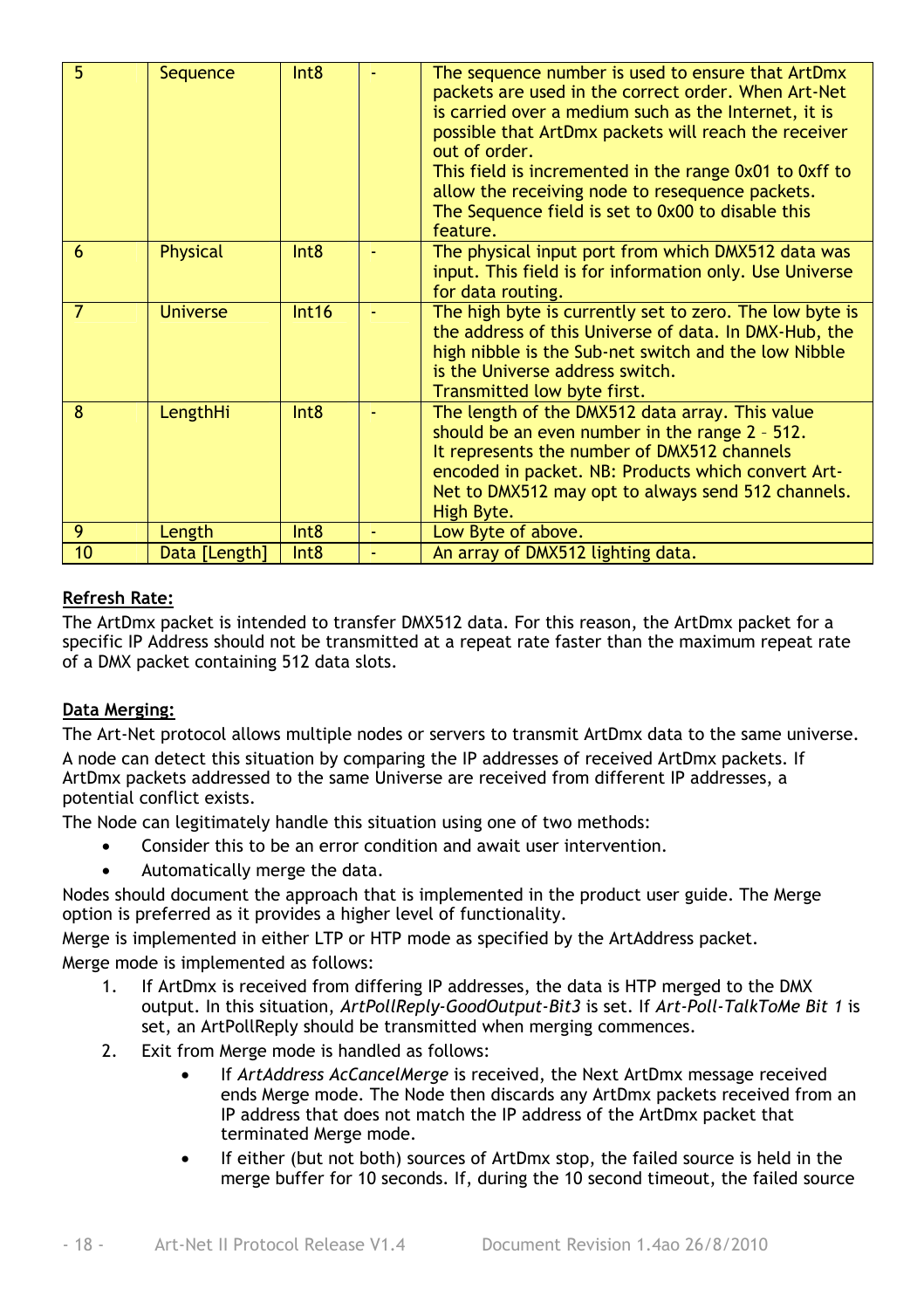returns, Merge mode continues. If the failed source does not recover, at the end of the timeout period, the Node exits Merge mode.

• If both sources of ArtDmx fail, the output holds the last merge result.

Merging is limited to two sources, any additional sources will be ignored by the Node. The Merge implementation allows for the following two key modes of operation.

- Combined Control: Two Servers (Consoles) can operate on a network and merge data to multiple Nodes.
- Backup: One Server (Console) can monitor the network for a failure of the primary Server. If a failure occurs, it can use the *ArtAddress AcCancelMerge* command to take instant control of the network.

When a node provides multiple DMX512 inputs, it is the responsibility of the Node to handle merging of data. This is because the Node will have only one IP address. If this were not handled at the Node, ArtDmx packets with identical IP addresses and identical universe numbers, but conflicting level data would be transmitted to the network.

| ArtInput: |
|-----------|
|-----------|

|               | <b>Implementation</b>   |                                                 |  |  |
|---------------|-------------------------|-------------------------------------------------|--|--|
| <b>Entity</b> | <b>Direction</b>        | <b>Action</b>                                   |  |  |
| Server        | Receive                 | No Action.                                      |  |  |
|               | <b>Unicast Transmit</b> | Server transmits to a specific node IP address. |  |  |
|               | <b>Broadcast</b>        | Not Allowed.                                    |  |  |
| <b>Node</b>   | Receive                 | Reply with ArtPollReply.                        |  |  |
|               | <b>Unicast Transmit</b> | Not Allowed.                                    |  |  |
|               | <b>Broadcast</b>        | Not Allowed.                                    |  |  |
| Media         | Receive                 | Reply with ArtPollReply.                        |  |  |
| Server        | <b>Unicast Transmit</b> | Not Allowed.                                    |  |  |
|               | <b>Broadcast</b>        | Not Allowed.                                    |  |  |

A Server or monitoring device on the network can enable or disable individual DMX512 inputs on any of the network nodes. This allows the Server to directly control network traffic and ensures that unused inputs are disabled and therefore not wasting bandwidth.

All nodes power on with all inputs enabled.

Caution should be exercised when implementing this function in the server. Keep in mind that some network traffic may be operating on a node to node basis.

| <b>Artinput</b> |                     |             |            |                                                                                                                  |
|-----------------|---------------------|-------------|------------|------------------------------------------------------------------------------------------------------------------|
| <b>Field</b>    | <b>Name</b>         | <b>Size</b> | <b>Bit</b> | <b>Description</b>                                                                                               |
|                 | ID[8]               | Int8        |            | Array of 8 characters, the final character is a null<br>termination.<br>Value = 'A' 'r' 't' '-' 'N' 'e' 't' 0x00 |
|                 | <b>OpCode</b>       | Int16       |            | <b>OpInput</b><br>Transmitted low byte first.                                                                    |
| -3              | <b>ProtVerH</b>     | Int8        |            | High byte of the Art-Net protocol revision number.                                                               |
| $\overline{4}$  | ProtVer             | Int8        |            | Low byte of the Art-Net protocol revision number.<br>Current value 14                                            |
| 5               | Filler1             | Int8        |            | Pad length to match ArtPoll.                                                                                     |
| 6               | Filler <sub>2</sub> | Int8        |            | Pad length to match ArtPoll.                                                                                     |
|                 | <b>NumPortsH</b>    | Int8        |            | The high byte of the word describing the number of<br>input or output ports. The high byte is for future         |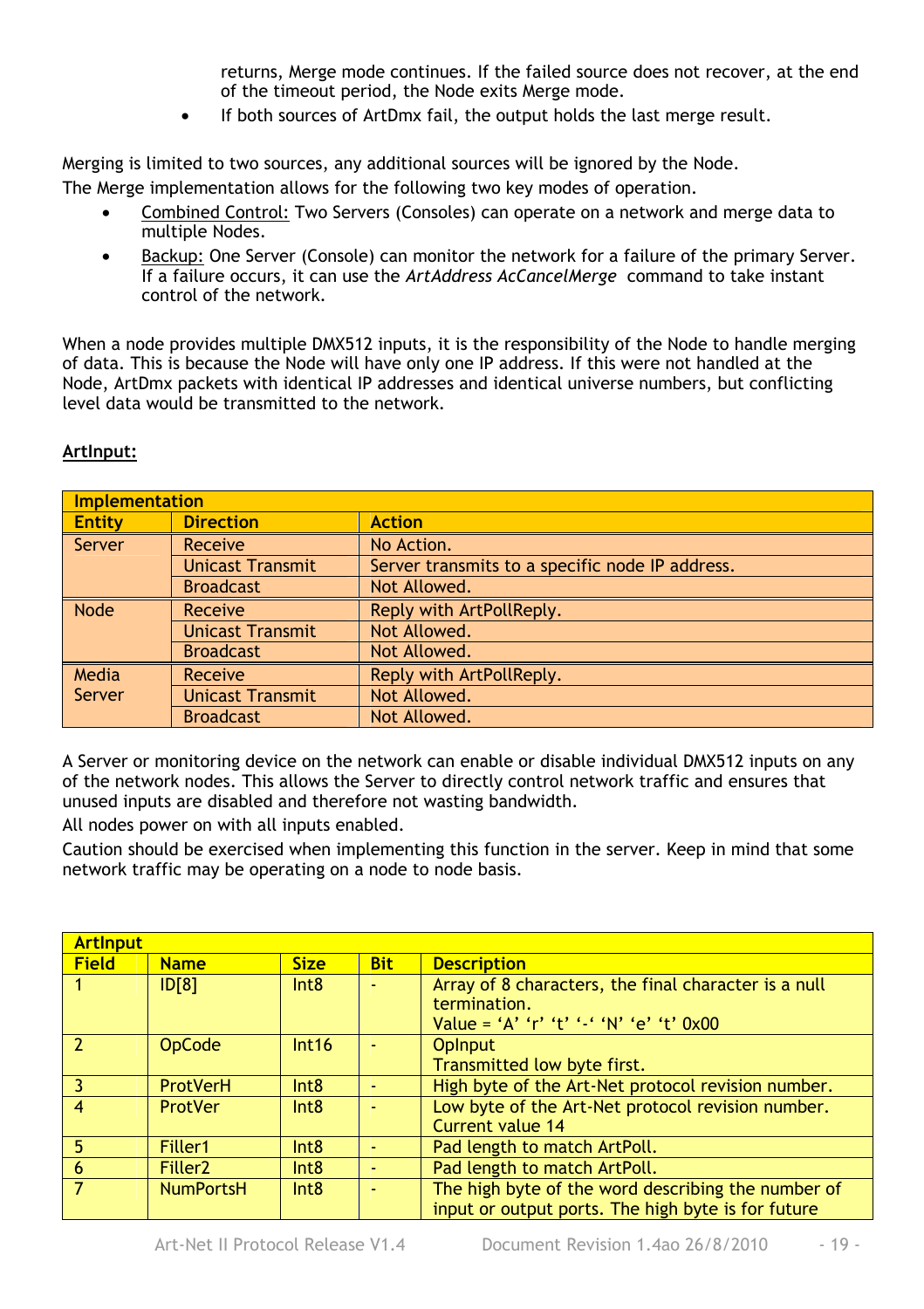|              | <b>Artinput</b> |             |            |                                                                                                                                                                                                                        |
|--------------|-----------------|-------------|------------|------------------------------------------------------------------------------------------------------------------------------------------------------------------------------------------------------------------------|
| <b>Field</b> | <b>Name</b>     | <b>Size</b> | <b>Bit</b> | <b>Description</b>                                                                                                                                                                                                     |
|              |                 |             |            | expansion and is currently zero.                                                                                                                                                                                       |
| $\mathbf{R}$ | <b>NumPorts</b> | Int8        |            | The low byte of the word describing the number of<br>input or output ports. If number of inputs is not equal<br>to number of outputs, the largest value is taken. Zero<br>is an illegal value. The maximum value is 4. |
| $\Omega$     | Input $[4]$     | Int8        | $7 - 1$    | This array defines input disable status of each<br>channel. (DMX-Hub example = $0x01$ , $0x00$ , $0x01$ , $0x00$<br>to disable first and third inputs)<br>Not currently used<br>Set to disable this input.             |

#### **Firmware and UBEA upgrades:**

This section defines the packets used to send firmware revisions to a node. In all instances, communication is private. Under no circumstances should the broadcast address be used.

The transaction involves the server sending multiple ArtFirmwareMaster packets to a Node's IP address. Each packet is acknowledged by the Node with an ArtFirmwareReply.

The server allows a 20 second maximum delay for reception of the ArtFirmwareReply.

If the reply is not received in this time, the server aborts the transaction. The large time period is to allow for Nodes that are writing directly to slow non-volatile memory.

The Node allows a 20 second delay between sending an ArtFirmwareReply and receipt of the next consecutive ArtFirmwareMaster. If the next consecutive block is not received within this time, the Node aborts the transaction. In this instance the Node returns to it's previous operating system and sets ArtPollReply->Status and ArtPollReply ->NodeReport accordingly.

The firmware update file contains a header that defines the Node OEM values that are valid for this update. The Server must check this value before sending to a Node. The Node also checks this data on receipt of the first packet. If the Node receives a packet with an invalid code, it sends an error response.

The UBEA is the User Bios Expansion Area. This is a limited firmware upload mechanism that allows third party firmware extensions to be added to a Node.

Manufacturers who implement this feature must document the software interface requirements.

| Implementation |                         |                                                 |  |  |
|----------------|-------------------------|-------------------------------------------------|--|--|
| <b>Entity</b>  | <b>Direction</b>        | <b>Action</b>                                   |  |  |
| Server         | Receive                 | No Action.                                      |  |  |
|                | <b>Unicast Transmit</b> | Server transmits to a specific node IP address. |  |  |
|                | <b>Broadcast</b>        | Not Allowed.                                    |  |  |
| <b>Node</b>    | Receive                 | Reply with OpFirmwareReply.                     |  |  |
|                | <b>Unicast Transmit</b> | Not Allowed.                                    |  |  |
|                | <b>Broadcast</b>        | Not Allowed.                                    |  |  |
| Media          | Receive                 | Reply with OpFirmwareReply.                     |  |  |
| Server         | <b>Unicast Transmit</b> | Not Allowed.                                    |  |  |
|                | <b>Broadcast</b>        | Not Allowed.                                    |  |  |

#### **ArtFirmwareMaster**: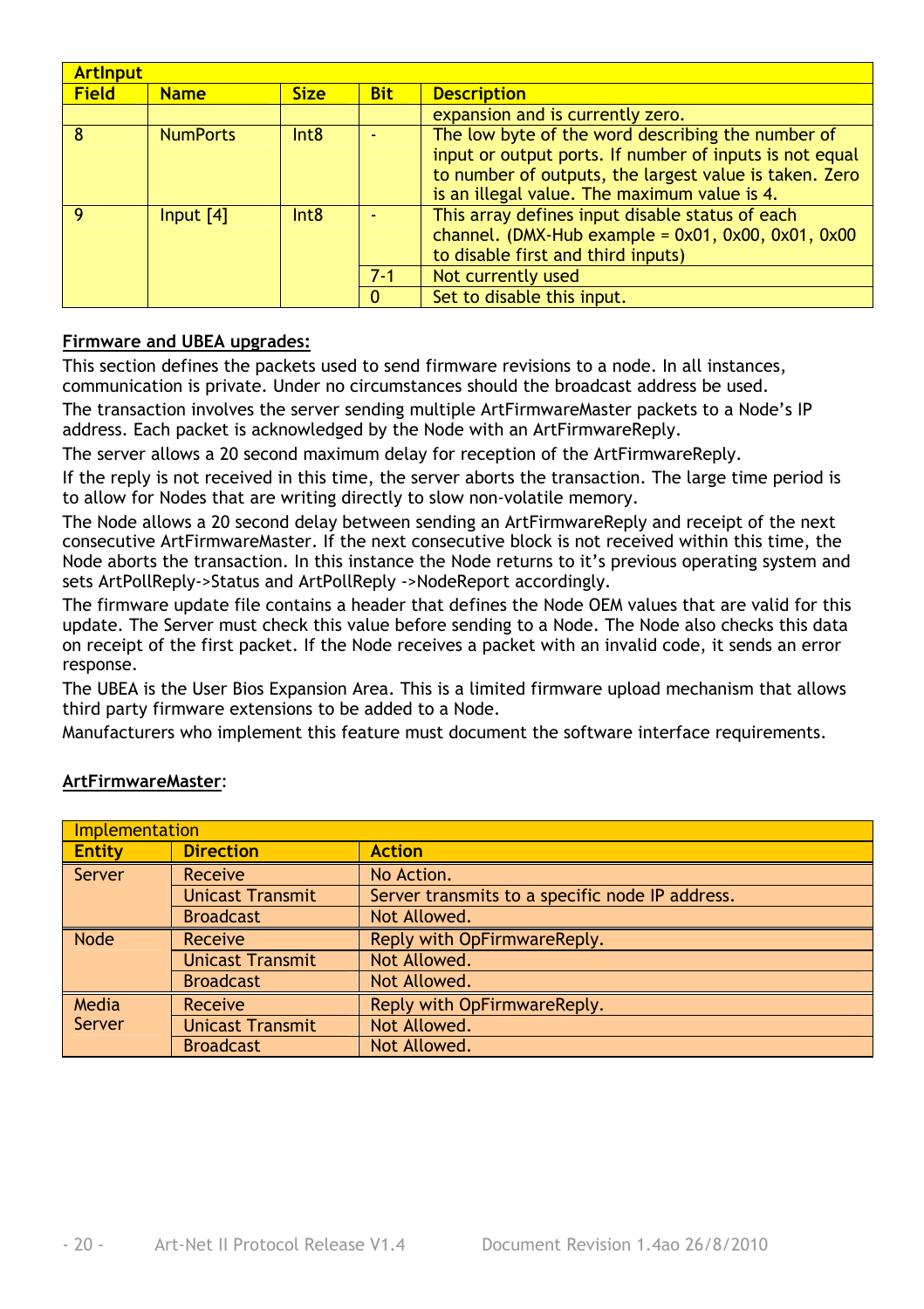| <b>Size</b><br><b>Field</b><br><b>Name</b><br><b>Bit</b><br><b>Description</b><br>Array of 8 characters, the final character is a null<br>$\mathbf{1}$<br>$\overline{ID[8]}$<br>Int8<br>ä,<br>termination.<br>Value = 'A' 'r' 't' '-' 'N' 'e' 't' 0x00<br>$\overline{2}$<br><b>OpCode</b><br>Int16<br>OpFirmwareMaster.<br>$\Box$<br>Transmitted low byte first.<br>$\overline{3}$<br>ProtVerH<br>Int8<br>High byte of the Art-Net protocol revision number.<br>ä,<br>$\overline{4}$<br><b>ProtVer</b><br>Low byte of the Art-Net protocol revision number.<br>Int8<br>ä,<br>Current value 14<br>$\overline{5}$<br>Pad length to match ArtPoll.<br>Filler1<br>Int8<br>$\omega$<br>$\overline{6}$<br>Filler <sub>2</sub><br>Int8<br>Pad length to match ArtPoll.<br>$\overline{7}$<br><b>Type</b><br>Int8<br>Defines the packet contents as follows:<br>$\blacksquare$<br>Value<br><b>Mnemonic</b><br><b>Function</b> |
|----------------------------------------------------------------------------------------------------------------------------------------------------------------------------------------------------------------------------------------------------------------------------------------------------------------------------------------------------------------------------------------------------------------------------------------------------------------------------------------------------------------------------------------------------------------------------------------------------------------------------------------------------------------------------------------------------------------------------------------------------------------------------------------------------------------------------------------------------------------------------------------------------------------------|
|                                                                                                                                                                                                                                                                                                                                                                                                                                                                                                                                                                                                                                                                                                                                                                                                                                                                                                                      |
|                                                                                                                                                                                                                                                                                                                                                                                                                                                                                                                                                                                                                                                                                                                                                                                                                                                                                                                      |
|                                                                                                                                                                                                                                                                                                                                                                                                                                                                                                                                                                                                                                                                                                                                                                                                                                                                                                                      |
|                                                                                                                                                                                                                                                                                                                                                                                                                                                                                                                                                                                                                                                                                                                                                                                                                                                                                                                      |
|                                                                                                                                                                                                                                                                                                                                                                                                                                                                                                                                                                                                                                                                                                                                                                                                                                                                                                                      |
|                                                                                                                                                                                                                                                                                                                                                                                                                                                                                                                                                                                                                                                                                                                                                                                                                                                                                                                      |
|                                                                                                                                                                                                                                                                                                                                                                                                                                                                                                                                                                                                                                                                                                                                                                                                                                                                                                                      |
|                                                                                                                                                                                                                                                                                                                                                                                                                                                                                                                                                                                                                                                                                                                                                                                                                                                                                                                      |
|                                                                                                                                                                                                                                                                                                                                                                                                                                                                                                                                                                                                                                                                                                                                                                                                                                                                                                                      |
|                                                                                                                                                                                                                                                                                                                                                                                                                                                                                                                                                                                                                                                                                                                                                                                                                                                                                                                      |
|                                                                                                                                                                                                                                                                                                                                                                                                                                                                                                                                                                                                                                                                                                                                                                                                                                                                                                                      |
|                                                                                                                                                                                                                                                                                                                                                                                                                                                                                                                                                                                                                                                                                                                                                                                                                                                                                                                      |
|                                                                                                                                                                                                                                                                                                                                                                                                                                                                                                                                                                                                                                                                                                                                                                                                                                                                                                                      |
| 0x00<br><b>FirmFirst</b><br>The first packet of a                                                                                                                                                                                                                                                                                                                                                                                                                                                                                                                                                                                                                                                                                                                                                                                                                                                                    |
| firmware upload.                                                                                                                                                                                                                                                                                                                                                                                                                                                                                                                                                                                                                                                                                                                                                                                                                                                                                                     |
| <b>FirmCont</b><br>0x01<br>A consecutive                                                                                                                                                                                                                                                                                                                                                                                                                                                                                                                                                                                                                                                                                                                                                                                                                                                                             |
| continuation packet of a                                                                                                                                                                                                                                                                                                                                                                                                                                                                                                                                                                                                                                                                                                                                                                                                                                                                                             |
| firmware upload.                                                                                                                                                                                                                                                                                                                                                                                                                                                                                                                                                                                                                                                                                                                                                                                                                                                                                                     |
| 0x02<br><b>FirmLast</b><br>The last packet of a                                                                                                                                                                                                                                                                                                                                                                                                                                                                                                                                                                                                                                                                                                                                                                                                                                                                      |
| firmware upload.                                                                                                                                                                                                                                                                                                                                                                                                                                                                                                                                                                                                                                                                                                                                                                                                                                                                                                     |
| 0x03<br><b>UbeaFirst</b><br>The first packet of a                                                                                                                                                                                                                                                                                                                                                                                                                                                                                                                                                                                                                                                                                                                                                                                                                                                                    |
| <b>UBEA</b> upload.                                                                                                                                                                                                                                                                                                                                                                                                                                                                                                                                                                                                                                                                                                                                                                                                                                                                                                  |
| <b>UbeaCont</b><br>0x04<br>A consecutive                                                                                                                                                                                                                                                                                                                                                                                                                                                                                                                                                                                                                                                                                                                                                                                                                                                                             |
| continuation packet of a                                                                                                                                                                                                                                                                                                                                                                                                                                                                                                                                                                                                                                                                                                                                                                                                                                                                                             |
| <b>UBEA</b> upload.                                                                                                                                                                                                                                                                                                                                                                                                                                                                                                                                                                                                                                                                                                                                                                                                                                                                                                  |
| 0x05<br><b>UbeaLast</b><br>The last packet of a UBEA                                                                                                                                                                                                                                                                                                                                                                                                                                                                                                                                                                                                                                                                                                                                                                                                                                                                 |
| upload.                                                                                                                                                                                                                                                                                                                                                                                                                                                                                                                                                                                                                                                                                                                                                                                                                                                                                                              |
| $\overline{8}$<br><b>BlockId</b><br>Counts the consecutive blocks of firmware upload.<br>Int8<br>$\omega$                                                                                                                                                                                                                                                                                                                                                                                                                                                                                                                                                                                                                                                                                                                                                                                                            |
| Starting at 0x00 for the FirmFirst or UbeaFirst packet.                                                                                                                                                                                                                                                                                                                                                                                                                                                                                                                                                                                                                                                                                                                                                                                                                                                              |
| 9<br>Int8<br>The total number of words (Int32) in the firmware<br><b>Firmware</b><br>$\omega$                                                                                                                                                                                                                                                                                                                                                                                                                                                                                                                                                                                                                                                                                                                                                                                                                        |
| Length <sub>3</sub><br>upload plus the firmware header size. Eg a 32K word                                                                                                                                                                                                                                                                                                                                                                                                                                                                                                                                                                                                                                                                                                                                                                                                                                           |
| upload plus 530 words of header information $==$                                                                                                                                                                                                                                                                                                                                                                                                                                                                                                                                                                                                                                                                                                                                                                                                                                                                     |
| 0x00008212. This value is also the file size (in words)                                                                                                                                                                                                                                                                                                                                                                                                                                                                                                                                                                                                                                                                                                                                                                                                                                                              |
| of the file to be uploaded.<br>10<br><b>Firmware</b><br>Int8<br>ä,                                                                                                                                                                                                                                                                                                                                                                                                                                                                                                                                                                                                                                                                                                                                                                                                                                                   |
| Length <sub>2</sub>                                                                                                                                                                                                                                                                                                                                                                                                                                                                                                                                                                                                                                                                                                                                                                                                                                                                                                  |
| 11<br><b>Firmware</b><br>Int8<br>$\omega$                                                                                                                                                                                                                                                                                                                                                                                                                                                                                                                                                                                                                                                                                                                                                                                                                                                                            |
| Length1                                                                                                                                                                                                                                                                                                                                                                                                                                                                                                                                                                                                                                                                                                                                                                                                                                                                                                              |
| $\overline{12}$<br>Int8<br><b>LSB</b><br><b>Firmware</b><br>ä,                                                                                                                                                                                                                                                                                                                                                                                                                                                                                                                                                                                                                                                                                                                                                                                                                                                       |
| Length <sub>0</sub>                                                                                                                                                                                                                                                                                                                                                                                                                                                                                                                                                                                                                                                                                                                                                                                                                                                                                                  |
| Spare[20]<br>Int8<br>13<br>ä,<br>Server sets to zero, Node does not test.                                                                                                                                                                                                                                                                                                                                                                                                                                                                                                                                                                                                                                                                                                                                                                                                                                            |
| 14<br>Data[512]<br>Int16<br>This array contains the firmware or UBEA data block.                                                                                                                                                                                                                                                                                                                                                                                                                                                                                                                                                                                                                                                                                                                                                                                                                                     |
| The order is hi byte first. The interpretation of this                                                                                                                                                                                                                                                                                                                                                                                                                                                                                                                                                                                                                                                                                                                                                                                                                                                               |
| data is manufacturer specific.                                                                                                                                                                                                                                                                                                                                                                                                                                                                                                                                                                                                                                                                                                                                                                                                                                                                                       |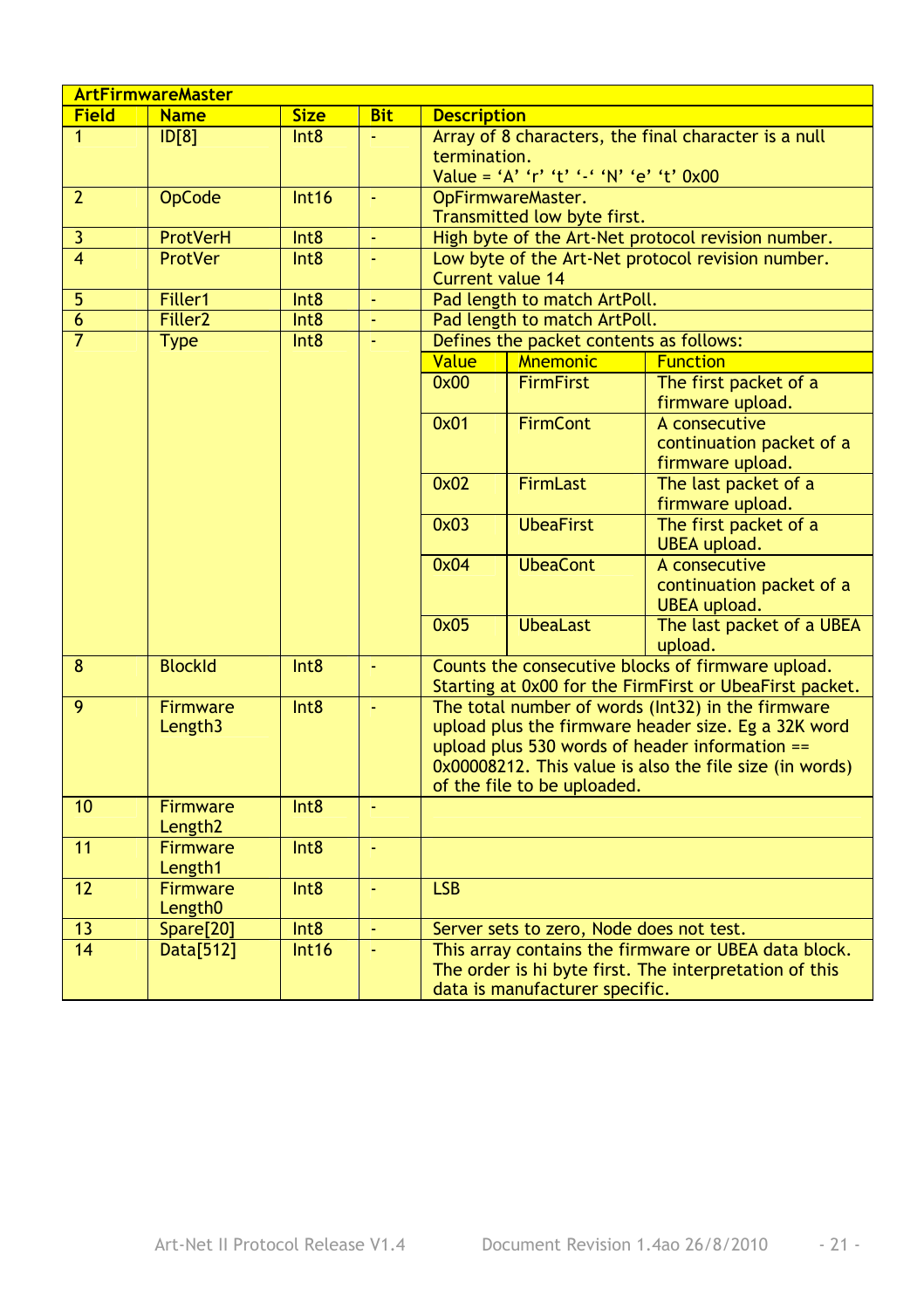#### **ArtFirmwareReply**:

|               | <b>Implementation</b>   |                                                 |  |  |  |
|---------------|-------------------------|-------------------------------------------------|--|--|--|
| <b>Entity</b> | <b>Direction</b>        | <b>Action</b>                                   |  |  |  |
| Server        | Receive                 | Send next OpFirmwareMaster.                     |  |  |  |
|               | <b>Unicast Transmit</b> | Not Allowed.                                    |  |  |  |
|               | <b>Broadcast</b>        | Not Allowed.                                    |  |  |  |
| Node          | Receive                 | No Action.                                      |  |  |  |
|               | <b>Unicast Transmit</b> | Node transmits to a specific Server IP address. |  |  |  |
|               | <b>Broadcast</b>        | Not Allowed.                                    |  |  |  |
| Media         | Receive                 | No Action.                                      |  |  |  |
| Server        | <b>Unicast Transmit</b> | Node transmits to a specific Server IP address. |  |  |  |
|               | <b>Broadcast</b>        | Not Allowed.                                    |  |  |  |

This packet is sent by the Node to the Server in acknowledgement of each OpFirmwareMaster packet.

|                | <b>ArtFirmwareReply</b> |                  |            |                                                   |                                          |                                                      |  |
|----------------|-------------------------|------------------|------------|---------------------------------------------------|------------------------------------------|------------------------------------------------------|--|
| <b>Field</b>   | Name                    | <b>Size</b>      | <b>Bit</b> |                                                   | <b>Description</b>                       |                                                      |  |
|                | ID[8]                   | Int8             |            |                                                   |                                          | Array of 8 characters, the final character is a null |  |
|                |                         |                  |            | termination.                                      |                                          |                                                      |  |
|                |                         |                  |            |                                                   | Value = 'A' 'r' 't' '-' 'N' 'e' 't' 0x00 |                                                      |  |
| $\overline{2}$ | <b>OpCode</b>           | Int16            |            |                                                   | OpFirmwareReply.                         |                                                      |  |
|                |                         |                  |            |                                                   | Transmitted low byte first.              |                                                      |  |
| 3              | ProtVerH                | Int8             |            |                                                   |                                          | High byte of the Art-Net protocol revision number.   |  |
| $\overline{4}$ | <b>ProtVer</b>          | Int8             |            |                                                   |                                          | Low byte of the Art-Net protocol revision number.    |  |
|                |                         |                  |            | <b>Current value 14</b>                           |                                          |                                                      |  |
| 5              | Filler1                 | Int8             | $\sim$     | Pad length to match ArtPoll.                      |                                          |                                                      |  |
| 6              | Filler <sub>2</sub>     | Int8             |            | Pad length to match ArtPoll.                      |                                          |                                                      |  |
| $\overline{7}$ | <b>Type</b>             | Int8             |            | Defines the packet contents as follows. Codes are |                                          |                                                      |  |
|                |                         |                  |            |                                                   | used for both firmware and UBEA.         |                                                      |  |
|                |                         |                  |            | Value                                             | <b>Mnemonic</b>                          | <b>Function</b>                                      |  |
|                |                         |                  |            | 0x00                                              | <b>FirmBlockGoo</b>                      | Last packet received                                 |  |
|                |                         |                  |            |                                                   | d                                        | successfully.                                        |  |
|                |                         |                  |            | 0x01                                              | <b>FirmAll Good</b>                      | All firmware received                                |  |
|                |                         |                  |            |                                                   |                                          | successfully.                                        |  |
|                |                         |                  |            | 0xff                                              | <b>FirmFail</b>                          | Firmware upload failed.                              |  |
|                |                         |                  |            |                                                   |                                          | (All error conditions).                              |  |
| 8              | Spare[21]               | Int <sub>8</sub> |            |                                                   | Node sets to zero, Server does not test. |                                                      |  |

#### **Firmware File Format**:

All firmware and UBEA upload files should be of the following format.

The firmware file extension is .alf.

The UBEA file extension is .alu.

| <b>Byte</b> | <b>Name</b>       | <b>Description</b>                                                                                                                                                                                                       |
|-------------|-------------------|--------------------------------------------------------------------------------------------------------------------------------------------------------------------------------------------------------------------------|
|             | <b>ChecksumHi</b> | This is a 16 bit, one's compliment checksum of the firmware                                                                                                                                                              |
|             |                   | data area.                                                                                                                                                                                                               |
|             | ChecksumLo        | LSB of above                                                                                                                                                                                                             |
| । २         | VersInfoHi        | High byte of Node's firmware revision number. The Server<br>should only use this field to decide if a firmware update should<br>proceed. The convention is that a higher number is a more<br>recent release of firmware. |
|             | VersInfoLo        | LSB of above                                                                                                                                                                                                             |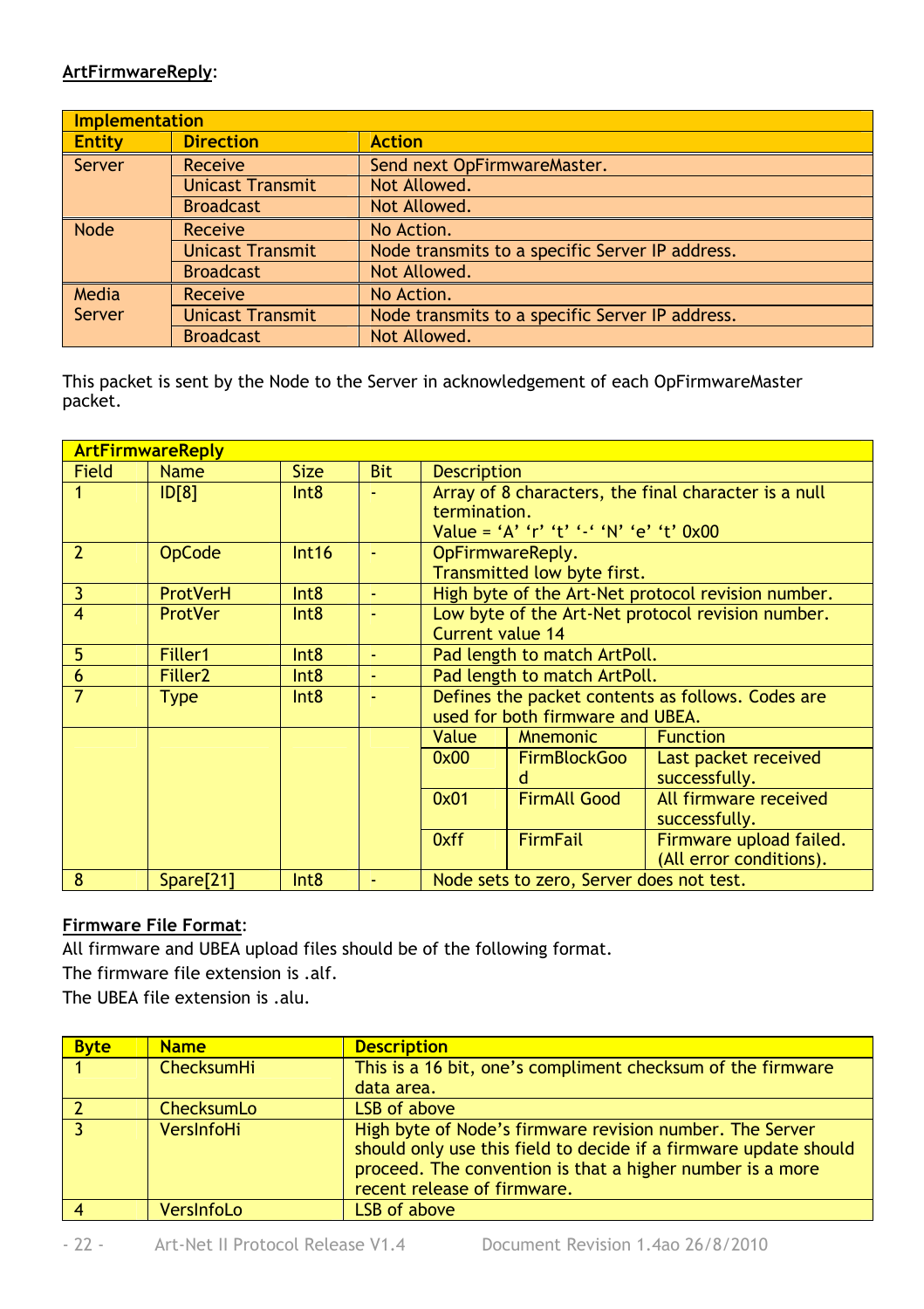| <b>Byte</b>     | <b>Name</b>         | <b>Description</b>                                                                                                                                                                                                                                                                           |
|-----------------|---------------------|----------------------------------------------------------------------------------------------------------------------------------------------------------------------------------------------------------------------------------------------------------------------------------------------|
| $5 - 34$        | <b>UserName</b>     | 30 byte field of user name information. This information is not<br>checked by the Node. It is purely for display by the Server. It<br>should contain a human readable description of file and version<br>number. Whilst this is a fixed length field, it must contain a<br>null termination. |
| 35-546          | 0em[256]            | An array of 256 words. Each word is hi byte first and represents<br>an Oem code for which this file is valid. Unused entries must be<br>filled with 0xffff.                                                                                                                                  |
| $547 -$<br>1054 | Spare[254]          | An array of 254 words. Currently unused and should be set to<br>zero.                                                                                                                                                                                                                        |
| 1055            | Length <sub>3</sub> | The total length in words of the firmware information following<br>this field.                                                                                                                                                                                                               |
| 1056            | Length <sub>2</sub> |                                                                                                                                                                                                                                                                                              |
| 1057            | Length1             |                                                                                                                                                                                                                                                                                              |
| 1058            | Length <sub>0</sub> | LSB                                                                                                                                                                                                                                                                                          |
| 1059            | Data <sub>[]</sub>  | The firmware data as an array of 16 bit values ordered hi byte<br>first. The actual data is manufacturer specific.                                                                                                                                                                           |

#### **RDM Support:**

This section defines the packet structure used to gate the Remote Device Management (RDM) protocol across Art-Net. It is assumed that the reader is familiar with the RDM document. Art-Net devices support RDM as follows:

- All RDM discovery commands are proxied; Art-Net devices hold local RDM device lists and conduct their own discovery.
- All RDM Get / Set commands are non-proxied; they are passed to end devices for response.

This document defines the following terms:

- **Input Gateway:** A device that inputs DMX512 onto the Art-Net network (e.g. Up-Lynx).
- **Output Gateway:** A device that outputs DMX512 from the Art-Net network (e.g. Down-Lynx)
- **Table of Devices (TOD):** The list of RDM devices maintained by both Input and Output Gateways.

#### **RDM Discovery**

#### **Output Gateway Operation**

Output Gateways perform RDM discovery independent of network operation. This includes full discovery upon power-on and incremental discovery as a background task. The Output Gateway informs the network about its TOD as follows:

- Upon receipt of an ArtTodRequest packet, the Output Gateway broadcasts an ArtTodData packet containing the entire TOD. All Input Gateways parse the ArtTodData packets. If the Sub-Net and Universe fields match, the Input Gateway adds the TOD contents to their own internal TOD. This allows Input Gateways to respond to any RDM discovery commands they receive.
- Upon completion of initial RDM discovery, Output Gateways broadcast their TOD in an ArtTodData packet.
- When an RDM device is added to or removed from the Output Gateway's TOD (during incremental discovery), an ArtTodData packet is broadcast automatically.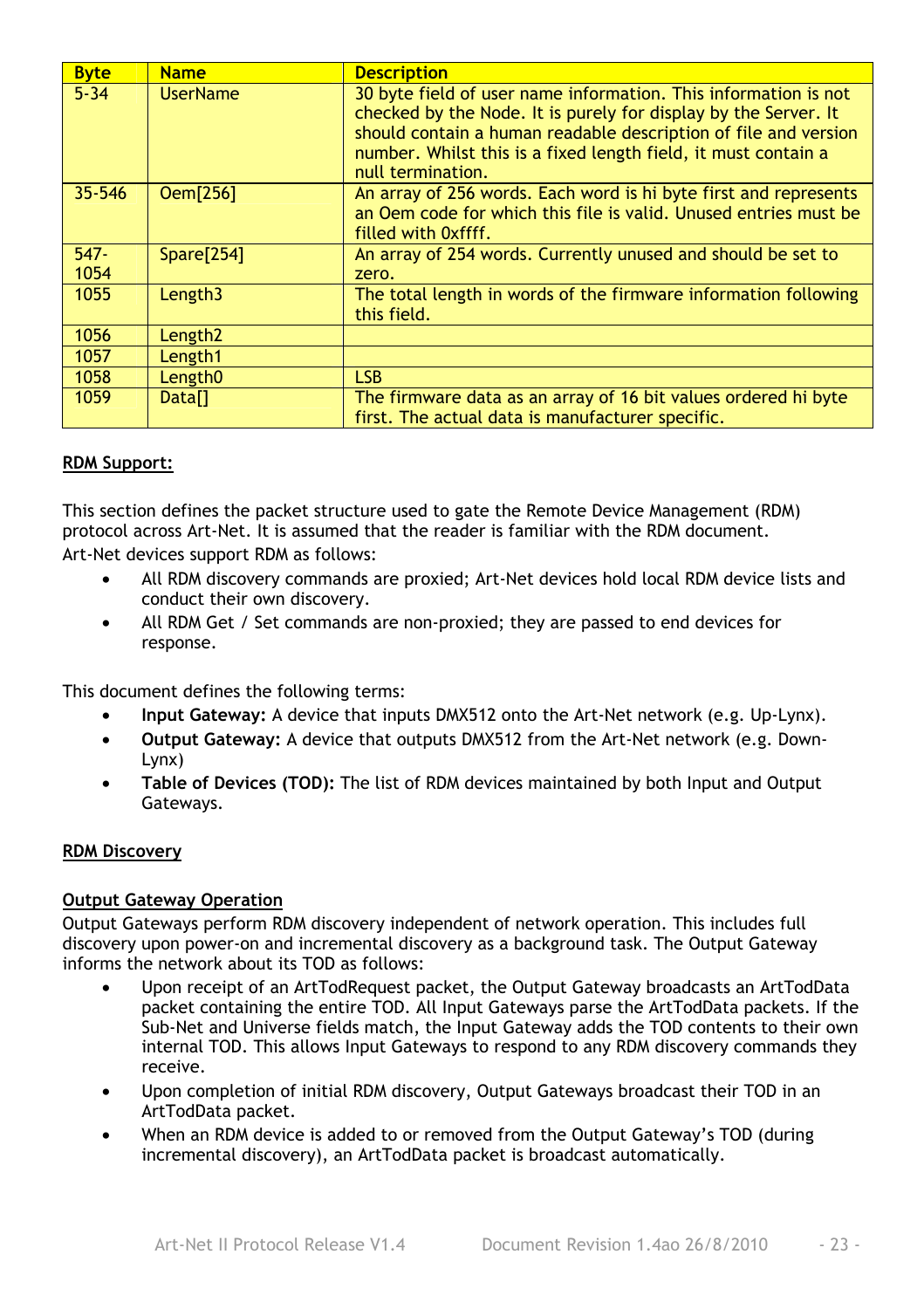#### **Input Gateway Operation**

Input Gateways generate a TOD by monitoring Art-Net traffic. The TOD is then used to reply to RDM discovery commands by proxy. Operation is as follows:

- Upon power-on, Input Gateways broadcast an ArtTodRequest packet.
- The network is monitored for ArtTodData packets. If the Sub-Net and Universe fields match, the Input Gateway adds the TOD contents to its own internal TOD. This allows Input Gateways to respond to any RDM discovery commands they receive.
- Input Gateways do not transmit any RDM discovery messages to the network.

#### **Server Operation:**

Servers emulate the operation of Input Gateways.

#### **ArtTodRequest**:

This packet is used to request the Table of RDM Devices (TOD). A Node receiving this packet must not interpret it as forcing full discovery. Full discovery is only initiated at power on or when an ArtTodControl.AtcFlush is received.

|                        | Implementation          |                                        |  |  |  |
|------------------------|-------------------------|----------------------------------------|--|--|--|
| <b>Entity</b>          | <b>Direction</b>        | <b>Action</b>                          |  |  |  |
| Server                 | Receive                 | No Action.                             |  |  |  |
|                        | <b>Unicast Transmit</b> | Not Allowed.                           |  |  |  |
|                        | <b>Broadcast</b>        | Server broadcasts to all nodes.        |  |  |  |
| Node Output<br>Gateway | Receive                 | Reply with ArtTodData.                 |  |  |  |
|                        | <b>Unicast Transmit</b> | Not Allowed.                           |  |  |  |
|                        | <b>Broadcast</b>        | Not Allowed.                           |  |  |  |
| Node Input             | Receive                 | No Action.                             |  |  |  |
| Gateway                | <b>Unicast Transmit</b> | Not Allowed.                           |  |  |  |
|                        | <b>Broadcast</b>        | Input Gateway broadcasts to all nodes. |  |  |  |
| Media                  | Receive                 | No Action.                             |  |  |  |
| Server                 | <b>Unicast Transmit</b> | Not Allowed.                           |  |  |  |
|                        | <b>Broadcast</b>        | Not Allowed.                           |  |  |  |

|                 | <b>ArtTodRequest</b> |             |                |                                                      |  |
|-----------------|----------------------|-------------|----------------|------------------------------------------------------|--|
| <b>Field</b>    | <b>Name</b>          | <b>Size</b> | <b>Bit</b>     | <b>Description</b>                                   |  |
|                 | ID[8]                | Int8        |                | Array of 8 characters, the final character is a null |  |
|                 |                      |             |                | termination.                                         |  |
|                 |                      |             |                | Value = 'A' 'r' 't' '-' 'N' 'e' 't' 0x00             |  |
| $\overline{2}$  | OpCode               | Int16       |                | OpTodRequest.                                        |  |
|                 |                      |             |                | Transmitted low byte first.                          |  |
| $\vert$ 3       | <b>ProtVerH</b>      | Int8        |                | High byte of the Art-Net protocol revision number.   |  |
| $\overline{4}$  | <b>ProtVer</b>       | Int8        |                | Low byte of the Art-Net protocol revision number.    |  |
|                 |                      |             |                | Current value 14                                     |  |
| 5               | Filler1              | Int8        | ٠              | Pad length to match ArtPoll.                         |  |
| $6\overline{6}$ | Filler <sub>2</sub>  | Int8        | ٠              | Pad length to match ArtPoll.                         |  |
| $\overline{7}$  | Spare1               | Int8        | $\blacksquare$ | Transmit as zero, receivers don't test.              |  |
| 8               | Spare <sub>2</sub>   | Int8        | $\blacksquare$ | Transmit as zero, receivers don't test.              |  |
| $\overline{9}$  | Spare3               | Int8        | ٠              | Transmit as zero, receivers don't test.              |  |
| 10              | Spare4               | Int8        | $\blacksquare$ | Transmit as zero, receivers don't test.              |  |
| $\vert$ 11      | Spare <sub>5</sub>   | Int8        | $\blacksquare$ | Transmit as zero, receivers don't test.              |  |
| 12              | Spare6               | Int8        | ٠              | Transmit as zero, receivers don't test.              |  |
| 13              | Spare7               | Int8        | ٠              | Transmit as zero, receivers don't test.              |  |
| 14              | Spare8               | Int8        |                | Transmit as zero, receivers don't test.              |  |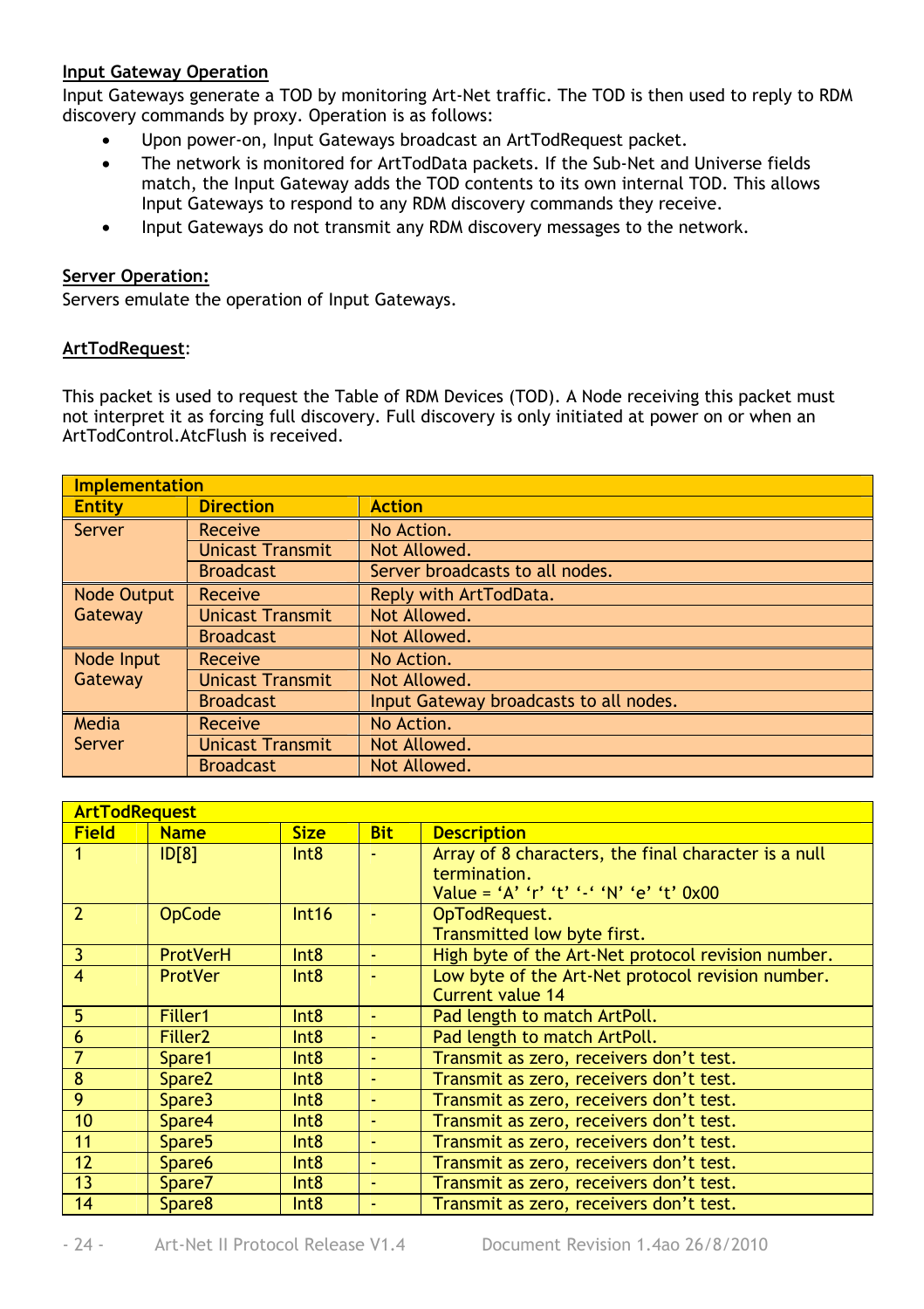|                 | <b>ArtTodRequest</b>        |             |                          |                    |                                                                                                                                                                                                         |                         |
|-----------------|-----------------------------|-------------|--------------------------|--------------------|---------------------------------------------------------------------------------------------------------------------------------------------------------------------------------------------------------|-------------------------|
| <b>Field</b>    | <b>Name</b>                 | <b>Size</b> | <b>Bit</b>               | <b>Description</b> |                                                                                                                                                                                                         |                         |
| 15 <sub>1</sub> | Command                     | Int8        | $\overline{\phantom{a}}$ | <b>Value</b>       | <b>Mnemonic</b>                                                                                                                                                                                         | <b>Function</b>         |
|                 |                             |             |                          | 0x00               | <b>TodFull</b>                                                                                                                                                                                          | Send the entire<br>TOD. |
| 16              | <b>AddCount</b>             | Int8        |                          |                    | The array size of the Address field. Max value is 32.                                                                                                                                                   |                         |
| 17              | <b>Address</b><br>[AdCount] | Int8        |                          |                    | This array defines the 8 bit Universe address of the<br>Output Gateway nodes that must respond to this<br>packet. The high nibble is the Sub-Net switch. The<br>low nibble corresponds to the Universe. |                         |

#### **ArtTodData**:

| <b>Implementation</b>  |                         |                                               |  |  |
|------------------------|-------------------------|-----------------------------------------------|--|--|
| <b>Entity</b>          | <b>Direction</b>        | <b>Action</b>                                 |  |  |
| Server                 | Receive                 | No Action.                                    |  |  |
|                        | <b>Unicast Transmit</b> | Not Allowed.                                  |  |  |
|                        | <b>Broadcast</b>        | Not Allowed.                                  |  |  |
| Node Output<br>Gateway | Receive                 | No Action.                                    |  |  |
|                        | <b>Unicast Transmit</b> | Not Allowed.                                  |  |  |
|                        | <b>Broadcast</b>        | Output Gateway always broadcasts this packet. |  |  |
| Node Input             | Receive                 | No Action.                                    |  |  |
| Gateway                | <b>Unicast Transmit</b> | Not Allowed.                                  |  |  |
|                        | <b>Broadcast</b>        | Not Allowed.                                  |  |  |
| Media                  | Receive                 | No Action.                                    |  |  |
| Server                 | <b>Unicast Transmit</b> | Not Allowed.                                  |  |  |
|                        | <b>Broadcast</b>        | Not Allowed.                                  |  |  |

| <b>Field</b>            | <b>Name</b>        | <b>Size</b>      | <b>Description</b>                                         |
|-------------------------|--------------------|------------------|------------------------------------------------------------|
| 1                       | D[8]               | Int8             | Array of 8 characters, the final character is a null       |
|                         |                    |                  | termination.                                               |
|                         |                    |                  | Value = 'A' 'r' 't' '-' 'N' 'e' 't' 0x00                   |
| $\overline{2}$          | <b>OpCode</b>      | Int16            | OpTodData.                                                 |
|                         |                    |                  | Transmitted low byte first.                                |
| $\overline{\mathbf{3}}$ | <b>ProtVerH</b>    | Int <sub>8</sub> | High byte of the Art-Net protocol revision number.         |
| $\overline{4}$          | <b>ProtVer</b>     | Int8             | Low byte of the Art-Net protocol revision number. Current  |
|                         |                    |                  | value 14                                                   |
| 5                       | <b>RdmVer</b>      | Int8             | Art-Net Devices that only support RDM DRAFT V1.0 set field |
|                         |                    |                  | to 0x00. Devices that support RDM STANDARD V1.0 set field  |
|                         |                    |                  | to 0x01.                                                   |
| 6                       | Port               | Int8             | Physical Port. Range 1-4.                                  |
| $\overline{\mathbf{7}}$ | Spare1             | Int8             | Transmit as zero, receivers don't test.                    |
| $\overline{\mathbf{8}}$ | Spare <sub>2</sub> | Int <sub>8</sub> | Transmit as zero, receivers don't test.                    |
| 9                       | Spare3             | Int8             | Transmit as zero, receivers don't test.                    |
| 10                      | Spare4             | Int8             | Transmit as zero, receivers don't test.                    |
| 11                      | Spare <sub>5</sub> | Int8             | Transmit as zero, receivers don't test.                    |
| $\overline{12}$         | Spare6             | Int8             | Transmit as zero, receivers don't test.                    |
| 13                      | Spare7             | Int <sub>8</sub> | Transmit as zero, receivers don't test.                    |
| 14                      | Spare8             | Int <sub>8</sub> | Transmit as zero, receivers don't test.                    |
| $\overline{15}$         | Command            | Int <sub>8</sub> | Defines the packet contents as follows. The TodFull        |
|                         | Response           |                  | command should be used with full RDM discovery. The        |
|                         |                    |                  | TodAdd and TodSubtract commands should be used with        |
|                         |                    |                  | incremental discovery.                                     |
|                         |                    |                  |                                                            |
|                         |                    |                  |                                                            |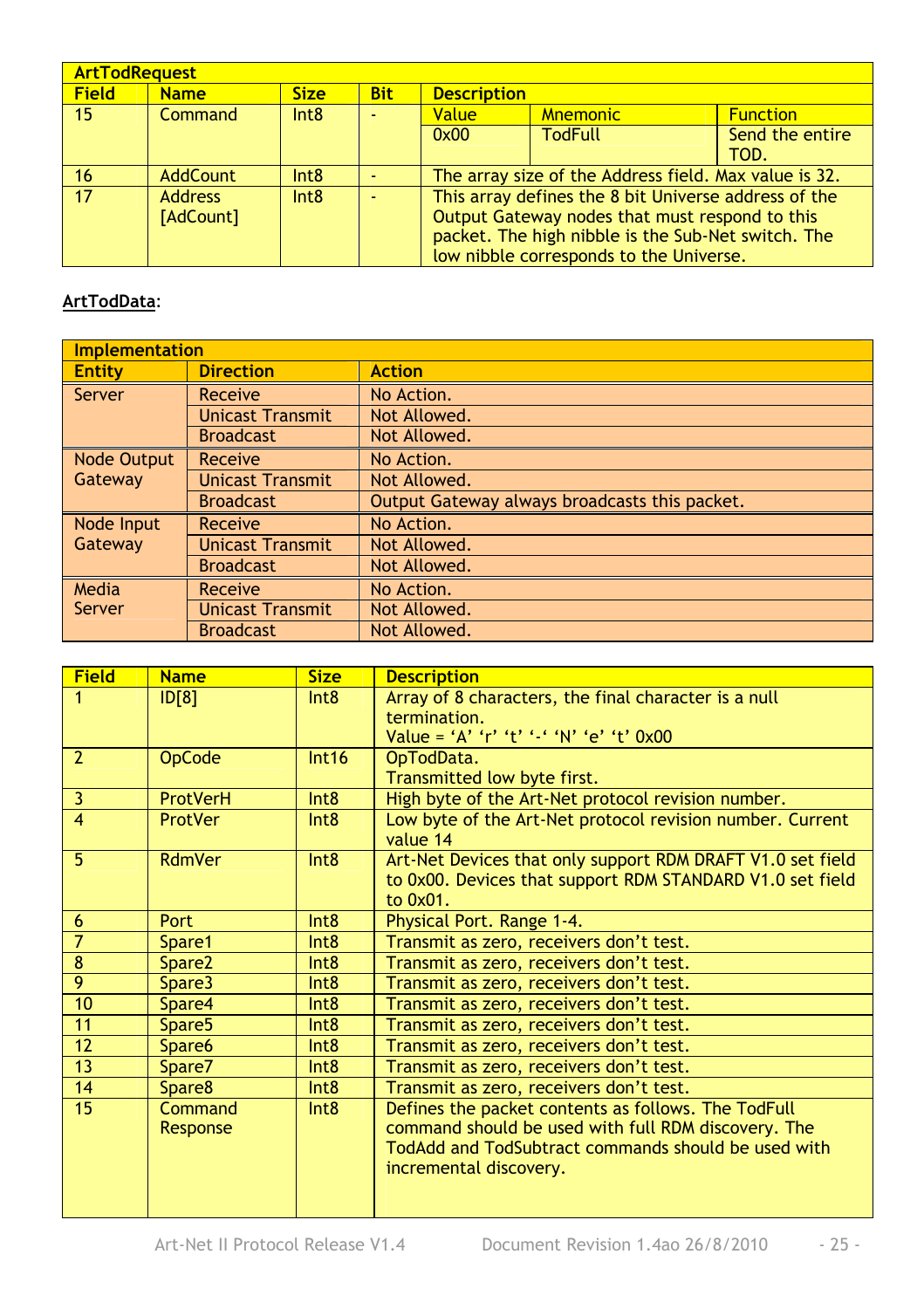| <b>Field</b> | <b>Name</b>           | <b>Size</b>      | <b>Description</b>                                 |                               |                                                            |
|--------------|-----------------------|------------------|----------------------------------------------------|-------------------------------|------------------------------------------------------------|
|              |                       |                  | Value                                              | <b>Mnemonic</b>               | <b>Function</b>                                            |
|              |                       |                  | 0x00                                               | <b>TodFull</b>                | The packet contains the entire                             |
|              |                       |                  |                                                    |                               | TOD or is the first packet in a                            |
|              |                       |                  |                                                    |                               | sequence of packets that contains                          |
|              |                       |                  |                                                    |                               | the entire TOD.                                            |
|              |                       |                  | 0xff                                               | <b>TodNak</b>                 | The TOD is not available.                                  |
| 16           | <b>Address</b>        | Int8             |                                                    |                               | The 8 bit Universe address of the Output Gateway DMX Port  |
|              |                       |                  |                                                    |                               | that generated this packet. The high nibble is the Sub-Net |
|              |                       |                  |                                                    |                               | switch. The low nibble corresponds to the Universe.        |
| 17           | <b>UidTotalHi</b>     | Int8             | The total number of RDM devices discovered by this |                               |                                                            |
|              |                       |                  | Universe.                                          |                               |                                                            |
| 18           | <b>UidTotalLo</b>     | Int <sub>8</sub> |                                                    |                               |                                                            |
| 19           | <b>BlockCount</b>     | Int8             |                                                    |                               | The index number of this packet. When UidTotal exceeds     |
|              |                       |                  |                                                    |                               | 200, multiple ArtTodData packets are used. BlockCount is   |
|              |                       |                  |                                                    |                               | set to zero for the first packet, and incremented for each |
|              |                       |                  |                                                    |                               | subsequent packet containing blocks of TOD information.    |
| 20           | <b>UidCount</b>       | Int8             |                                                    |                               | The number of UIDs encoded in this packet. This is the     |
|              |                       |                  |                                                    | index of the following array. |                                                            |
| 21           | <b>TOD [UidCount]</b> | 48 bit           |                                                    | An array of RDM UID.          |                                                            |

#### **ArtTodControl**:

|                               | Implementation          |                                        |  |  |  |
|-------------------------------|-------------------------|----------------------------------------|--|--|--|
| <b>Entity</b>                 | <b>Direction</b>        | <b>Action</b>                          |  |  |  |
| Server                        | Receive                 | No Action.                             |  |  |  |
|                               | <b>Unicast Transmit</b> | Not Allowed.                           |  |  |  |
|                               | <b>Broadcast</b>        | Server broadcasts to all nodes.        |  |  |  |
| <b>Node Output</b><br>Gateway | Receive                 | Reply with ArtTodData.                 |  |  |  |
|                               | <b>Unicast Transmit</b> | Not Allowed.                           |  |  |  |
|                               | <b>Broadcast</b>        | Not Allowed.                           |  |  |  |
| Node Input                    | Receive                 | No Action.                             |  |  |  |
| Gateway                       | <b>Unicast Transmit</b> | Not Allowed.                           |  |  |  |
|                               | <b>Broadcast</b>        | Input Gateway broadcasts to all nodes. |  |  |  |
| Media                         | Receive                 | No Action.                             |  |  |  |
| Server                        | <b>Unicast Transmit</b> | Not Allowed.                           |  |  |  |
|                               | <b>Broadcast</b>        | Not Allowed.                           |  |  |  |

The ArtTodControl packet is used to send RDM control parameters over Art-Net. The response is ArtTodData.

| <b>Field</b>   | <b>Name</b>         | <b>Size</b> | <b>Description</b>                                        |  |
|----------------|---------------------|-------------|-----------------------------------------------------------|--|
|                | ID[8]               | Int8        | Array of 8 characters, the final character is a null      |  |
|                |                     |             | termination.                                              |  |
|                |                     |             | Value = 'A' 'r' 't' '-' 'N' 'e' 't' 0x00                  |  |
|                | <b>OpCode</b>       | Int16       | OpTodControl.                                             |  |
|                |                     |             | Transmitted low byte first.                               |  |
| $\overline{3}$ | <b>ProtVerH</b>     | Int8        | High byte of the Art-Net protocol revision number.        |  |
| $\overline{4}$ | <b>ProtVer</b>      | Int8        | Low byte of the Art-Net protocol revision number. Current |  |
|                |                     |             | value 14                                                  |  |
| -5             | Filler1             | Int8        | Pad length to match ArtPoll.                              |  |
| 6              | Filler <sub>2</sub> | Int8        | Pad length to match ArtPoll.                              |  |
|                | Spare1              | Int8        | Transmit as zero, receivers don't test.                   |  |
| 8              | Spare <sub>2</sub>  | Int8        | Transmit as zero, receivers don't test.                   |  |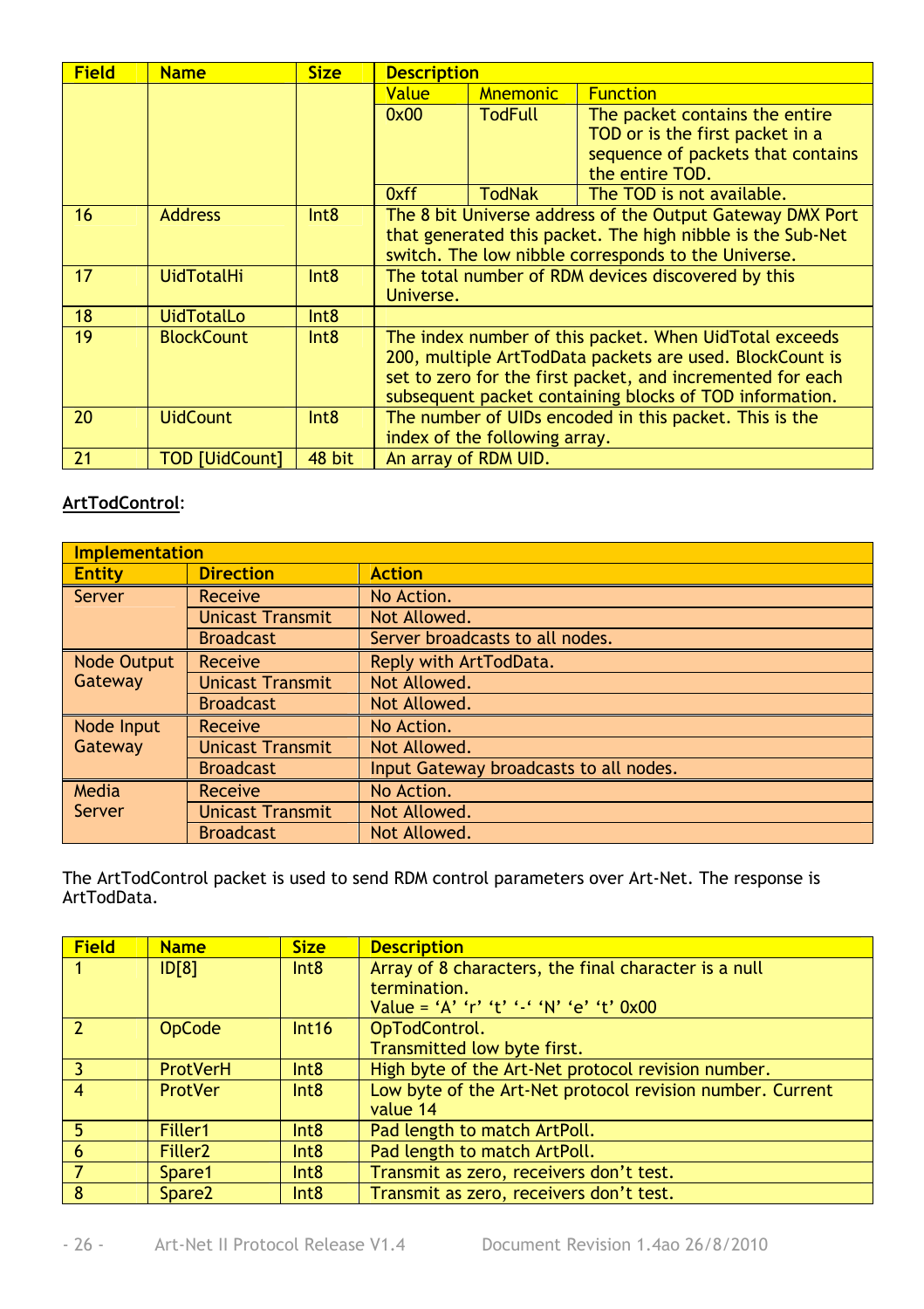| <b>Field</b> | <b>Name</b>        | <b>Size</b> | <b>Description</b>                                                             |                                         |                            |  |  |
|--------------|--------------------|-------------|--------------------------------------------------------------------------------|-----------------------------------------|----------------------------|--|--|
| 9            | Spare3             | Int8        |                                                                                | Transmit as zero, receivers don't test. |                            |  |  |
| 10           | Spare4             | Int8        |                                                                                | Transmit as zero, receivers don't test. |                            |  |  |
| 11           | Spare <sub>5</sub> | Int8        |                                                                                | Transmit as zero, receivers don't test. |                            |  |  |
| 12           | Spare <sub>6</sub> | Int8        |                                                                                | Transmit as zero, receivers don't test. |                            |  |  |
| 13           | Spare7             | Int8        |                                                                                | Transmit as zero, receivers don't test. |                            |  |  |
| 14           | Spare8             | Int8        | Transmit as zero, receivers don't test.                                        |                                         |                            |  |  |
| 15           | <b>Command</b>     | Int8        | Defines the packet action.                                                     |                                         |                            |  |  |
|              |                    |             | Value<br><b>Mnemonic</b><br><b>Function</b><br>0x00<br>AtcNone<br>No action.   |                                         |                            |  |  |
|              |                    |             |                                                                                |                                         |                            |  |  |
|              |                    |             | The node flushes it's TOD and<br><b>AtcFlush</b><br>0x01                       |                                         |                            |  |  |
|              |                    |             |                                                                                |                                         | instigates full discovery. |  |  |
| 16           | <b>Address</b>     | Int8        | The 8 bit Universe address of the DMX Port that should action<br>this command. |                                         |                            |  |  |

### **ArtRdm**:

|                    | <b>Implementation</b>   |                      |  |  |  |  |
|--------------------|-------------------------|----------------------|--|--|--|--|
| <b>Entity</b>      | <b>Direction</b>        | <b>Action</b>        |  |  |  |  |
| Server             | <b>Receive</b>          | No Action.           |  |  |  |  |
|                    | <b>Unicast Transmit</b> | Allowed - Preferred. |  |  |  |  |
|                    | <b>Broadcast</b>        | Allowed.             |  |  |  |  |
| <b>Node Output</b> | Receive                 | <b>No Action</b>     |  |  |  |  |
| Gateway            | <b>Unicast Transmit</b> | Allowed - Preferred. |  |  |  |  |
|                    | <b>Broadcast</b>        | Allowed.             |  |  |  |  |
| Node Input         | Receive                 | No Action.           |  |  |  |  |
| Gateway            | <b>Unicast Transmit</b> | Allowed - Preferred. |  |  |  |  |
|                    | <b>Broadcast</b>        | Allowed.             |  |  |  |  |
| Media              | Receive                 | No Action.           |  |  |  |  |
| Server             | <b>Unicast Transmit</b> | Not Allowed.         |  |  |  |  |
|                    | <b>Broadcast</b>        | Not Allowed.         |  |  |  |  |

The ArtRdm packet is used to transport all non-discovery RDM messages over Art-Net.

| <b>Field</b>            | <b>Name</b>         | <b>Size</b> | <b>Description</b>                                                                                                                  |  |
|-------------------------|---------------------|-------------|-------------------------------------------------------------------------------------------------------------------------------------|--|
| $\overline{1}$          | ID[8]               | Int8        | Array of 8 characters, the final character is a null<br>termination.<br>Value = 'A' 'r' 't' '-' 'N' 'e' 't' 0x00                    |  |
| $\overline{2}$          | <b>OpCode</b>       | Int16       | OpRdm.<br>Transmitted low byte first.                                                                                               |  |
| $\vert$ 3               | ProtVerH            | Int8        | High byte of the Art-Net protocol revision number.                                                                                  |  |
| $\overline{4}$          | <b>ProtVer</b>      | Int8        | Low byte of the Art-Net protocol revision number. Current<br>value 14                                                               |  |
| -5                      | RdmVer              | Int8        | Art-Net Devices that only support RDM DRAFT V1.0 set field<br>to 0x00. Devices that support RDM STANDARD V1.0 set field<br>to 0x01. |  |
| $6\overline{6}$         | Filler <sub>2</sub> | Int8        | Pad length to match ArtPoll.                                                                                                        |  |
| $\overline{7}$          | Spare1              | Int8        | Transmit as zero, receivers don't test.                                                                                             |  |
| $\overline{\mathbf{8}}$ | Spare <sub>2</sub>  | Int8        | Transmit as zero, receivers don't test.                                                                                             |  |
| 9                       | Spare3              | Int8        | Transmit as zero, receivers don't test.                                                                                             |  |
| 10                      | Spare4              | Int8        | Transmit as zero, receivers don't test.                                                                                             |  |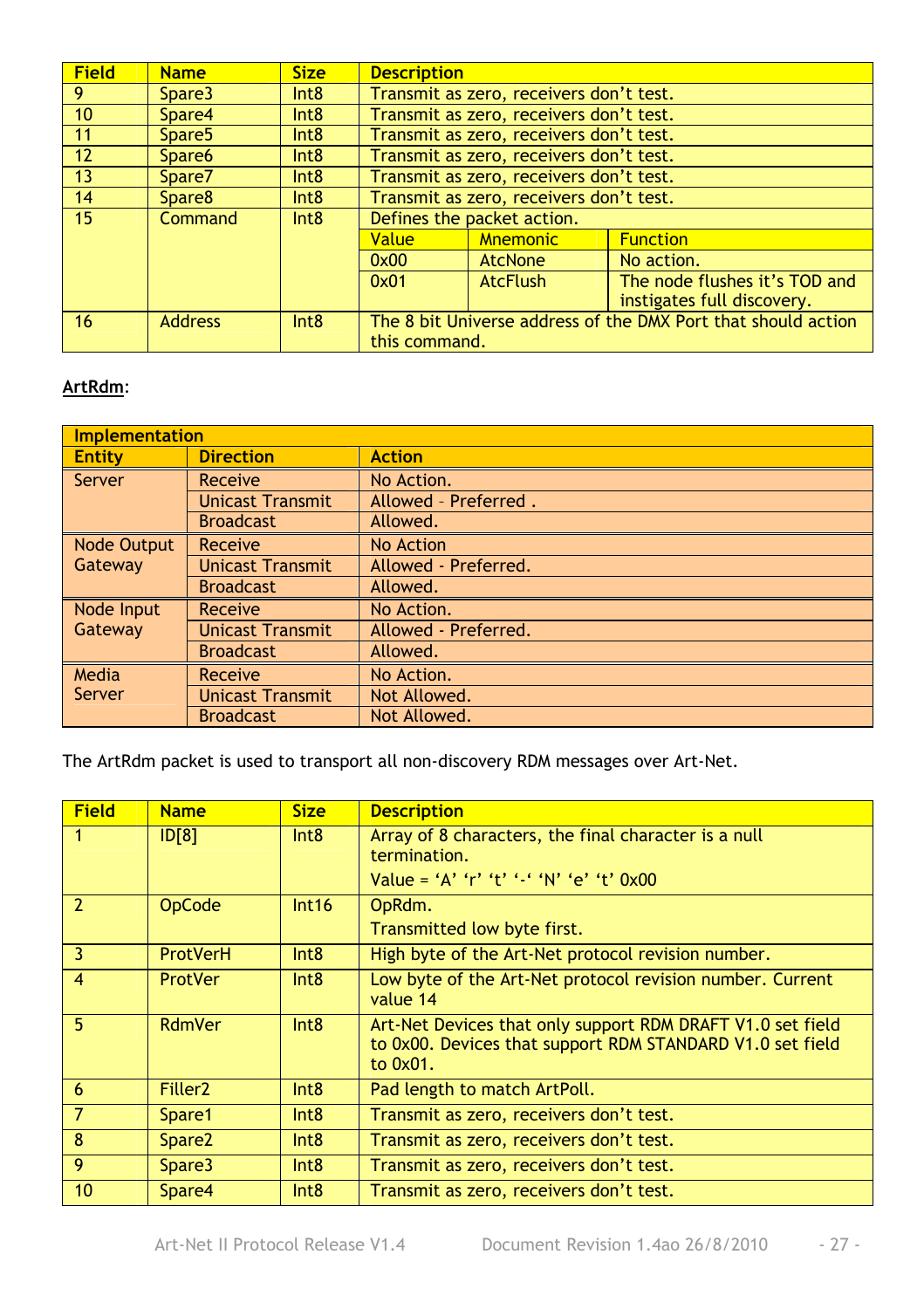| <b>Field</b> | <b>Name</b>        | <b>Size</b>    | <b>Description</b>                                                             |                                         |  |  |
|--------------|--------------------|----------------|--------------------------------------------------------------------------------|-----------------------------------------|--|--|
| 11           | Spare <sub>5</sub> | Int8           | Transmit as zero, receivers don't test.                                        |                                         |  |  |
| 12           | Spare <sub>6</sub> | Int8           | Transmit as zero, receivers don't test.                                        |                                         |  |  |
| 13           | Spare7             | Int8           |                                                                                | Transmit as zero, receivers don't test. |  |  |
| 14           | Spare <sub>8</sub> | Int8           | Transmit as zero, receivers don't test.                                        |                                         |  |  |
| 15           | Command            | Int8           | Defines the packet action.                                                     |                                         |  |  |
|              |                    |                | Value<br><b>Function</b><br><b>Mnemonic</b>                                    |                                         |  |  |
|              |                    |                | Process RDM Packet.<br>0x00<br><b>ArProcess</b>                                |                                         |  |  |
| 16           | <b>Address</b>     | Int8           | The 8 bit Universe address of the DMX Port that should action<br>this command. |                                         |  |  |
| 17           | <b>RdmPacket</b>   | Int8<br>[Vari] | The RDM data packet excluding the DMX StartCode.                               |                                         |  |  |

#### **ArtRdmSub**:

|               | <b>Implementation</b>   |                  |  |  |  |
|---------------|-------------------------|------------------|--|--|--|
| <b>Entity</b> | <b>Direction</b>        | <b>Action</b>    |  |  |  |
| Server        | Receive                 | No Action.       |  |  |  |
|               | <b>Unicast Transmit</b> | Yes.             |  |  |  |
|               | <b>Broadcast</b>        | Not allowed.     |  |  |  |
| Node Output   | Receive                 | <b>No Action</b> |  |  |  |
| Gateway       | <b>Unicast Transmit</b> | Yes.             |  |  |  |
|               | <b>Broadcast</b>        | Not allowed.     |  |  |  |
| Node Input    | Receive                 | No Action.       |  |  |  |
| Gateway       | <b>Unicast Transmit</b> | Yes.             |  |  |  |
|               | <b>Broadcast</b>        | Not allowed.     |  |  |  |
| Media         | Receive                 | No Action.       |  |  |  |
| Server        | <b>Unicast Transmit</b> | Not Allowed.     |  |  |  |
|               | <b>Broadcast</b>        | Not Allowed.     |  |  |  |

The ArtRdmSub packet is used to Get, Set, GetResponse and Set Response data to multiple subdevices within an RDM device. This packet is primarily used by Art-Net devices that proxy or emulate RDM. It offers very significant bandwidth gains over the approach of sending multiple ArtRdm packets.

Please note that this packet was added at the release of Art-Net II. For backwards compatibility it is only acceptable to implement this packet in addition to ArtRdm. It must not be used instead of ArtRdm.

|                 | <b>ArtRdmSub</b>    |             |                                                                                                                                        |  |  |
|-----------------|---------------------|-------------|----------------------------------------------------------------------------------------------------------------------------------------|--|--|
| <b>Field</b>    | <b>Name</b>         | <b>Size</b> | <b>Description</b>                                                                                                                     |  |  |
|                 | ID[8]               | Int8        | Array of 8 characters, the final character is a null<br>termination.<br>Value = 'A' 'r' 't' '-' 'N' 'e' 't' 0x00                       |  |  |
|                 | <b>OpCode</b>       | Int16       | OpRdmSub.<br>Transmitted low byte first.                                                                                               |  |  |
| 3               | <b>ProtVerH</b>     | Int8        | High byte of the Art-Net protocol revision number.                                                                                     |  |  |
| $\overline{4}$  | <b>ProtVer</b>      | Int8        | Low byte of the Art-Net protocol revision number. Current<br>value 14                                                                  |  |  |
| $5\overline{2}$ | RdmVer              | Int8        | Art-Net Devices that only support RDM DRAFT V1.0 set field<br>to 0x00. Devices that support RDM STANDARD V1.0 set field<br>to $0x01$ . |  |  |
| 6               | Filler <sub>2</sub> | Int8        | Transmit as zero, receivers don't test.                                                                                                |  |  |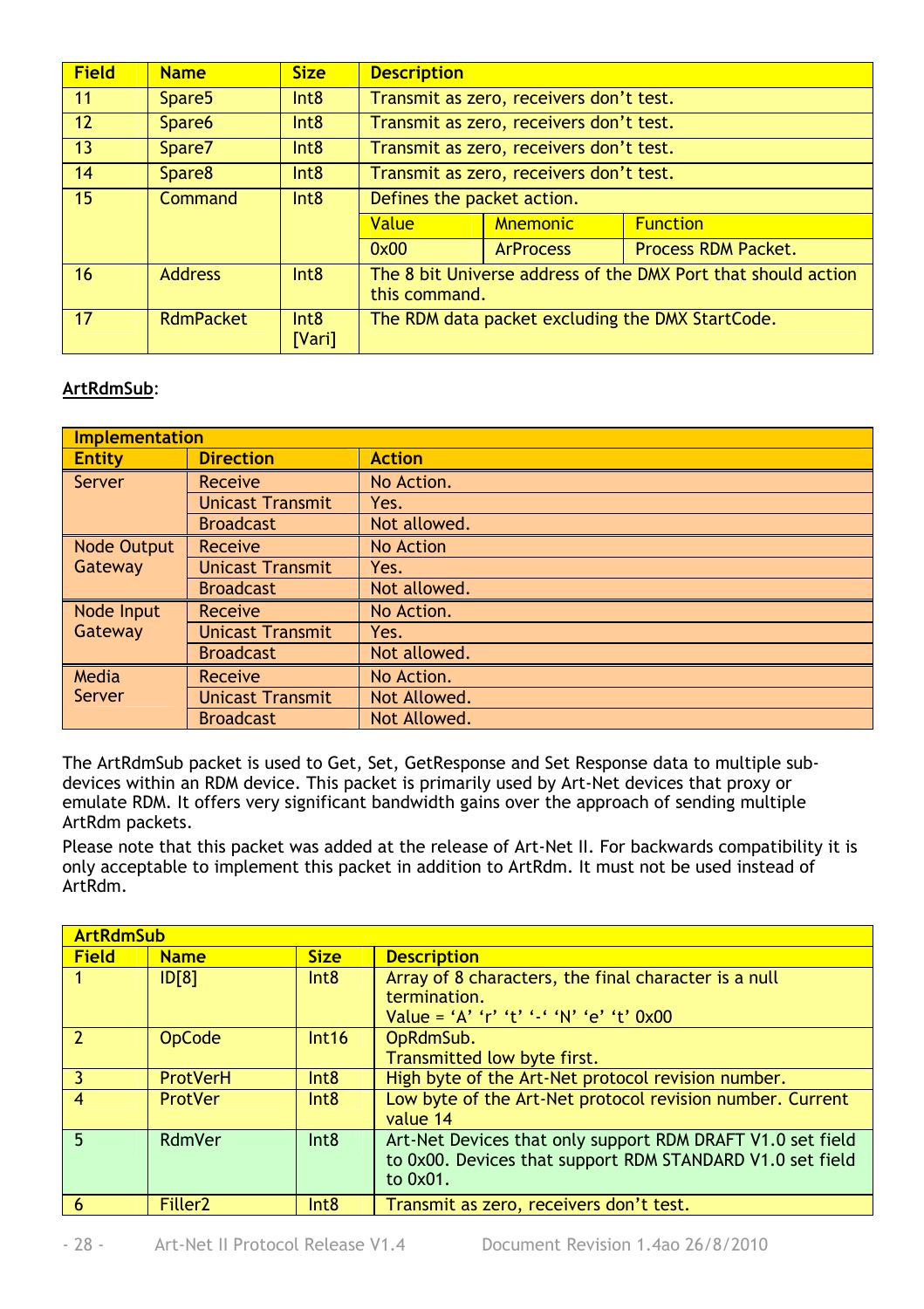|                | <b>ArtRdmSub</b>    |                  |                                                                                                                                                   |                                                                                                 |  |  |  |
|----------------|---------------------|------------------|---------------------------------------------------------------------------------------------------------------------------------------------------|-------------------------------------------------------------------------------------------------|--|--|--|
| <b>Field</b>   | <b>Name</b>         | <b>Size</b>      | <b>Description</b>                                                                                                                                |                                                                                                 |  |  |  |
| $\overline{7}$ | <b>UID</b>          | Int8[6]          | UID of target RDM device.                                                                                                                         |                                                                                                 |  |  |  |
| 8              | Spare1              | Int8             |                                                                                                                                                   | Transmit as zero, receivers don't test.                                                         |  |  |  |
| 9              | <b>CommandClass</b> | Int8             | As per RDM specification. This field defines whether this is<br>a Get, Set, GetResponse, SetResponse.                                             |                                                                                                 |  |  |  |
| 10             | ParameterId         | Int16            |                                                                                                                                                   | As per RDM specification. This field defines the type of<br>parameter contained in this packet. |  |  |  |
| 11             | <b>SubDevice</b>    | Int16            | Defines the first device information contained in packet.<br>This follows the RDM convention that $0 =$ root device and 1<br>$=$ first subdevice. |                                                                                                 |  |  |  |
| 12             | <b>SubCount</b>     | Int16            | The number of sub devices packed into packet. Zero is<br>illegal.                                                                                 |                                                                                                 |  |  |  |
| 13             | Spare2              | Int <sub>8</sub> | Transmit as zero, receivers don't test.                                                                                                           |                                                                                                 |  |  |  |
| 14             | Spare3              | Int <sub>8</sub> | Transmit as zero, receivers don't test.                                                                                                           |                                                                                                 |  |  |  |
| 15             | Spare4              | Int8             | Transmit as zero, receivers don't test.                                                                                                           |                                                                                                 |  |  |  |
| 16             | Spare <sub>5</sub>  | Int <sub>8</sub> | Transmit as zero, receivers don't test.                                                                                                           |                                                                                                 |  |  |  |
| 17             | <b>Data</b>         | Int16<br>[Vari]  | The size of the data array is defined by the contents of<br><b>CommandClass and SubCount:</b>                                                     |                                                                                                 |  |  |  |
|                |                     |                  | <b>CommandClas</b><br><b>Array Size</b>                                                                                                           |                                                                                                 |  |  |  |
|                |                     |                  | s                                                                                                                                                 |                                                                                                 |  |  |  |
|                |                     |                  | Get                                                                                                                                               | $\Omega$                                                                                        |  |  |  |
|                |                     |                  | <b>Set</b>                                                                                                                                        | <b>SubCount</b>                                                                                 |  |  |  |
|                |                     |                  | <b>SubCount</b><br><b>GetResponse</b>                                                                                                             |                                                                                                 |  |  |  |
|                |                     |                  | SetResponse<br>0                                                                                                                                  |                                                                                                 |  |  |  |

#### **Display of status:**

Most Art-Net compliant equipment will provide some level of status indication. The following format is suggested:

| <b>Name</b>   | <b>Mnemonic</b> | <b>Colour</b> | <b>Function</b>                                                            |                                                                                                        |  |
|---------------|-----------------|---------------|----------------------------------------------------------------------------|--------------------------------------------------------------------------------------------------------|--|
| <b>Power</b>  | Pow             | Red           | Normally on, flashes if fault detected.                                    |                                                                                                        |  |
| Communication | Com             | Amber         | On if any Art-Net packets detected on network,<br>timeout after 6 seconds. |                                                                                                        |  |
| <b>DMX512</b> | DMX x           | Green         | <b>DMX Input</b>                                                           | On if good DMX received,<br>Flashing if errors detected.<br>Alternative Start Codes are not<br>errors! |  |
|               |                 |               | <b>DMX Output</b>                                                          | On if receiving ArtDmx for this<br>output. Timeout after 6 seconds.                                    |  |

#### **Data Integrity:**

Art-Net receivers should check one item:

• Compare the ID[8] field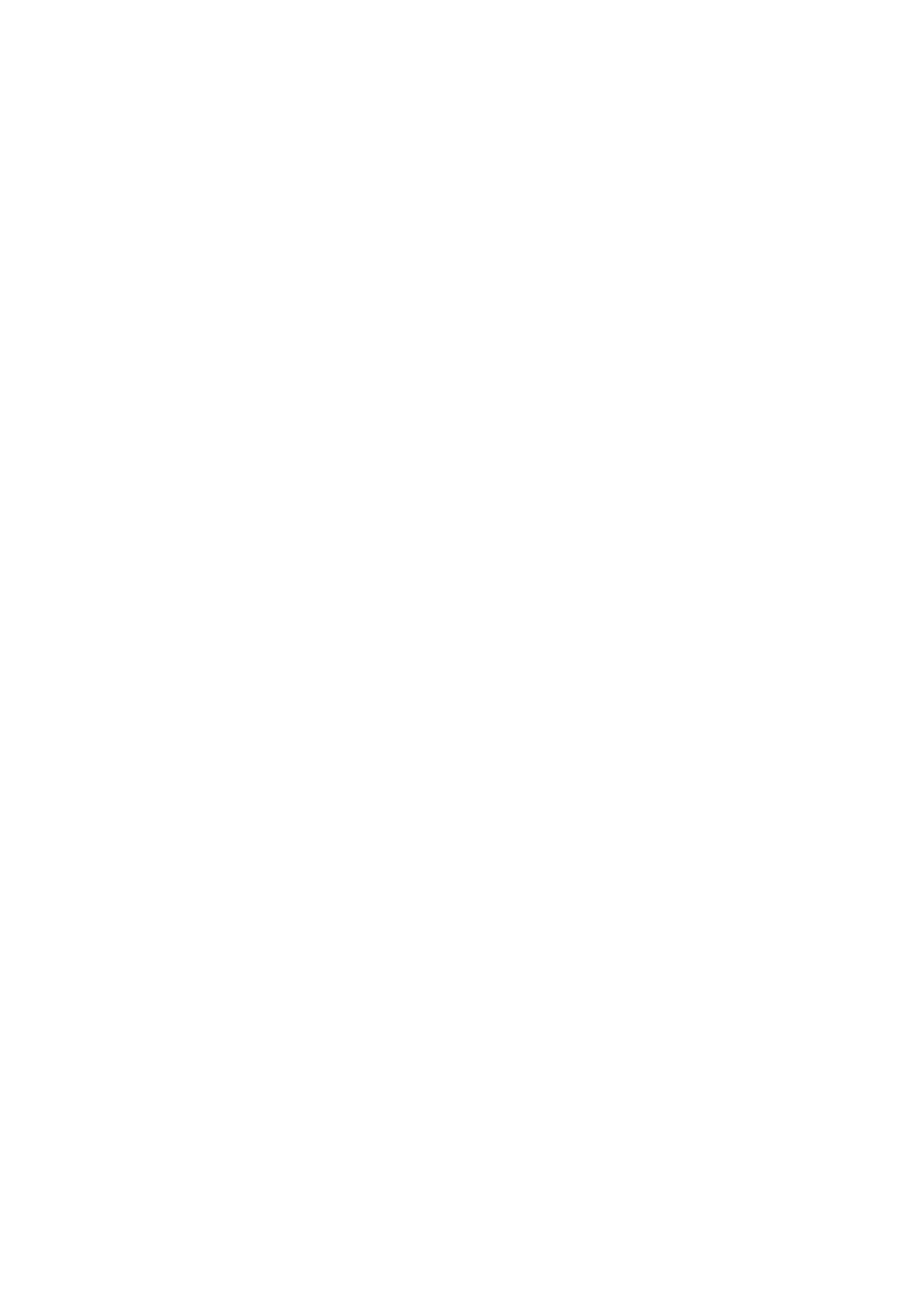## **Artistic Licence**

© Artistic Licence & Wayne Howell. 2003-2010 24 Forward Drive Christchurch Avenue Harrow Middlesex England HA3 7QT Tel: +44 (0)20 88 63 45 15 Fax: +44 (0)20 84 26 05 51 E: Support@ArtisticLicence.com W: www.ArtisticLicence.com





Please note that whilst the Art-Net SDK, Art-Net View & DMX-Workshop are free of charge, they are not 'freeware' and remain copyright Alderamin Group Ltd. It is not to be included in commercial products or made available by Internet without the express written permission of Alderamin Group Ltd.

The information contained in this document is subject to change without notice. Alderamin Group Ltd. makes no warranty of any kind with regard to this material, including, but not limited to, the implied warranties of fitness for a particular purpose.

Alderamin Group Ltd. shall not be liable for errors contained herein or for incidental or consequential damages in connection with the furnishing, performance or use of this material. All trademarks are acknowledged.